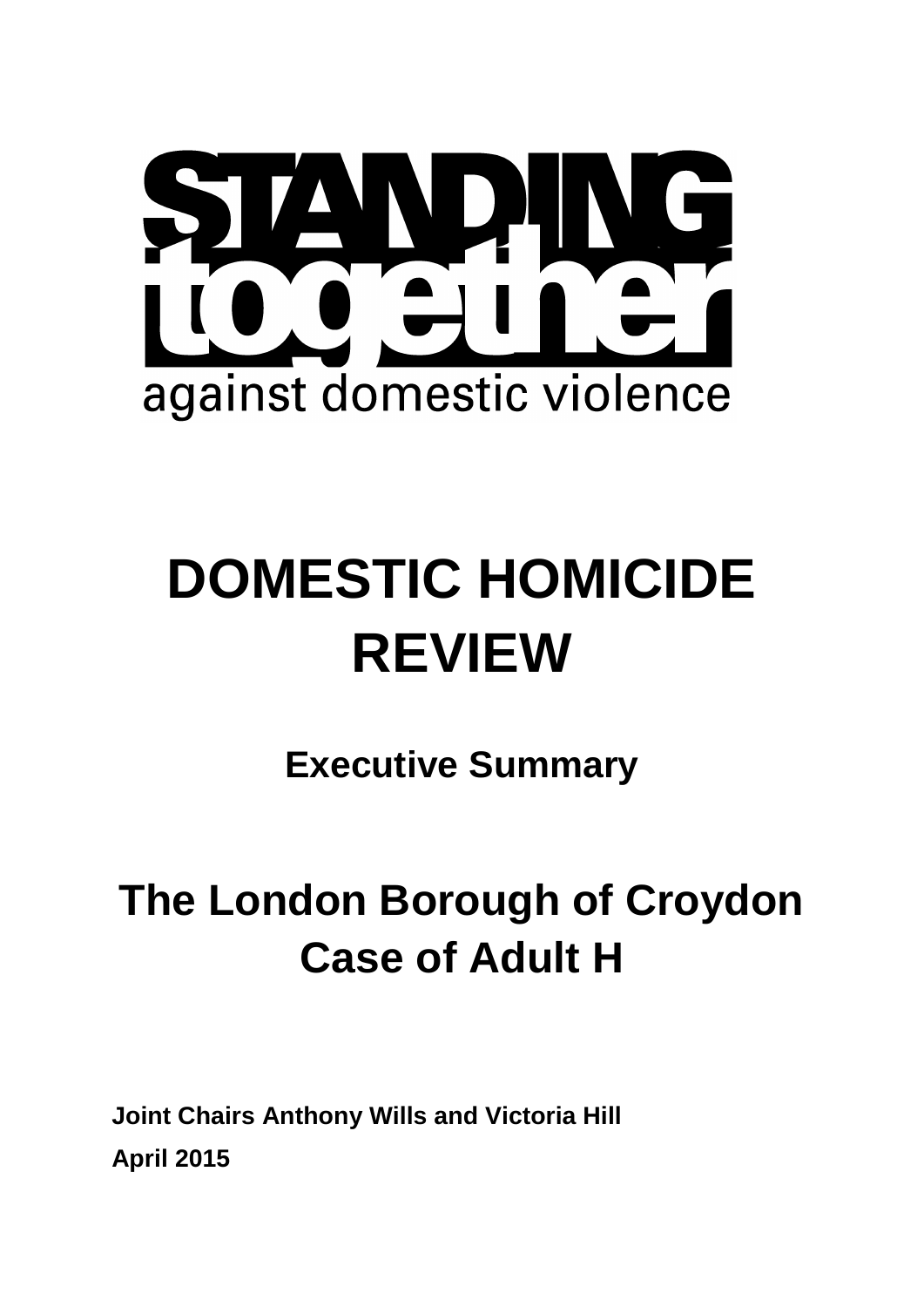### **Introduction**

1.1 This executive summary outlines the process and findings of a domestic homicide review undertaken by the London Borough of Croydon into the murder of Adult H. The identity of those involved has been anonymised for the purposes of confidentiality.

## **Facts**

#### **Adult H's death**

- 2.1 On 20/12/2012, Child F had been feeling unwell. As a result she did not go to school and was left in the care of her father (Adult G, the perpetrator) whilst her mother (Adult H, the victim) went to work. Adult H and Adult G had actually separated at this time but they were in regular contact with each other. Adult G had a new girlfriend (Adult M), who received two text messages on that day from him. One said that he wished he had killed himself and the second message at 13.30hrs indicated that he wanted to attend Accident and Emergency and as he was feeling down. He said he was waiting for Adult H outside her workplace and wanted to spend time with his child prior to attending the hospital.
- 2.2 Adult G drove to Adult H's place of work (with Child F) to pick Adult H up from work, and they then returned to Adult H's address.
- 2.3 Later that day at 14:58 hrs, the Police received a call from a concerned neighbour who stated that they could hear the sounds of a disturbance at a neighbouring property. A female had been heard screaming and there was a banging noise coming from the address. The informant stated they knew the male and female and believed that the male had mental health issues. Police attended the address ten minutes later at 15:08 hrs and the flat was in darkness with no sounds of disturbance coming from within. The Police visited a neighbour (not the original caller) who stated that they had not heard any disturbance. The Police then left the scene.
- 2.4 Later at 15:23 hrs, the original informant's partner rang the Police. She asked the Police to re-attend the address as she was concerned that something had happened. The caller repeated that there had been screaming and then it had gone quiet. She stated that no one had left the address, the blinds were down and she was convinced that something had happened. She reiterated that she believed that the male at the address had mental health issues and that there was a young child at the address.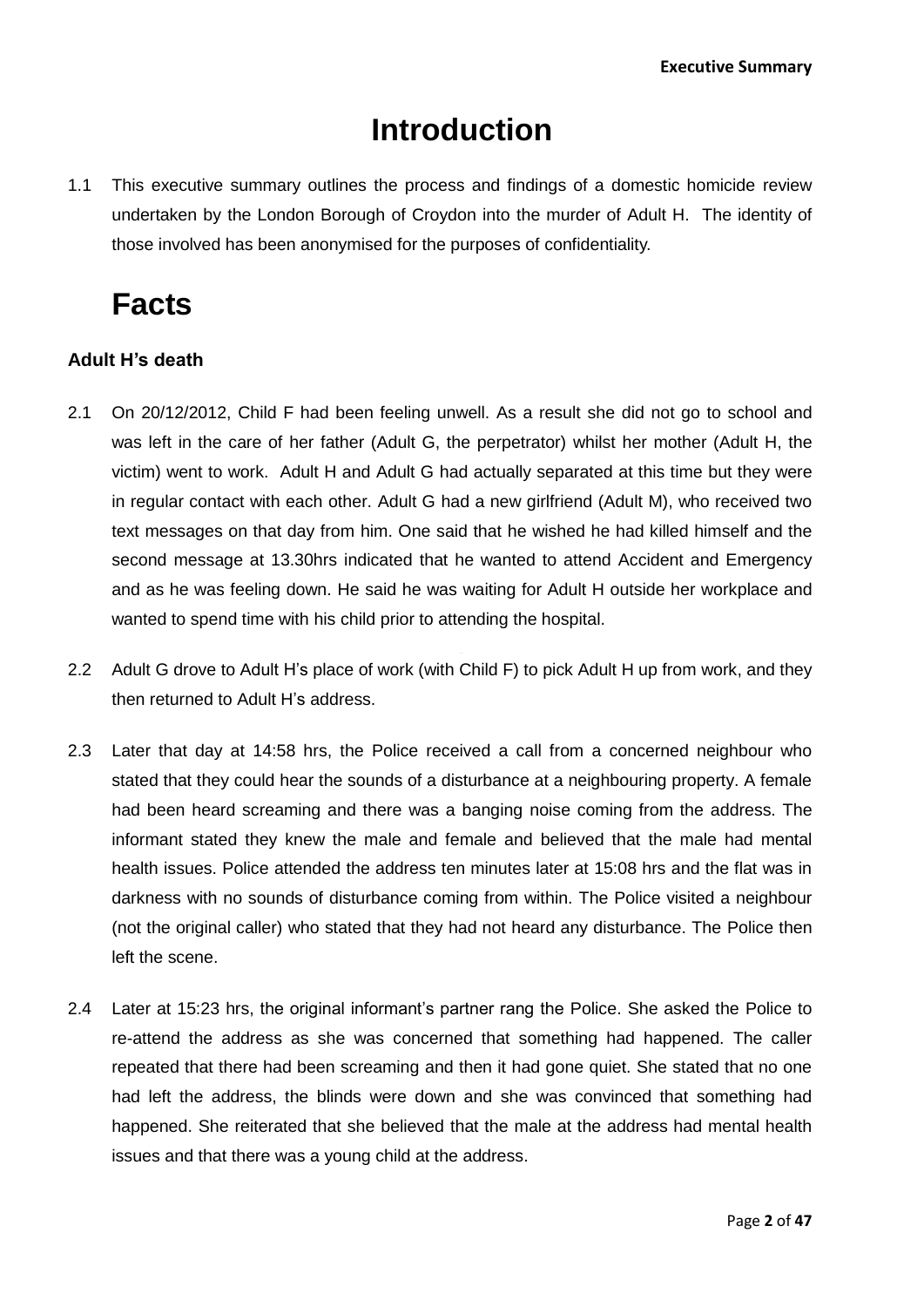- 2.5 At 15:45 hrs, nearly one hour after the original call was received, Police re-attended the address and looked through the letterbox with a torch. The officers could see a trail of blood through the hallway and immediately tried to gain access to the flat. The officers managed to force entry to the property and found Adult H lying on the floor of the lounge. She had been fatally stabbed. The officers checked a bedroom and found Child F. She was removed from the flat and taken into Police protection. She had sustained a graze and bruise to her cheek. She said her father had grabbed her and pulled inside her mouth. Later she made comment that Adult G had picked up her mother from her workplace and they were arguing, which continued at home. Her father picked up a knife and stabbed Adult H.
- 2.6 Officers found Adult G alive in the main bedroom, lying face down with blood on his legs. He had with froth/vomit around his mouth. He was moaning and rocking back and forth. He told Police that his wife had stabbed him in the leg and so he had taken the knife and stabbed her. Adult G said he had taken some pills. He was arrested for murder at 16:00 hrs. He began to shake and became unresponsive. Adult G was put into the recovery position and oxygen was administered.
- 2.7 On examination by London Ambulance Service (LAS), Adult G was found to have a stab wound to the right side of his thigh above the knee. Intravenous access was successful and Diazepam was administered. Adult G was removed to the ambulance. It is documented that the doctor had concerns about a possible overdose. En route to the hospital Adult G was agitated. Following the LAS's initial examination he was conveyed to St Georges Hospital for further treatment. The ambulance left the scene at 16:46 hrs and arrived at the hospital at 17:32 hrs.
- 2.8 Whilst Police officers were at the scene, Adult G's Psychological Care Nurse arrived for a pre-arranged appointment to assess his wellbeing.
- 2.9 Adult H's life was pronounced extinct by the LAS at 16:05 hrs on 20/12/2012.

#### **The relationship between Adult H and Adult G**

2.10 Adult H and Adult G were in a long term relationship and were together for ten years (they met when Adult H was 13 years old and had been together since Adult G was 15 years old). They married in 2006 and that same year Adult H gave birth to their child (Child F). At the time of her death, Adult H was aged 25 years and Adult G was 28 years. Their daughter was 6 years old. Despite being separated at the time of her death, they had presented to mental health services as a couple.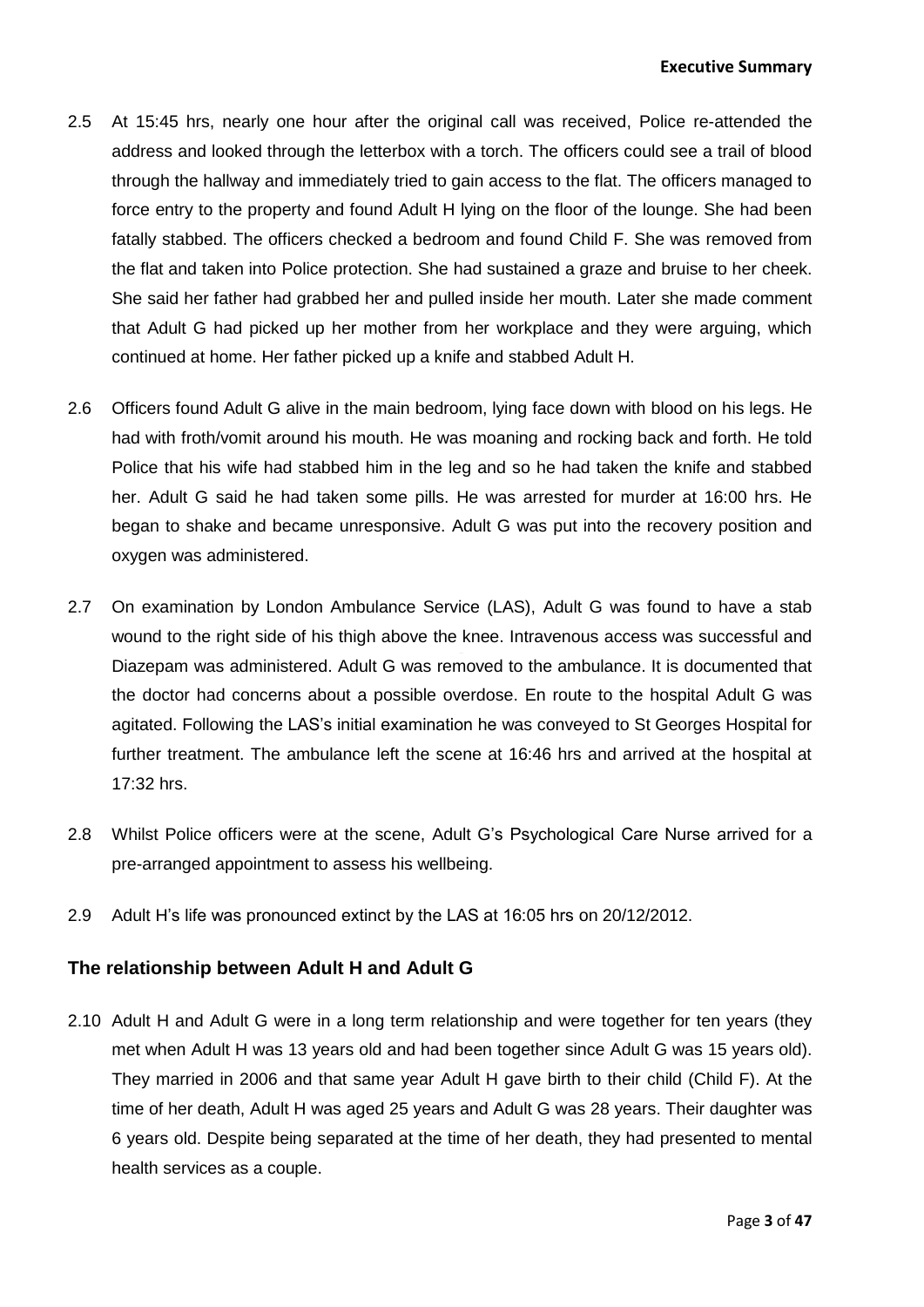2.11 During the relationship there were three incidents of domestic violence reported to Police: a matter of fraud in 2006 (which was not flagged as being a domestic), one to Sussex Police in 2007 and an incident on two days before Adult H's death) which was reported to the Metropolitan Police.

#### **The perpetrator – Adult G**

**.** 

- 2.12 Following his conviction, Adult G was written to by the independent chair to enquire whether he wished to contribute to the review. No response to this letter was received.
- 2.13 Adult G had one caution and three convictions for four offences. At the time of Adult H's death, Adult G had three impending offences for fraud which have now been committed to court. He was on unconditional bail following his arrest for assault on Adult H two days before her death.
- had formally reported him missing on two occasions. There was a suggestion that Adult G 2.14 Adult G is of Turkish origin and worked as a personal trainer. He was also a body builder. Following his separation from Adult H in 2011, he started a new relationship (having met his new partner at a gym they worked at). Subsequent to Adult H's death, his new partner (Adult M) told the Police that Adult G's behaviour had become erratic during their relationship. She also used anabolic steroids and cocaine. He had previously been sectioned for an assessment of his mental health.
- 2.15 Although Adult G and his family frequently reported that he had a diagnosis of Bipolar Disorder, this was excluded by SLaM as such a diagnosis requires at least two episodes of hypomanic, manic, mild to severe depression, with or without psychotic symptoms. Manic episodes usually begin abruptly and last for between two weeks and four to five months with depressions lasting much longer<sup>1</sup>. Adult G did not report that his symptoms lasted more than a few hours or one or two days.
- 2.16 All mention of Adult G having Bipolar Disorder in this report should therefore be understood as *"Adult G's claimed Bipolar Disorder".* It has been deemed that it was most likely that he had features of both emotionally unstable and dissocial personality disorder.
- 2.17 Adult G received care and treatment from several CAGs within SLaM, these were:

 $1$  CG38 – Bipolar Disorder, National Institute for Health & Clinical Excellence revised April 2012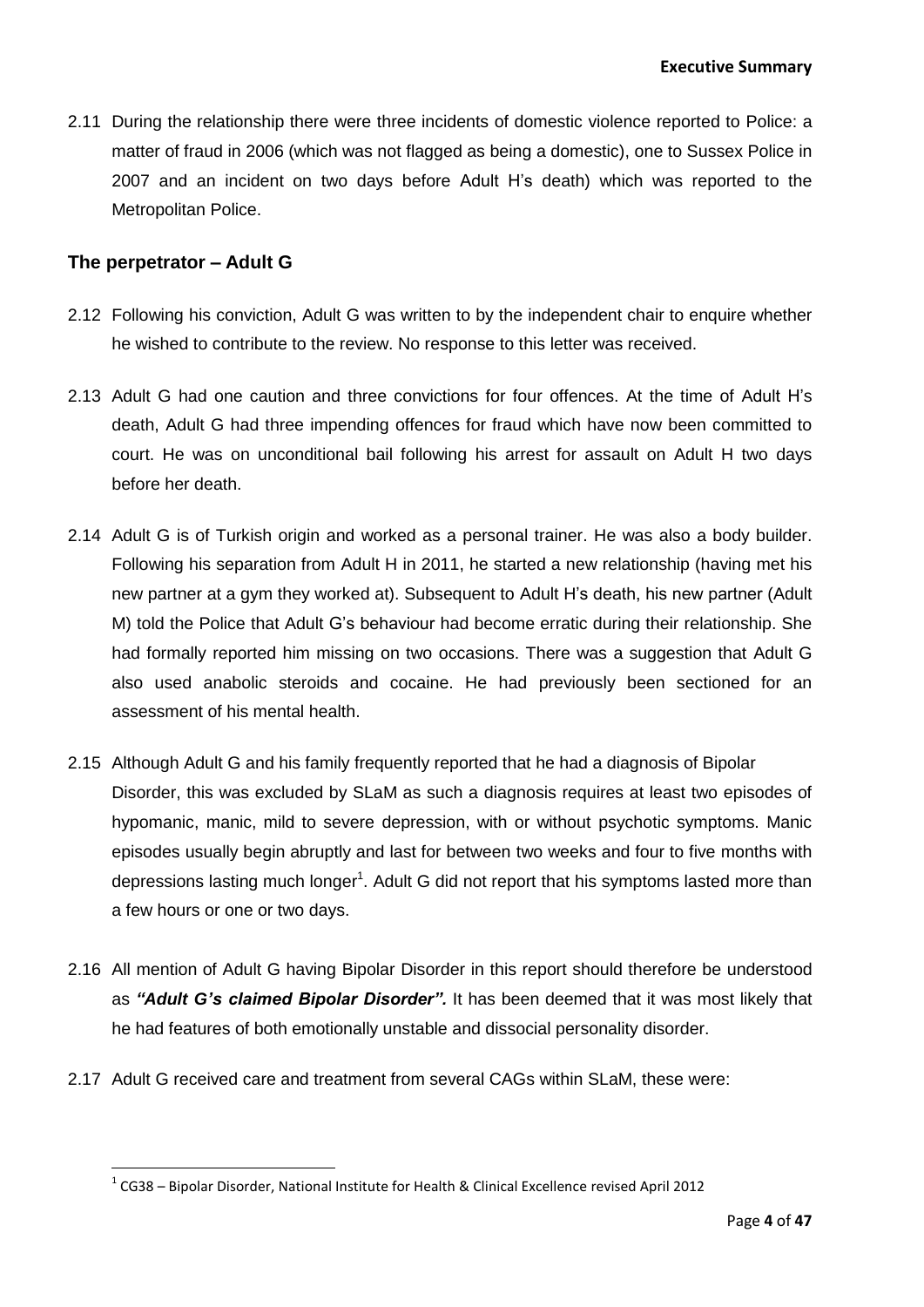- 2.17.1 Psychological Medicine provides Liaison Services at Croydon University Hospital, Croydon Home Treatment Services and Croydon Triage Ward.
- 2.17.2 Psychosis provides section 136 Place of Safety facilities and Acute wards including Gresham 2 Ward.
- 2.17.3 Mood, Anxiety and Personality provides assessments and treatment in the community from teams such as East Croydon MAP; as well as talking therapies and social care for self-help including Croydon Intensive Psychological Therapies Service (IAPTs).

#### **Sentencing of Adult G**

- 2.18 On 03/02/2014. Adult G pleaded guilty of the manslaughter of Adult H. Judge Nicholas Cooke QC said BS would have received a twenty year minimum sentence if it was a murder charge.
- 2.19 The court heard evidence from two forensic psychiatrists who agreed he was suffering from a drug-induced psychosis and a borderline personality disorder. The charge of assault occasioning actual bodily harm (ABH) relating to Child F was ordered to lie on the court file.
- 2.20 The judge in sentencing Adult G said: *"The circumstances of this offence were extremely grave. You stabbed a defenceless victim to death in a ferocious attack... I am satisfied that you are dangerous and will remain so for an unascertainable period. The combination of an untreatable personality disorder and a propensity to abuse drugs against the background of the explosion of violence dictates as much. I have therefore been driven to the conclusion I must pass a sentence of life imprisonment. It is a life sentence which means you will be released when it is decided it is safe to do so. I have utmost sympathy for the deceased's family."*
- 2.21 Adult G will have to serve at least ten years and eight months before being considered for parole.
- 2.22 The Judge made reference to domestic violence and that there were too many domestic violence murders occurring.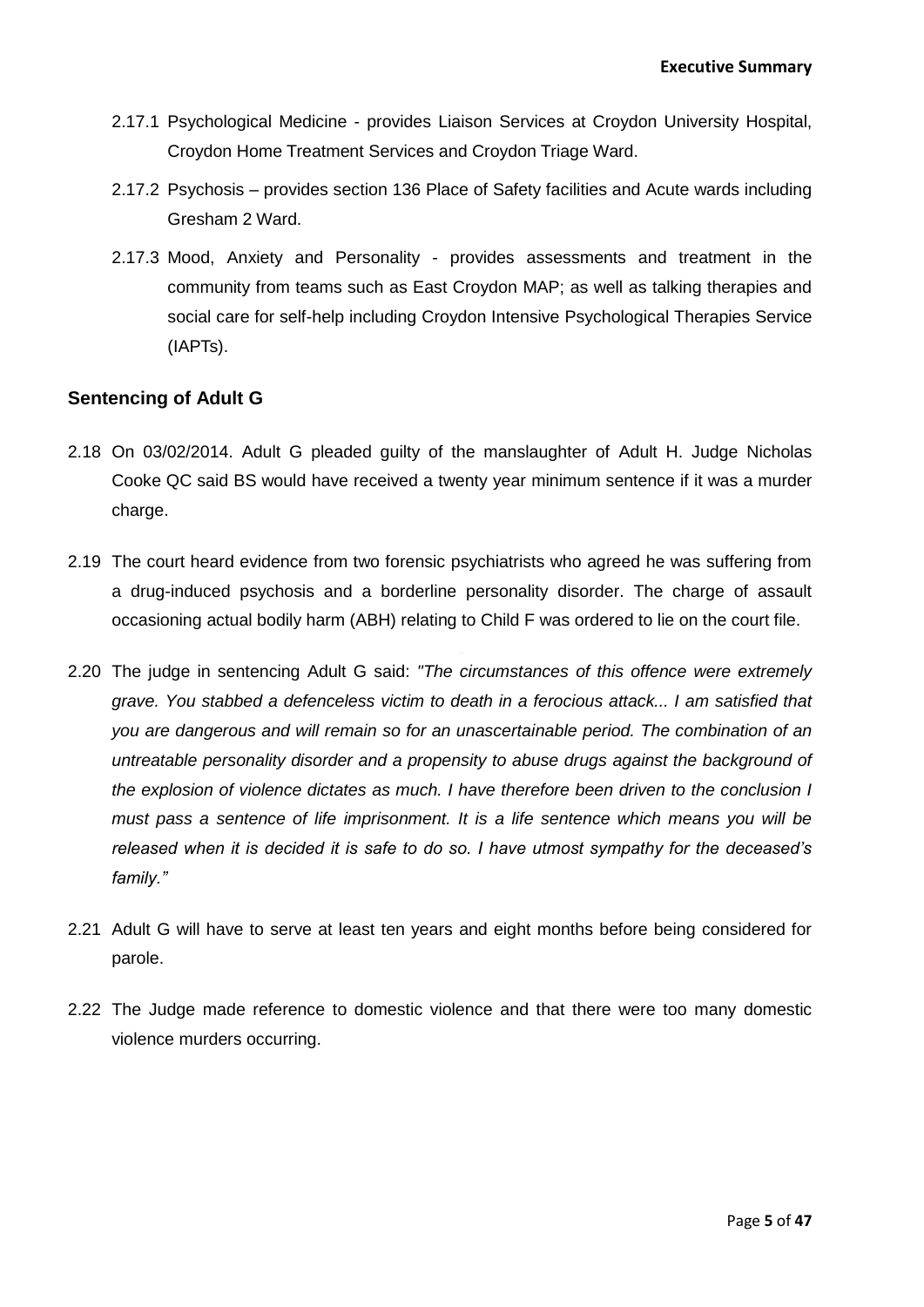### **The Domestic Homicide Review Process**

- 3.1 These circumstances led to the commencement of this domestic homicide review (DHR) at the instigation of the Community Safety Partnership (CSP) in the London Borough of Croydon. The initial meeting was held in March 2013 and there have been four subsequent meetings of the DHR panel to consider the circumstances of this death.
- 3.2 The DHR was established under Section 9(3), Domestic Violence, Crime and Victims Act 2004.
- 3.3 The purpose of these reviews is to:
	- 3.3.1 Establish what lessons are to be learned from the domestic homicide regarding the way in which local professionals and organisations work individually and together to safeguard victims.
	- 3.3.2 Identify clearly what those lessons are both within and between agencies, how and within what timescales they will be acted on, and what is expected to change as a result.
	- 3.3.3 Apply those lessons to service responses including changes to policies and procedures as appropriate.
	- 3.3.4 Prevent domestic homicide and improve service responses for all domestic violence victims and their children through improved intra and inter-agency working.
- 3.4 This review process does not take the place of the criminal or coroners courts nor does it take the form of a disciplinary process.

#### **Terms of Reference for the DHR**

3.5 The full terms of reference are included in Appendix 1. The essence of this review is to establish how well the agencies worked both independently and together and to examine what lessons can be learnt for the future.

#### **DHR methodology**

3.6 The approach adopted was to seek Individual Management Reviews (IMRs) for all organisations and agencies that had contact with Adult H or Adult G. IMRs included chronologies for contact in the period agreed by the panel for the terms of reference.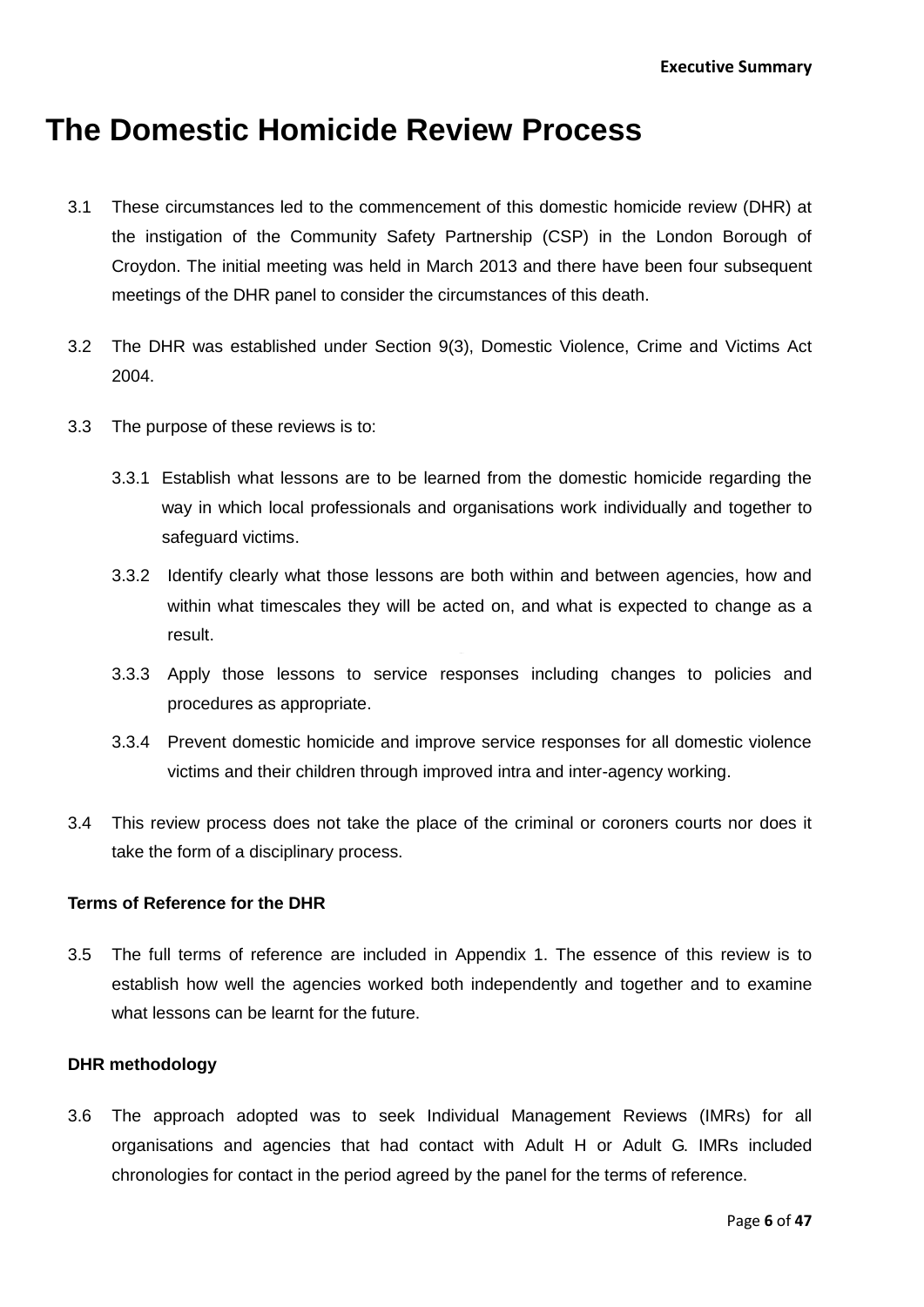- 3.7 The time period subject to the review was the 01/01/2005 to 20/12/2012. This time period was agreed to cover Adult H's pregnancy with Child F. It was also considered helpful to involve those agencies that could have had a bearing on the circumstances of this case, even if they had not been previously aware of the individuals involved.
- 3.8 Once the IMRs and chronologies had been provided, panel members were invited to review them all individually and debate the contents at subsequent panel meetings. This became an iterative process where further questions and issues were then explored.

#### **Parallel reviews**

- 3.9 The Independent Police Complaints Commission (IPCC) investigation into events that lead to Adult H's death has been completed. The investigation focused on:
	- 3.9.1 Adult G being released on unconditional bail on 19/12/2012.
	- 3.9.2 The response by the uniformed officers who originally attended Adult H's address on the 20/12/2012.
	- Of these Police officers, two are to attend Stage 3 Gross Incompetence Meetings; 3.9.3 Several Police officers were to be subject of Unsatisfactory Performance Procedures. however, no date has yet been set.
- 3.10 Croydon Safeguarding Children's Board did not undertake a serious case review.
- 3.11 Now that the criminal case is concluded, a panel at NHS England will make a decision on whether to commission an independent investigation in the mental health care and treatment of Adult G.

#### **Composition of the DHR panel**

- 3.12 Agencies and services represented:
	- Metropolitan Police Croydon borough and Critical Incident Advisory Team
	- Croydon Council Public Realm and Safety
	- Croydon Council Social Care and Family Support
	- Croydon Council Public Health
	- Croydon Council Adult Social Services and Housing<sup>2</sup>
	- Croydon Council Safeguarding and Looked After Children Service

**<sup>.</sup>**  $2$  Croydon Landlord Services provided an IMR and a chronology for the review.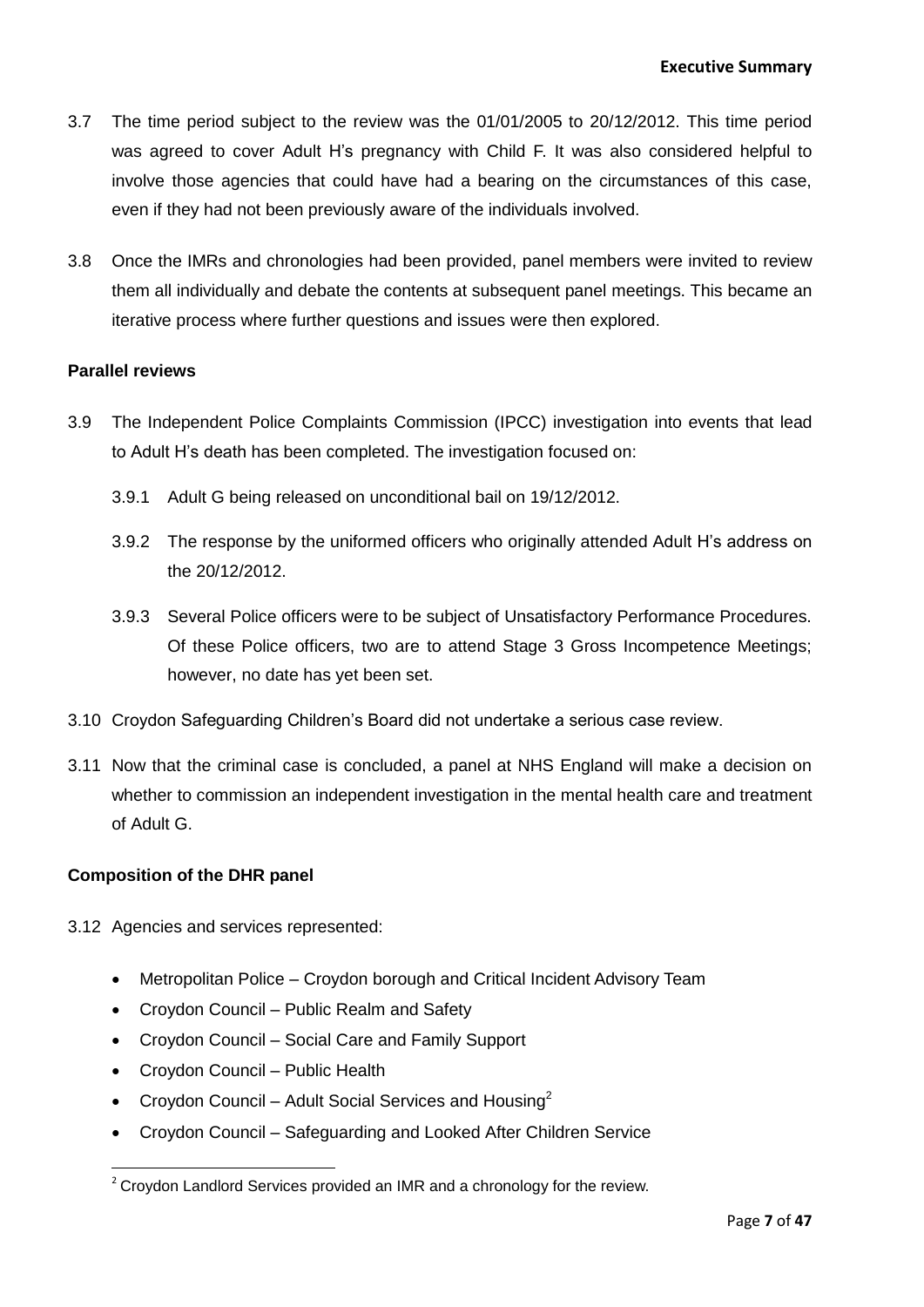- NHS England
- Croydon Clinical Commissioning Group (author of GP IMR)
- Croydon Health Services NHS Trust
- London Probation Trust
- South London & Maudsley NHS Foundation Trust
- Croydon Family Justice Centre
- London Ambulance Service NHS Trust
- Standing Together Against Domestic Violence (chair)

A full list of panel members is contained in Appendix 2.

- 3.13 Up until November 2013, the independent chair of the DHR was Anthony Wills. Anthony Wills was an ex-Borough Commander in the Metropolitan Police, and was previously the Chief Executive of Standing Together Against Domestic Violence, an organisation dedicated to developing effective, coordinated responses to domestic violence. Anthony Wills retired from Standing Together in November 2013 and also from his position as independent chair of this review.
- 3.14 Anthony Wills was supported in this review by Victoria Hill, an associate consultant for Standing Together. Victoria Hill has fifteen years' experience of working in the domestic violence sector and she supported Anthony Wills in his role of chair throughout this review, drafting the overview report and has attended the panel meetings.
- 3.15 Following Anthony Wills retirement, Victoria Hill has taken on the role of the independent chair for this review. Both Anthony Wills and Victoria Hill have had no connection to the London borough of Croydon or with any agency involved in this case.
- 3.16 This review process does not take the place of the criminal or coroners courts nor does it take the form of a disciplinary process.

#### **Overview of health services in the London Borough of Croydon**

3.17 Adult G's contact with General Practice, Mental Health Services and the Hospital Trust is extraordinarily difficult to navigate and present to the reader in a concise way that outlines his journey through services and how the risks to Adult H and Child F were considered. The outline of both his and Adult H's contact with health services needs to be cross referenced together by the reader, as there were several occasions when they saw different health services on the same day.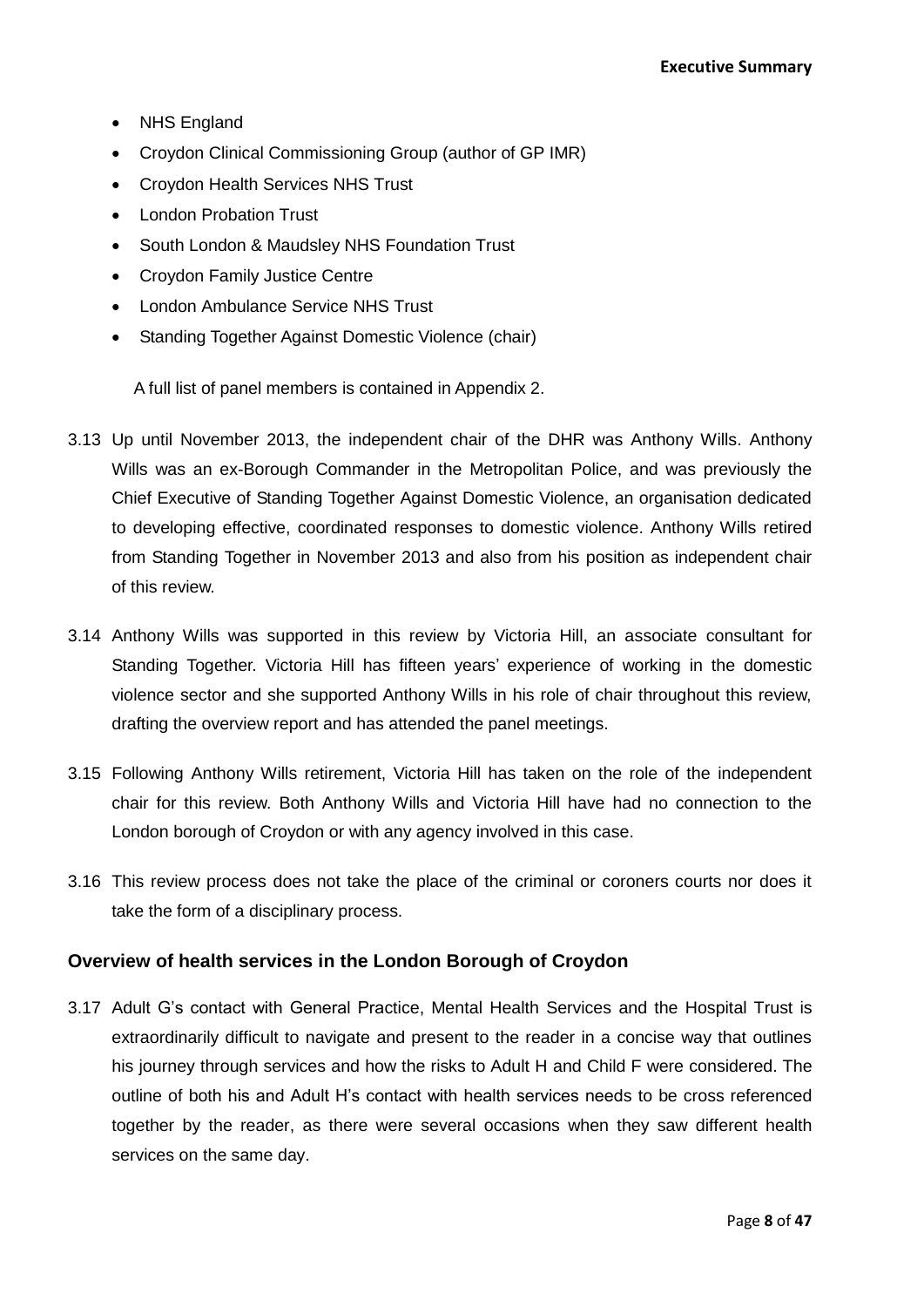- 3.18 The chronology details a complex pattern of contact that Adult G had with different GP practices. It is summarised below to assist the reader:
	- 3.18.1 Adult G's first noted contact with GP Surgery in Greenwich was in November 1999. In June 2006 he registered at a different GP Surgery (in Blackheath). He was living in Blackheath at that time. In April 2009, Adult G returned to the GP Surgery in Greenwich, but six months later was seen at the GP Surgery in Blackheath (he had another consultation with them later in March on 2011). On 25/03/2011, Adult G saw a GP at both the GP Surgery in Greenwich and Blackheath (this is his last contact with the GP Surgery in Greenwich). In November 2012, he registered with a new GP Surgery (the same one as Adult H in Croydon).
	- 3.18.2 Adult H's first contact with her original GP was in June 2005. In July 2009 she registered with the Green Surgery, which Adult H then later joined.
	- 3.18.3 Adult G had contact with three GP practices and well as two mental health Trusts: [South London and Maudsley \(SLaM\)](http://www.slam.nhs.uk/) NHS Foundation Trust and Oxleas NHS Trust.
- 3.19 Due to the complexities of the health services in this area and the fact that the individuals involved in this review have had contact with a variety of health providers, a brief overview of each organisation is provided below:

#### **Croydon Health Service NHS Trust**

- 3.20 Croydon Primary Care Trust (PCT) was established as a provider and commissioner of services in 2002. Croydon PCT became the commissioning PCT in August 2009. Croydon PCT Then became NHS South West London: Croydon Borough Team in 2011 and was responsible for commissioning services on behalf of the population of the local borough.
- 3.21 Croydon Community Health Service was the provider arm of Croydon PCT until 01/08/2010 when it amalgamated with the Croydon University Hospital (CUH) and became Croydon Health Service NHS Trust. As of 2012, Croydon Health Service is now divided into four clinical directorates:
	- Adult Care Pathways
	- Surgery
	- Cancer and Core Functions
	- Family Services.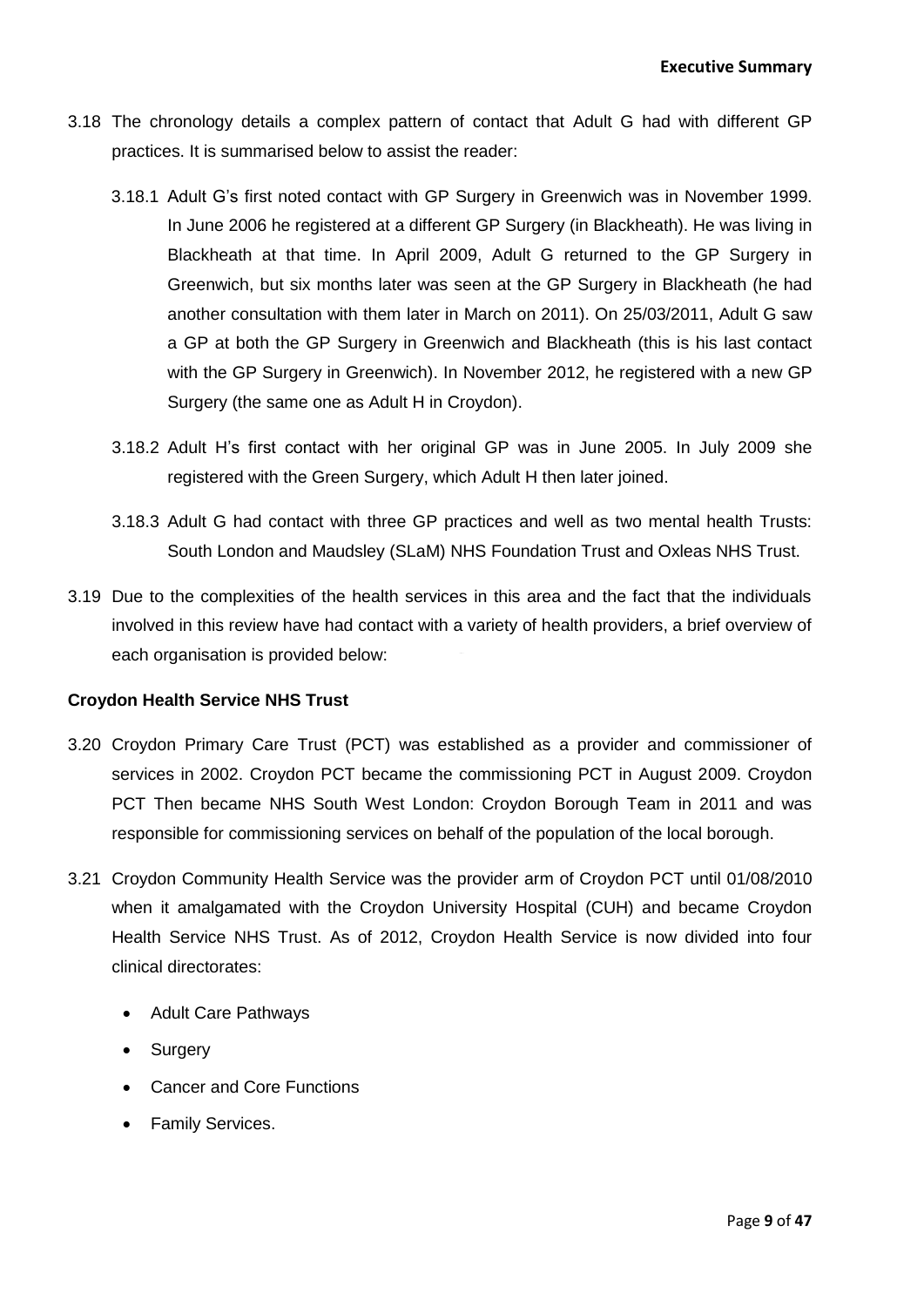- 3.22 Adult H, Adult G and Child F were known to one or more of the following departments within Croydon Health Service:
	- Emergency Department Adult and Children
	- Children's Universal Service: The Children's Universal Service is an integrated school nursing and health visiting service focusing on promoting the health and wellbeing of families and children aged 0-19 years of age
	- Safeguarding Child and Young People's Liaison Service
	- Maternity Services.

#### **NHS England**

- 3.23 The NHS England is an executive non-departmental public body. It works under its mandate from the government to improve the quality of NHS care and health outcomes, reduce health inequalities, empower patients and the public and promote innovation. Its key responsibilities include:
	- Authorisation and oversight of Clinical Commissioning Groups (CCGs) and support for their on-going development
	- Direct commissioning of primary care
	- Specialised health services, prison healthcare and some public health services (including, for a transitional period, health visiting and family nurse partnerships)
	- Developing and sustaining effective partnerships across the health and care system.

#### **South London & Maudsley NHS Foundation Trust (SLaM)**

- 3.24 [South London and Maudsley \(SLaM\)](http://www.slam.nhs.uk/) NHS Foundation Trust provides a full range of mental health services for people of all ages from over one hundred community sites in south London, including three psychiatric hospitals and specialist units based at other hospitals. It provides mental health and social care services in partnership with local authorities for people with mental health problems who live the communities of South London. SLaM also provides specialist services to people from across the UK and beyond. Each year, the Trust provides about five thousand people with hospital treatment and supports about thirty thousand people through its community services.
- 3.25 The services SLaM provides are organised into Clinical Academic Groups (CAGs) that offer the best care and treatment, based upon reliable research evidence. The CAGs are broadly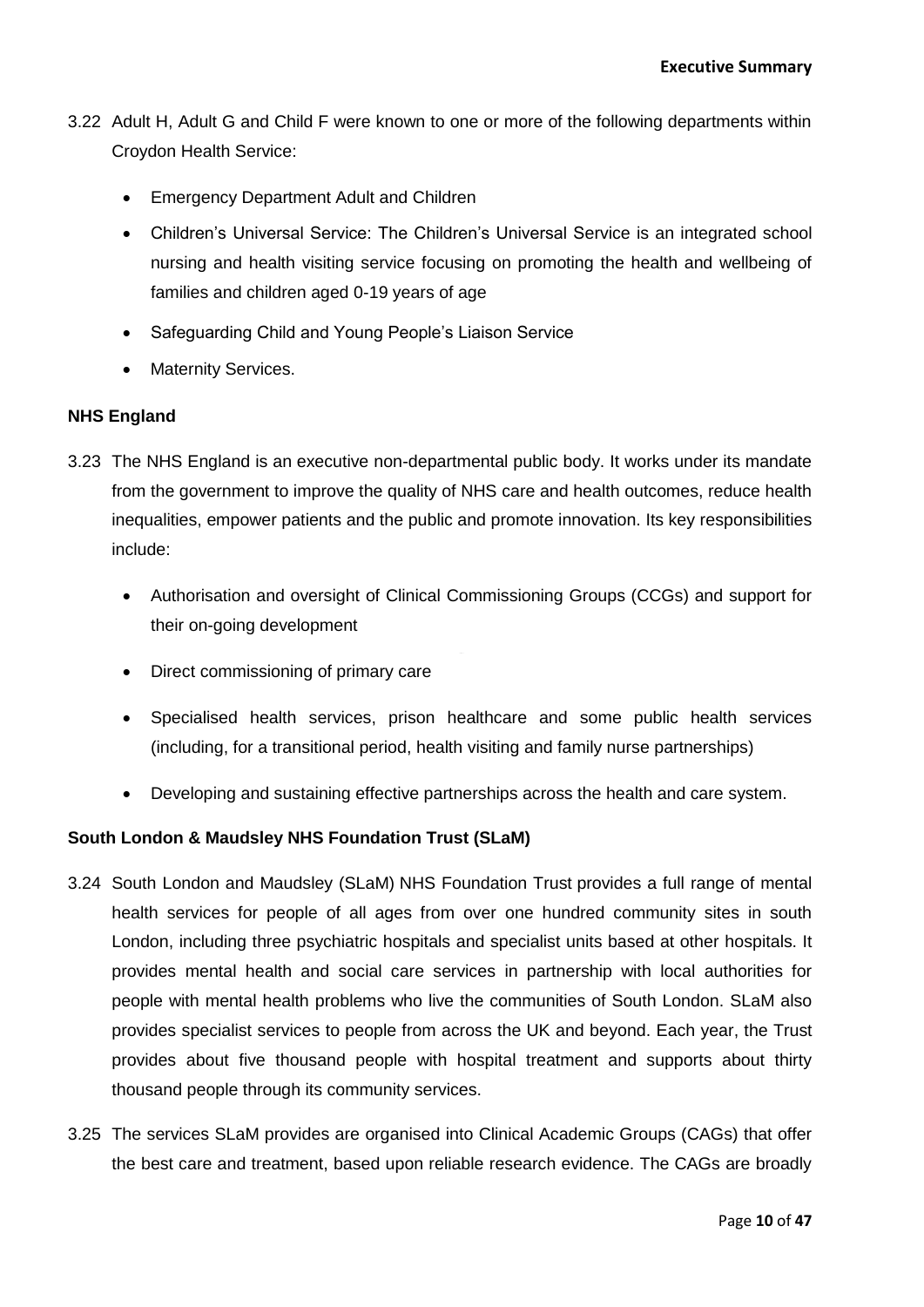aligned to care pathways and are each led by a Service Director, a Clinical Director and an Academic lead.

#### **Croydon Clinical Commissioning Group**

3.26 Croydon Clinical Commissioning Group (CCG) is a membership organisation made up of all sixty-one GP practices in the London Borough of Croydon. The organisation was established in April 2011 as a shadow organisation and received authorisation from the NHS Commissioning Board (now NHS England) in March 2013. On 01/04/2013, Croydon CCG became legally responsible for commissioning healthcare services for the residents of Croydon.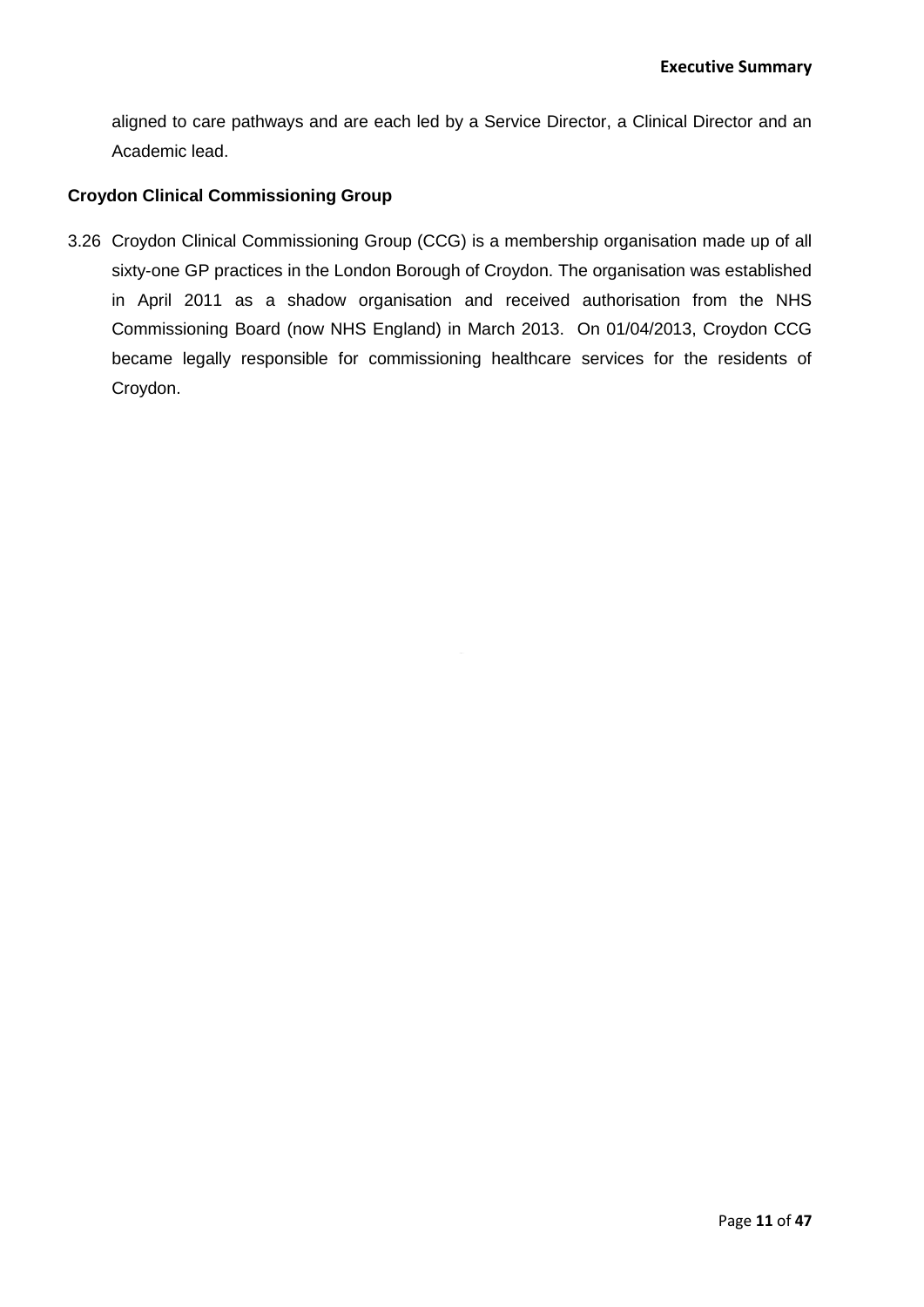## **Individual Management Reviews**

- 4.1 Agencies were asked to give chronological accounts of their contact with Adult H prior to her death. Each agency's report covers the following:
	- A chronology of interaction with the victim and/or their family
	- What was done or agreed
	- Whether internal procedures were followed
	- Conclusions and recommendations from the agency's point of view.
- 4.2 Nine of the twelve agencies and services that were involved in the panel responded as having contact with the individuals concerned. These agencies were:
	- Metropolitan Police
	- Croydon Council Adult Social Services and Housing
	- Croydon Council Safeguarding and Looked After Children Service
	- NHS England
	- **•** General Practice
	- Croydon Health Services NHS Trust
	- London Probation Trust
	- South London & Maudsley NHS Foundation Trust
	- Croydon Council Family Justice Centre
	- London Ambulance NHS Trust.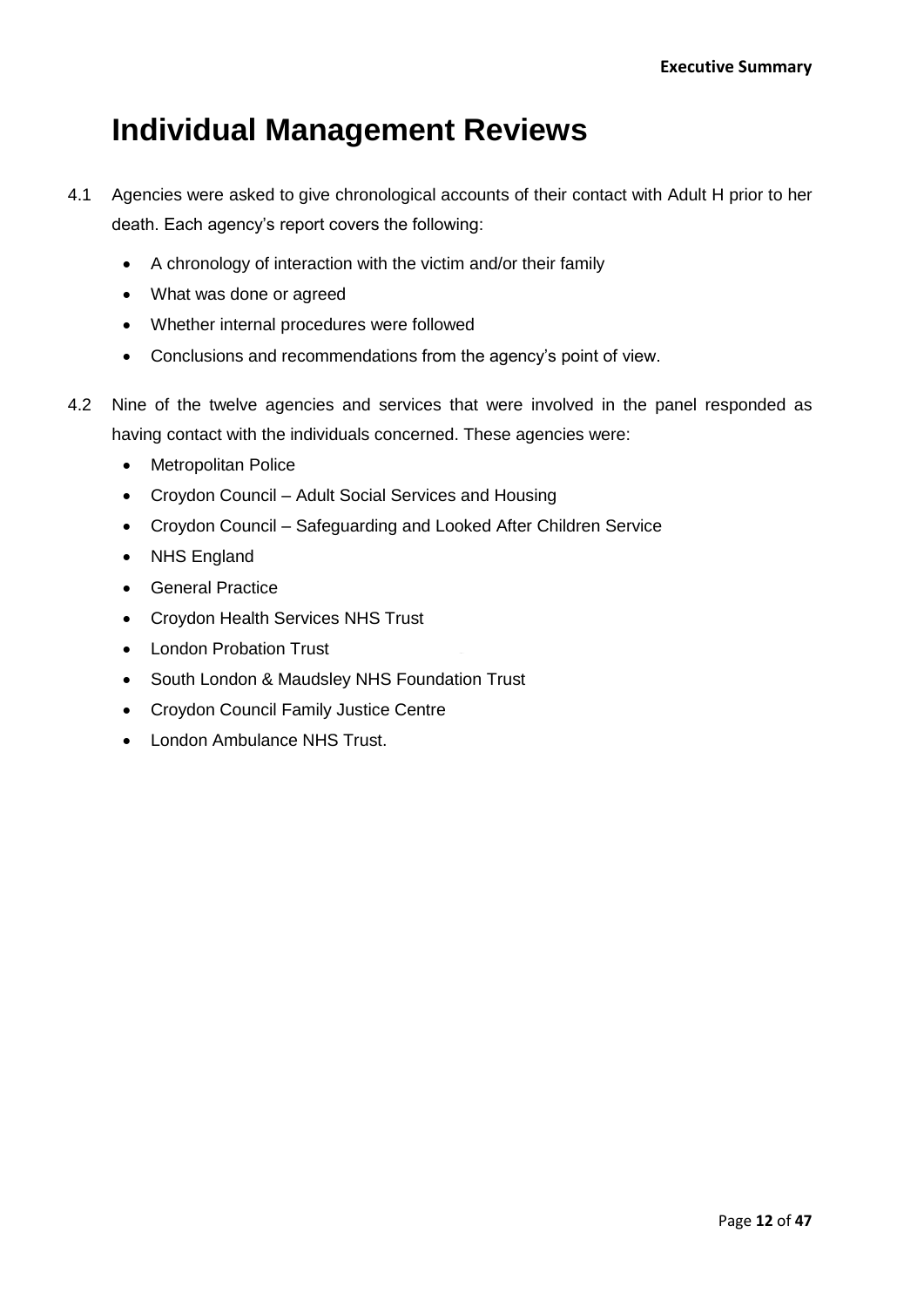## **Contact with family, friends and other people who knew Adult H and Adult G**

- 5.1 The following is a description of the relationship between Adult H and Adult G based conversation(s) which took place with Adult H's father, mother and neighbour. Adult H's sister also spoke with one of the co chairs. It is their view of what took place within that relationship. The information contained in this section and the beliefs of the family will be further considered within the analysis section of this report.
- 5.2 Adult H's mother (Mother P) and her father (Father K) are no longer together. They were seen and communicated with separately by the co-chairs, and have been contacted regularly as part of the review. From November 2013, the chair has been in regular contact with Adult H's father and mother. She has spoken with them frequently and met with them both twice (to share the draft report). Victoria Hill also spoke with Adult H's sister and she was present at the meeting with her father to review the draft report.
- with the independent chair that Adult H had a half brother. He was written to and provided 5.3 It was not until the final stages of the DHR process that information was shared by Mother P with an opportunity to engage in the review. He did not respond to the invitation.
- 5.4 Adult H lived with her mother when she was pregnant with Child F. Adult G then moved in with them after he had been asked to leave his parents' house and had been sleeping in his car. They all lived with Adult H's mother (Mother Pf) or eighteen months before they moved to their own property. Whilst they lived together Adult H, Adult G and Child F spent most of their time in their room and Mother P rarely saw them (this was partly due to renovation work being undertaken on the ground floor of Mother P's house). She felt that Adult G's Bipolar Disorder started when he started to spend all his time in the one room in her house.
- 5.5 Mother P said that she had never witnessed any violence between her daughter and Adult G, and that her daughter never told her that there had been any. Adult H did not confide in her mother and kept matters very much to herself. Mother P stated that she once overheard an argument between Adult H and Adult G and she asked her daughter if everything was alright and she replied it was. On Christmas Eve December 2011, Adult H arrived at her mother's address in her pyjamas and said that she had had an argument with Adult G. She stayed the night with Child F and returned to Adult G the next morning.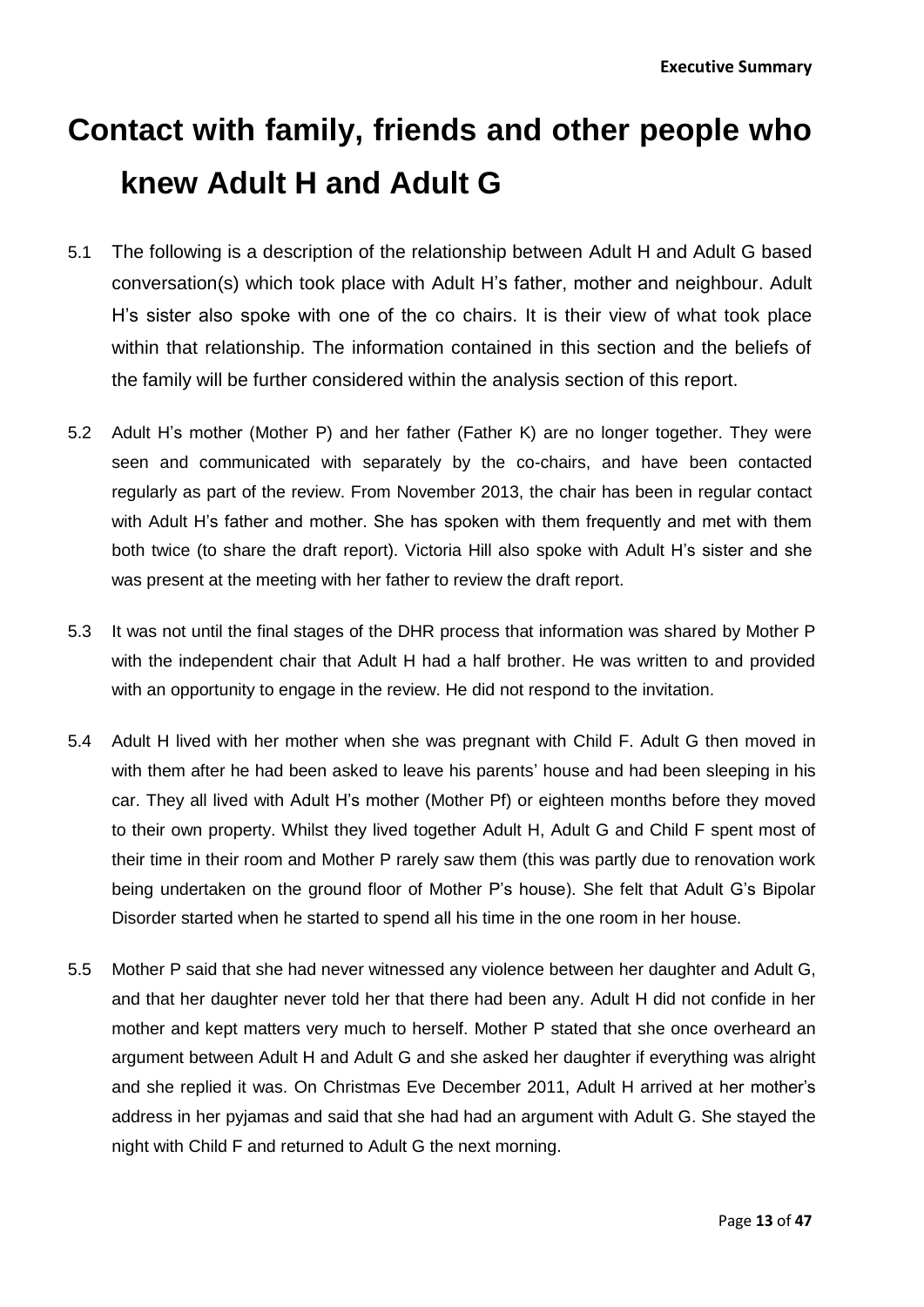- 5.6 Adult H would return to her mother's address to collect post and do washing but would not say much about her relationship with Adult G. After she moved out, Mother P would help with Child F. When Mother P visited her daughter at her flat, Adult G was not present. She said that she did not know much about Adult G. She described him as quiet and that he did not speak to her.
- 5.7 Mother P recalled an incident when Adult G pulled down a kitchen cabinet in anger and was put on an anger management course. She was aware that Adult G had threatened a nurse at the hospital as this was her neighbour.
- 5.8 Adult H spent most days with Adult G. She asked Mother P to look after Child F when she had to work and also Adult G on occasions. Mother P stated that Adult H had also contacted a social worker as she was concerned about Child F at this time.
- 5.9 On 8/12/2012, Mother received a text message from Adult H's phone (but not apparently made by her daughter) stating that Adult H was using cocaine and was asking for advice on how to help her. This appears to have been sent to multiple recipients.
- between herself and Adult G. Adult G would visit the family home to see Adult H. Adult H's 5.10 Adult H's father (Father K) disclosed that his daughter did not tell him about the problems father described Adult G as a quiet and withdrawn young man who did not speak to him much, and would only really interact with Adult H in Turkish.
- 5.11 Father K believes Adult G isolated his daughter and prevented Adult H from meeting up with her family, he explained that he did not see his grand-daughter until she was five years old.
- 5.12 Father K thought that Adult H was intending to leave Adult G before her death. He said that she had started to visit him more often, which he suspected Adult G did not know about. During these visits, Adult H did not discuss with her father any fears or concerns she had. Father K did ask how Adult G was, and Adult H would reply that he was busy with work. Father K did not think that Adult G went to work as Adult H was supporting the family financially. Father K said that Adult H loved Adult G and believed she could change him.
- 5.13 Father K said that his daughter's neighbours had said that Adult G had a bad attitude and that he did not like his neighbours. They described him to Father K as both controlling and unpleasant.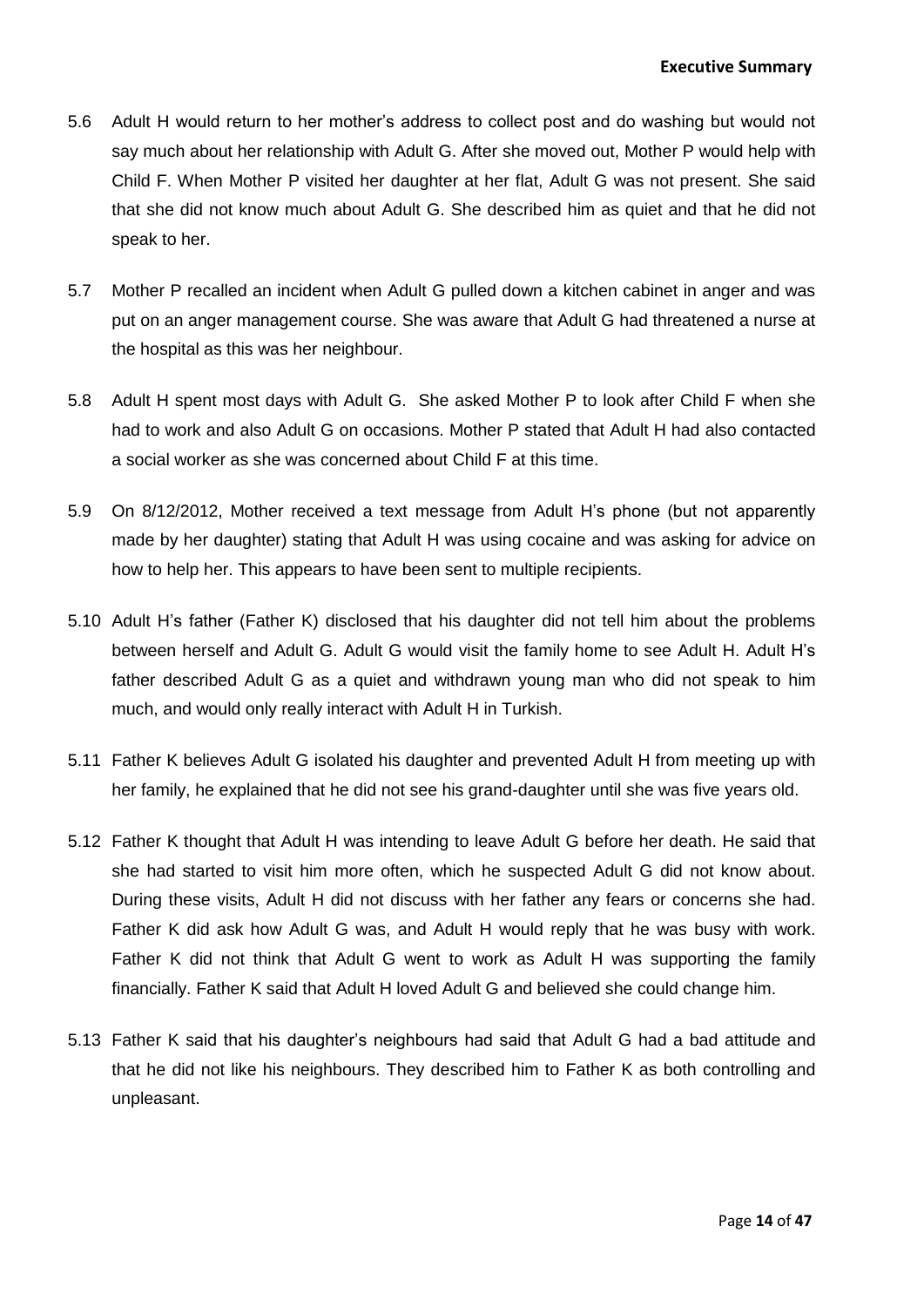- 5.14 Father K stated that his daughter kept diaries and he described a domestic violence incident where Adult G threw a table at her. There is no record of Adult H telling the Police about this incident.
- 5.15 Mother P felt that Adult G demanded much of Adult H's attention, such as after his suicide attempt in April 2012.
- 5.16 Concerning what Father K believes could have been done differently to prevent Adult H's death, (following Adult H withdrawing her support for a prosecution), he believes that the Police should have spoken to neighbours to obtain further evidence. On the day of Adult H's death, the Police should have made more thorough investigations of the flat and entered it on the first visit, rather than leaving and returning later. He also states that Social Services should have been more involved with the family.
- him back to Bethlem Royal Hospital. Mother P also said that the Police should not have 5.17 Mother P feels that the NHS did not fully examine Adult G's mental health and that she and Adult H did not think that the one-and-a-half week stay in Bethlem Royal Hospital was sufficient time to treat Adult G, and that Adult H was very concerned on his release. The hospital reassured Adult H that Adult G would be released with a coordinated care plan, but Mother P said this did not happen. When he became difficult to care for, they did not readmit released Adult G without bail conditions.
- 5.18 A neighbour who was a friend of Adult H was also contacted as part of this review. The neighbour met Adult H in the summer or 2012. They lived in the same apartment block and their daughters regularly played together. Her eldest child went to school with Adult H's daughter (Child F). She described Adult H as very sociable with everyone in the block of flats where they lived.
- 5.19 The neighbour first met Adult G when they had an argument as she thought that Adult G had hit her car. She explained that she was quite shocked at his reaction as she was very angry and he did not respond, he did not try to argue or and defend himself, he just apologised. She said she did not tell Adult H about that incident. From that incident, she said that she and Adult G avoided each other. The neighbour explained that if she was with Adult H and she knew that Adult G was coming home or nearby, she would make excuses to leave so she did not have to see Adult G.
- 5.20 Once Adult G approached her at school (she noticed that he had a bandage on his arm) and asked if she wanted a lift home. She first declined his offer, but after she realised that Adult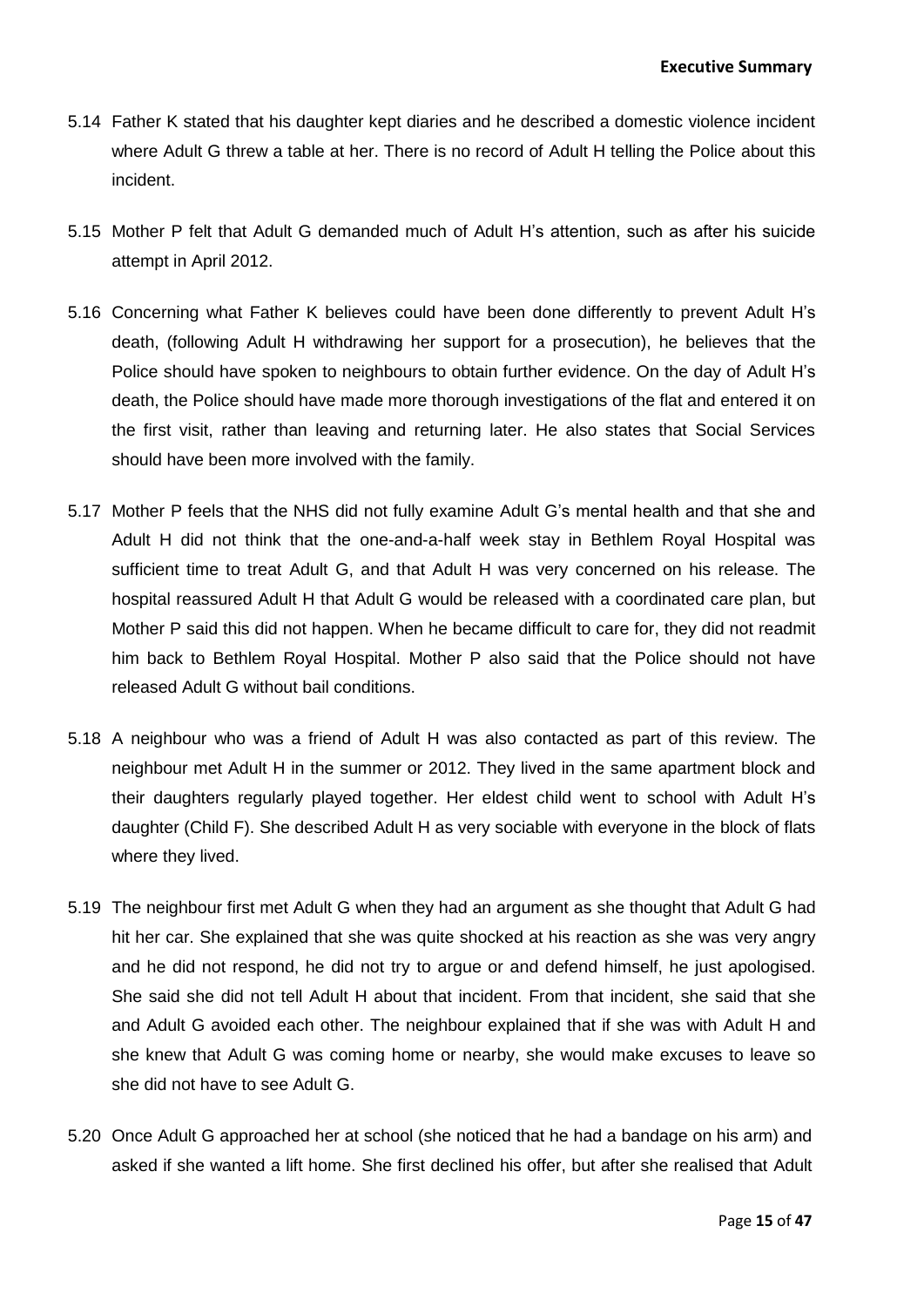H was in the car she reconsidered and accepted the offer. During the journey Adult G said he had "Bipolar Disorder" and that he was self-harming. He asked her if she would sit with him for a few hours every Monday morning until he found a carer.

- 5.21 She said that Adult H rarely ever bought up her relationship in conversation with her and never spoke of any issues between them. She said that one day Child F said that 'papa had hit mamma'. She never saw them arguing but knew he used to control Adult H because of the way she would act. She said that there was no indication from what she observed of Adult G taking Adult H's life.
- 5.22 Adult G would say he was ill and because of this Adult H had him admitted to Bethlem Royal Hospital but he kept discharging himself and coming home. On one occasion he had locked Adult H and Child F out of the house due to his paranoia.
- 5.23 In terms of what could have been done differently to have prevented Adult H's death, the neighbour said that Bethlem Royal Hospital kept letting him out and that perhaps if he had remained he could have been treated and this would have helped.
- 5.24 Another friend of Adult H was contacted to contribute to the review, but declined to be involved.
- 5.25 When the draft report was shared with Adult H's father and sister, her sister remarked that with hindsight could recollect instances where Adult H became overly concerned and anxious about Adult G's reaction would be to certain things. She said there was once a time a few years before her death that they were out in Adult H's car and she got a speeding fine. Her sister said that that Adult H became very concerned about what Adult G would do and remarked that it "would set him off". This is another indicator of the coercive control that Adult G subjected Adult H to and that this is likely to have been over a period of years prior to her death.
- 5.26 At one of the meetings to share the draft report, Mother P asked why Children's Social Care attended Adult H's home two days after her death. Subsequent checks have been made to check this information and it has been confirmed that no visit to Adult H's address took place.
- 5.27 Adult H's sister also raised concerns that her sister's body was initially incorrectly identified. This matter was addressed again by the chair with the Police Family Liaison Officer who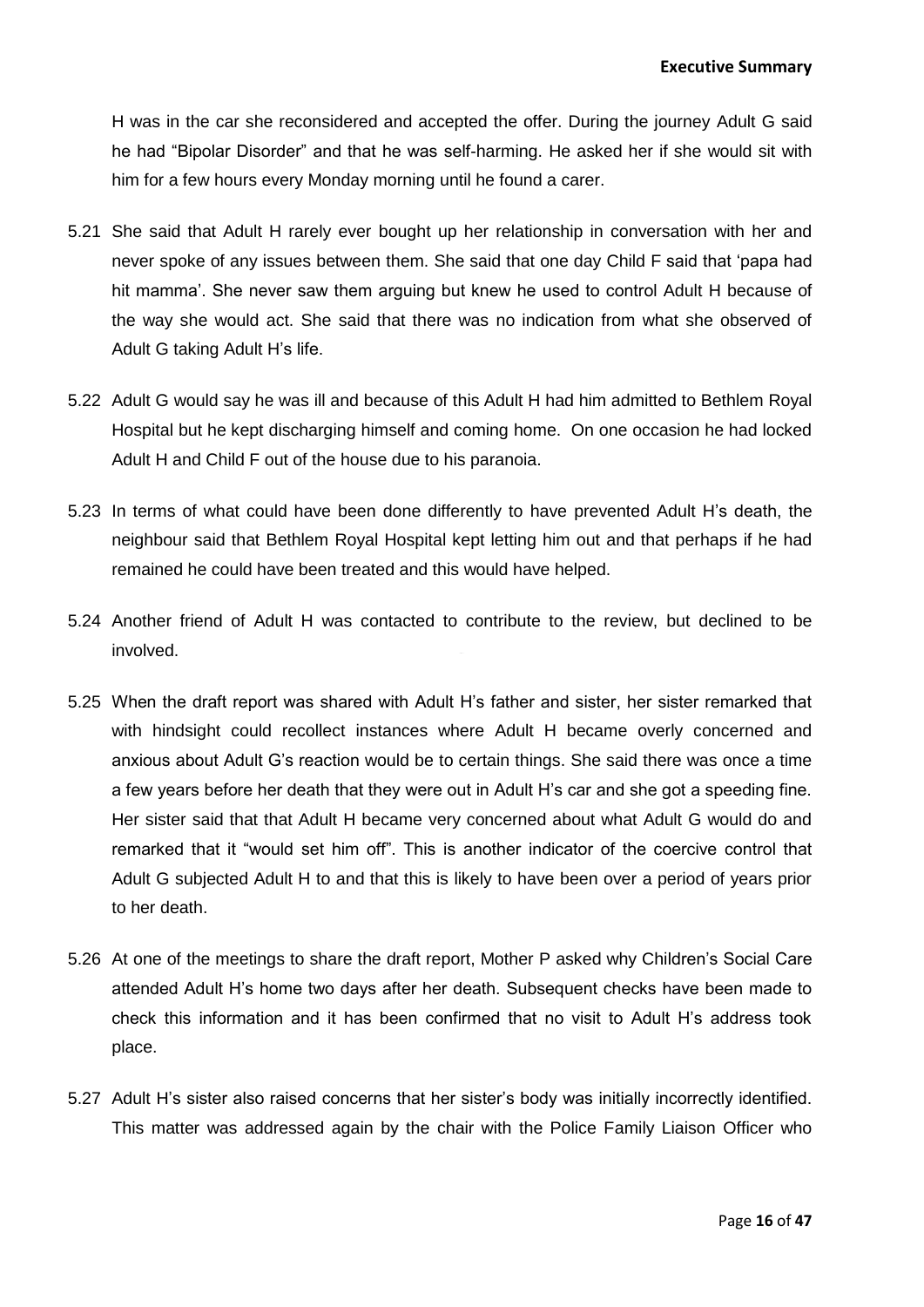stated that extensive enquiries about this had been previously made and it was deemed to be an unfortunate mistake made at the scene.

5.28 Adult H's mother has raised concerns about the preservation of the crime scene and recounted several errors and discrepancies she had noted with the photographs taken. These particularly concern footprints and the position of a clothes laundry dryer which had been knocked over but in other photographs it is show to be upright.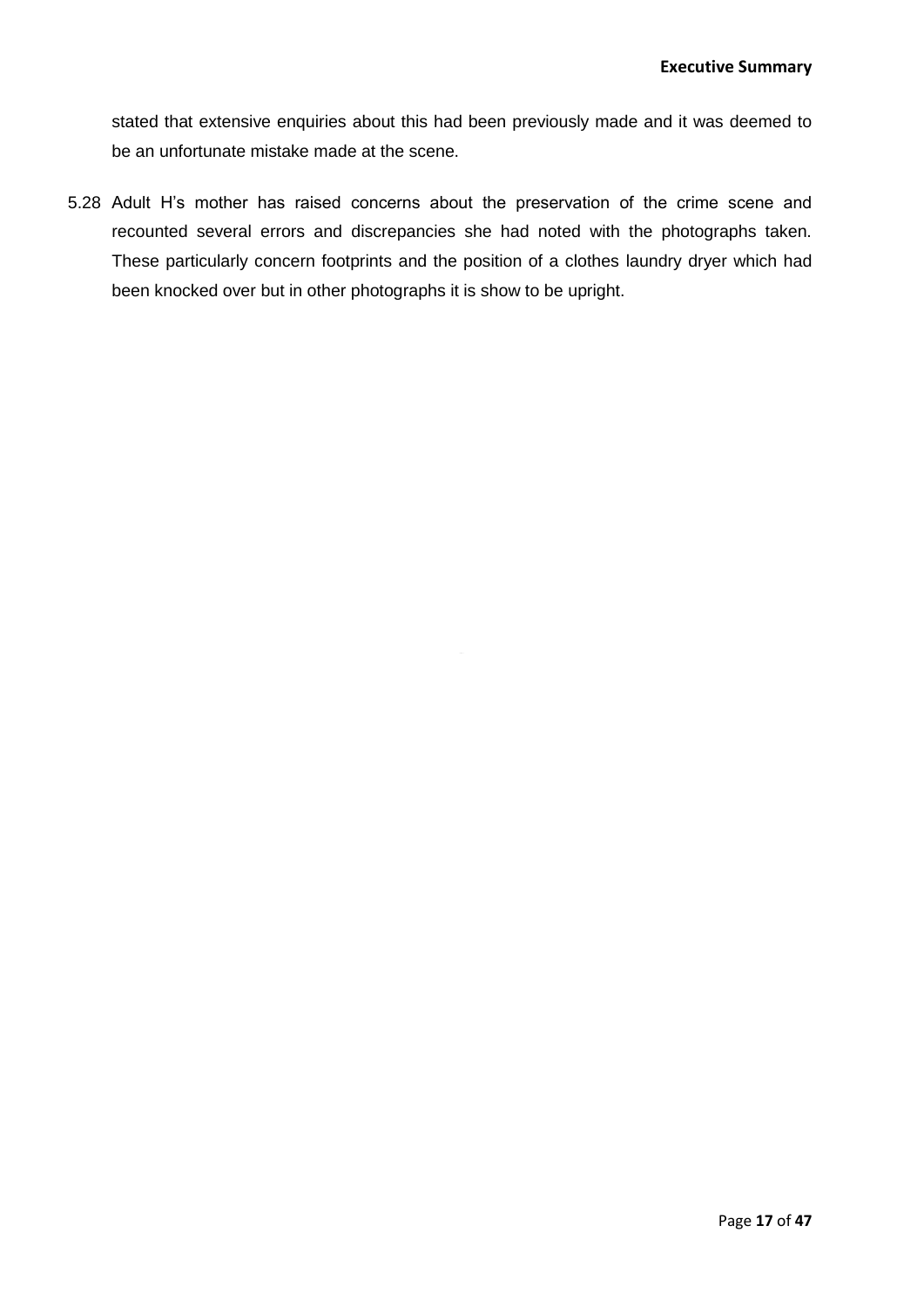## **Key findings arising from the review**

- 6.1 There was not a significant history of reported domestic violence to the Police between Adult H and Adult G. We are aware that there were issues in their relationship dating back to what appears to be financial abuse in 2006 and the domestic violence related caution in 2007 by West Sussex Police. The matter in 2006 was not originally seen in the context of domestic violence. When Adult G was cautioned in 2007, Adult H disclosed to officers it was not the first time there had been problems between her and Adult G.
- 6.2 Adult G was a constant feature in Adult H's life from her teenage years. It is possible that violence and abuse was present in their relationship as young people. Given the change to the government's definition of domestic violence in March 2013 to include 16 and 17 year olds who experience domestic violence (or teenage relationship abuse), the partnership should look to address this issue with all young people.
- 6.3 Adult G's patient notes show that from a young age there was evidence of low mood with general medical care provided by a number of GP practices with periods of non - contact and the registration with a new GP Practice. This is continued throughout the time period subject to review.
- 6.4 When accessing Adult H's patient records, it was noted that she had been known with different names and not as Adult H. This may have impacted on the connections with what information was known by the GPs about the family as a whole. It is clear that Adult H did access her GP for help, although her contact is characterised by ongoing lack of follow up by the GP.
- 6.5 Given Adult G's use of steroids it is relevant to consider that a known side effect is aggression.
- 6.6 Adult H and Adult G had separated at the time of her death. Separation is a known risk factor in domestic violence and a high percentage of domestic homicides occur after the point of separation (or closely around that time). The fact that the couple had separated and the increased risk this posed to Adult H was not recognised or acted upon by agencies (although it is noted that this risk factor may have been masked as they presented as a couple to mental health services).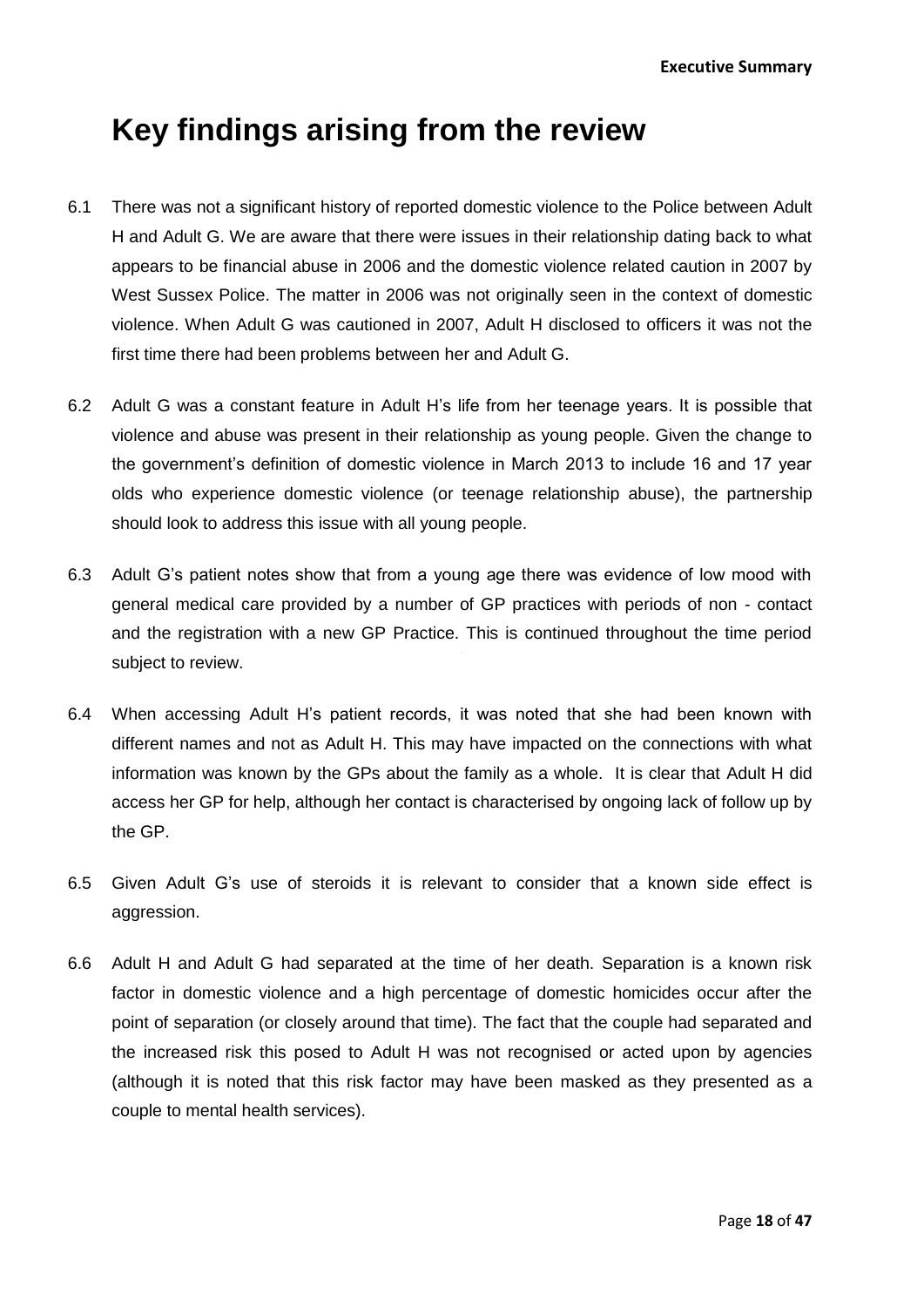6.7 Adult G's diagnosed personality disorder is a thread throughout the review and dominated his contact and engagement with services and agencies. A picture emerges from the IMRs of Adult G continually seeking treatment and medication from different health services, depending on his current wishes and their response to his presentation. Adult G's claimed diagnosis of Bipolar Disorder seems to have become accepted as fact during his contact with his GP's and there is no evidence this was tracked back, reviewed and checked. This may be partly due to his use of different surgeries (often over the same period of time). This, combined with the nature of patient databases, inefficient information sharing processes all impacts on patient records, their review and continuity of care.

#### **SLaM (including an explanation of Adult G's mental health diagnosis, assessment and the options for treatment)**

- 6.8 Adult G was in contact with secondary mental health services in Croydon for just under eleven weeks. Adult G's contact with SLaM was short and there was insufficient reliable collateral information to make a substantive diagnosis. During that time, Adult G had twelve episodes of care provided by six separate SLaM teams.
- which may occur in response to illicit drug use and in reaction to severe stress in emotionally 6.9 Adult G presented with psychotic symptoms on occasion and transient psychotic symptoms unstable personality disorder. The capacity to consider a number of possible diagnoses is a normal part of psychiatric practice.
- 6.10 The requirements of mental health care are that the treating Psychiatrist is required to make a diagnosis for each patient during each episode of care. This is the case even when the patient has no severe mental health diagnosis.
- 6.11 Over the time that Adult G had contact with Mental Health Services, an evolving understanding of his mental health occurred: the diagnosis of bipolar disorder suggested by Adult G was discounted with confidence; there was increasing assurance that his presentation could be best understood as a personality disorder; there was some uncertainty if this reflected a single disorder (emotionally unstable) or whether comorbid $3$  conditions (emotionally unstable and dissocial) was a more appropriate formulation.
- 6.12 Adult G's diagnosis at the time of the incident was emotionally unstable personality disorder<sup>4</sup>. This disorder is often characterised by instability in:

**.** 

 $3$  Comorbid is the presence of one or more additional disorders.

<sup>4</sup> ICD-10 International Classification of Diseases, 10th revision, World Health Organization, 1992.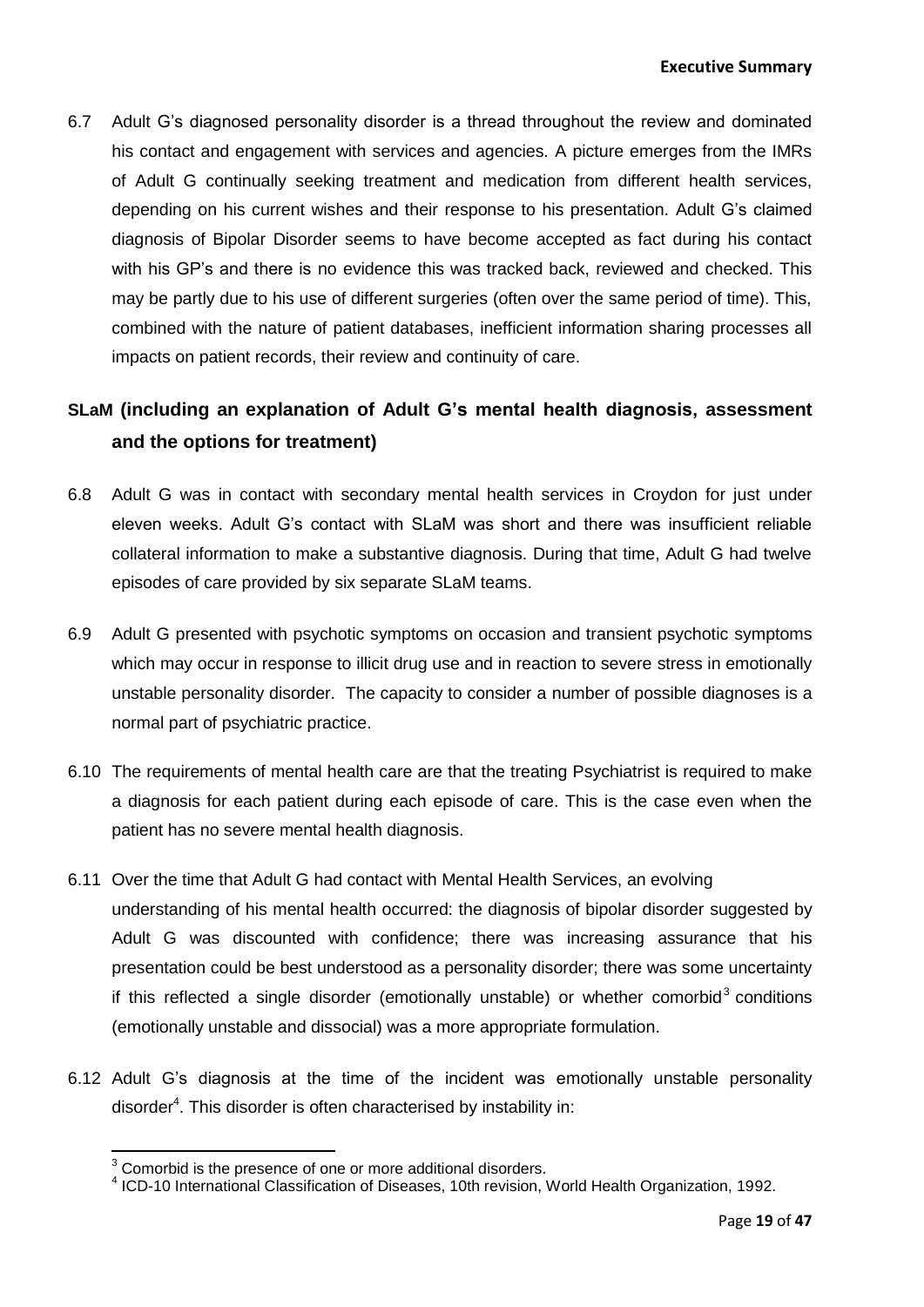- 6.12.1 Emotions inappropriate intense anger and intense episodic dysphoria, irritability, or anxiety usually lasting for a few hours and only rarely more than a few days
- 6.12.2 Self-image marked and persistent unstable self-image or sense of self
- 6.12.3 Interpersonal relationships a pattern of unstable, intense relationships characterised by alternating between extremes of idealisation and devaluation.
- 6.13 Emotionally unstable personality disorder is apparently often seen with comorbid conditions such as substance use, self harm - including recurrent suicidal behaviours, gestures, or threats, or self-mutilation<sup>5</sup>.
- less clear and there is a body of evidence that this is very poorly responsive to treatment. 6.14 Risk evaluation within mental health care involves both an assessment of the likelihood of risk and an assessment of what factors within the mental health of an individual may be modifiable in such a way as to reduce the likelihood of future risk. There is no treatment for personality disorder that can reduce risk predictably and rapidly. There is effective treatment for emotionally unstable personality disorder; although, this needs to be considered as being effective over a longer timescale (six months to one year) and requiring the active engagement of the patient in treatment. The situation for dissocial personality disorder is
- 6.15 There is usually no definitive objective test to provide 100% assurance of any psychiatric diagnosis. A full diagnostic assessment can involve both repeated meetings with the individual or discussion with a close family member or informant. However, this does not mean that patients being treated within a service will initially have no diagnosis. An initial formulation often called a *"working diagnosis"* does guide treatment during initial treatment of a new patient. This includes repeated statements that Adult G may have both an emotionally unstable and dissocial personality disorder.
- 6.16 It is common for an individual to present with features of more than one personality disorder, and this can occur in up to 20% of patients with an emotionally unstable personality disorder. There is no evidence Adult G previously received a diagnosis of bipolar disorder prior to his contact in October 2012. His assessment within SLaM which included a five day inpatient admission provided a consistent period of assessment that did allow this diagnosis to be more confidently discounted.

 5 BORDERLINE PERSONALITY DISORDER: TREATMENT AND MANAGEMENT National Clinical Practice Guideline Number 78, National Collaborating Centre for Mental Health commissioned by the National Institute for Health & Clinical Excellence published by The British Psychological Society and The Royal College of Psychiatrists.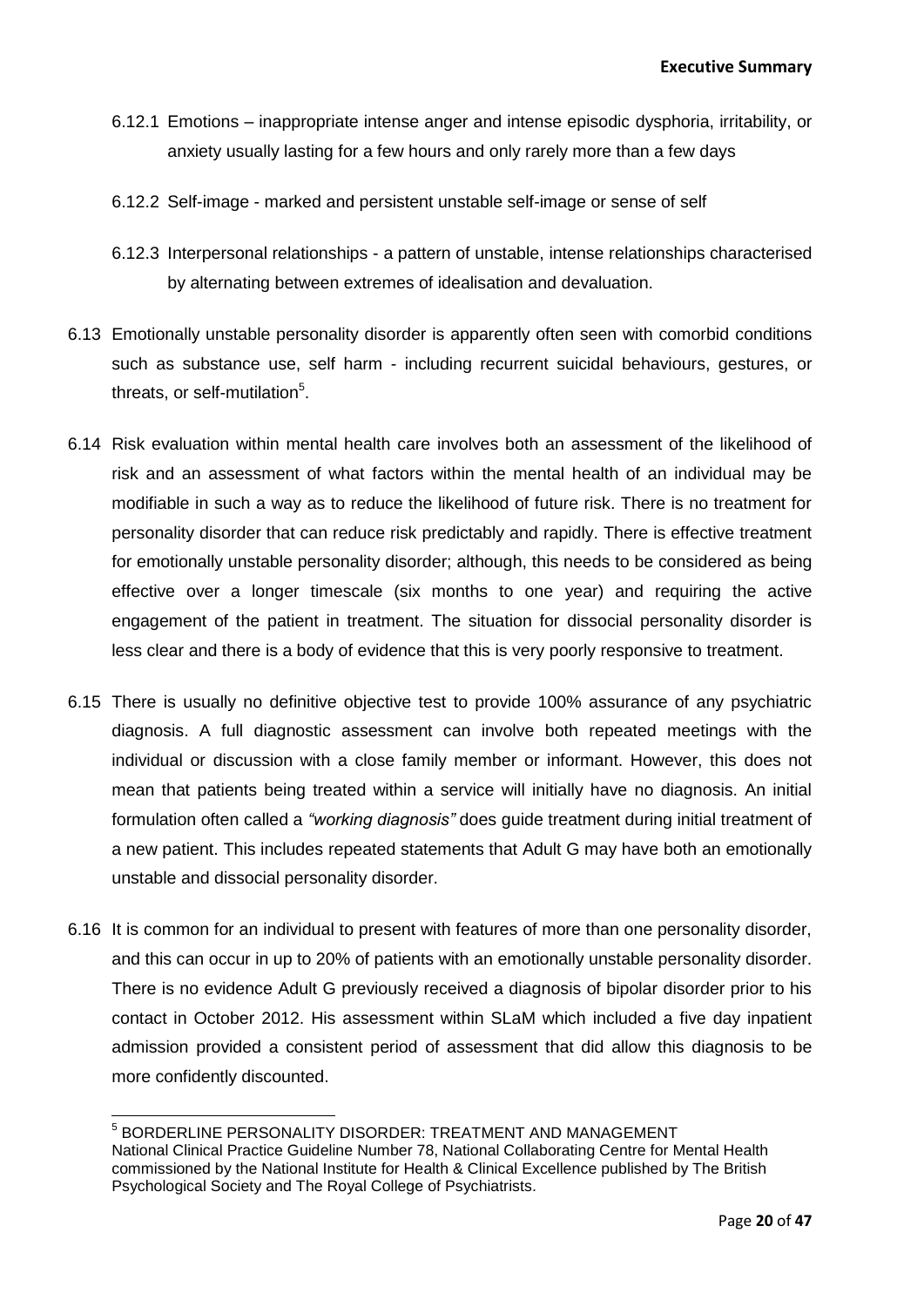- 6.17 An "adjustment disorder with dysphoric reaction" is recognised in the World Health Organisation International Classification of Mental and Behaviour Disorders; although, it does not have very specific symptoms. It is characterised as a change in behaviour that occurs in response to an external stressor although the outside stressor may often not be severe or life threatening.
- 6.18 The behaviour change settles once the outside stressor is removed. It is not a condition that requires specific treatment. The language used by the Consultant Psychiatrist who saw Adult G in Croydon University Hospital suggests a degree of uncertainty as to whether Adult G exactly met criteria for this condition. As explained above this was most appropriate diagnosis for Adult G at that time.
- 6.19 Dysphoria is a term used to describe intense and unpleasant subjective feelings of distress and unease. These feelings can occur in the full range of mental health conditions. They do occur in serious mental illnesses such as depression and bipolar disorder. They also occur in other conditions not considered a severe mental illness such as an adjustment disorder.
- illness or that acute psychiatric treatment was required. The nature of adjustment disorders 6.20 Overall this term reflects an opinion that Adult G presented with quite significant symptoms and distress. These symptoms were however not indicative that he had a significant mental is that these feelings resolve once the outside stressor is removed.
- 6.21 It is concerning that the SLaM care coordinator did not meet the expected standards of timely and effective information sharing in relation to communicating with the Triage Ward; arranging a home visit following adult G's discharge; responding to the concerns raised by the Approved Mental Health Professional (AMHP) following his mental health assessment (MHA) at the police station two days before Adult H's death.
- 6.22 There was evidence of information sharing between the teams within SLaM teams. Although it was timely and detailed it was unidirectional. This resulted in a missed opportunity for the community team to build on the excellent information gathering that had taken place on Triage Ward.
- 6.23 At no point did Adult H directly contact the police herself concerning domestic violence between her and Adult G. She sought help in respect to Adult G's and his mental health issues, and seemed to do this constantly throughout in November and December 2012. It would appear that she wanted him to get help and have him reassessed; this could be seen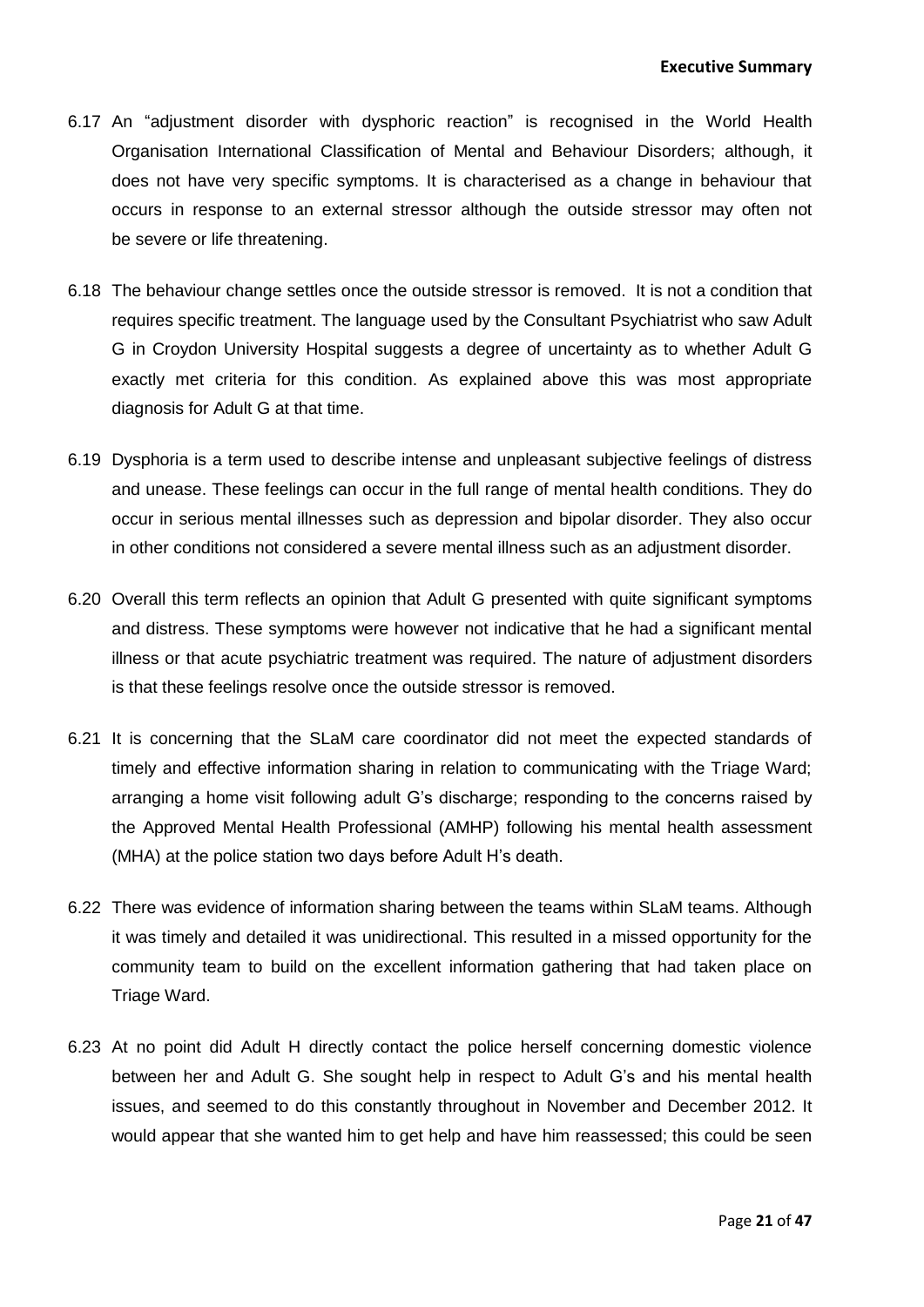as the mechanism she used to help her minimise and cope with the abuse she was experiencing.

- 6.24 Adult H's disclosures to Triage Ward staff about her concerns that, she was scared of Adult G and him being angry for calling the police; that he had isolated her by taking taken her keys and prevented her from seeing other people) were all missed and minimised by staff. These concerns were not considered acted upon as Adult H became more reassuring to the ward team and minimised her earlier disclosures.
- 6.25 Adult G had multiple presentations to mental health services during November and December 2012. The impact on Adult H and their child was only briefly considered. There was a verbal handover from the emergency department doctor where the safeguarding concerns were shared with the on call psychiatric team.
- behaviour and ill mental health was having and could have on Adult H and Child F. 6.26 From 24/10/2012 to 07/11/2012 Adult G was an inpatient on an adult orthopaedic ward and was displaying increasingly concerning behaviour. There is documentary evidence to show that he was presenting as aggressive, angry, paranoid and abusive towards ward staff. At one point, Adult H was seen as a calming influence on him, but full consideration does not appear to have been given by the orthopaedic or psychiatric team to the impact his
- 6.27 Adult H was present at the assessment on 07/11/2012, where Adult G's possible admission to Bethlem Royal Hospital was discussed. She was spoken to but not separately from Adult G. The assessment was well documented in Adult G's notes but there is no recorded evidence of the risks of domestic violence being specifically explored with Adult H, nor is there recorded evidence of her how her opinion was gained concerning the decision to discharge Adult G home.
- 6.28 Despite Adult H disclosing her fears about Adult G's violence, SLaM staff seemed to have been unclear about how to respond to domestic violence. SLaM's guidance on domestic violence is limited. There is a small section in the Domestic Violence and Partner Abuse Policy – 2005 (section 4.2 Adult clients who disclose as perpetrators). The policy gives no guidance on how to acquire information and clarification in circumstances where a service user may be abusing their partner. The review date for the policy was 2008 but this is outstanding. Documents relating to Domestic Violence are available on the Trust Safeguarding and Protecting Children webpage but this is not clearly signposted.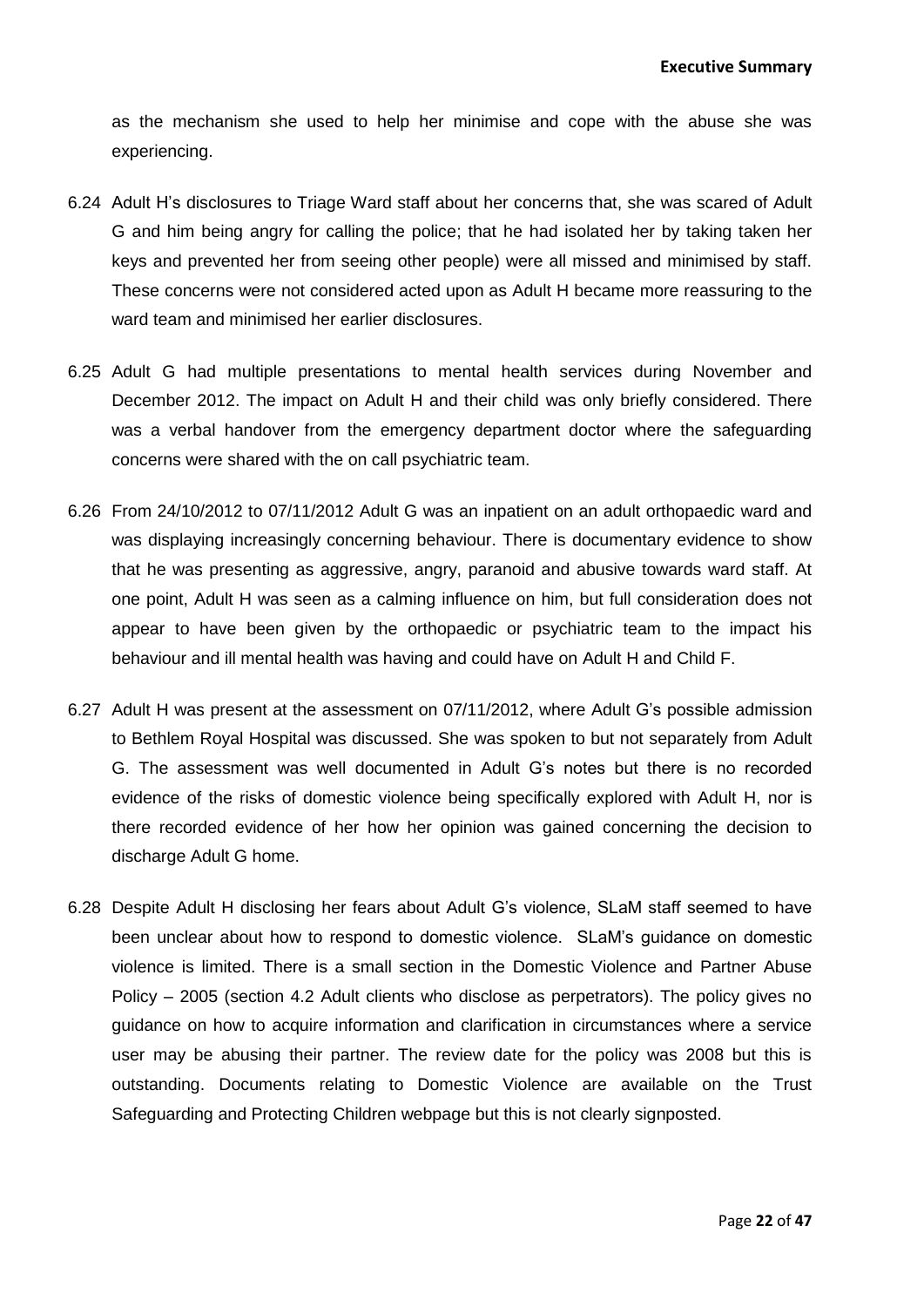6.29 Although SLaM is part of the Croydon Multi Agency Risk Assessment Conference<sup>6</sup> knowledge of the DASH risk assessment tool and referral processes is limited.

#### **Croydon Health Services**

**.** 

- 6.30 The family's contact with Croydon Health Services has highlighted a lack of a shared understanding between services of the overall concerns in relation to Adult G, Adult H and Child F. There were many missed opportunities to appropriately assess the safeguarding concerns, risks and needs of the family.
- 6.31 Given Adult G's presenting concerns, staff should have considered and explored the possibility of domestic violence and, to a lesser degree (as this was progressed a little), safeguarding children concerns. The provision of care by both the Emergency Department and the adult ward highlights that there was an issue of who should take the lead for managing Adult G's care. The very nature of emergency departments mean there is a turnover of patients and staff throughout the day and this can affect the continuity of care and follow up of concerns.
- when a patient arrives in a department with suspected domestic violence or relational abuse 6.32 The Domestic Violence Care Pathway (Croydon Health Services August 2011), states that this needs to be explored. Although Adult G was the patient, (arriving in the department with mental health concerns), Adult G disclosed worries about his behaviour and so the potential risk of domestic violence should have been explored. The risk of domestic violence was not recognised and other risks that Adult G presented were seen in isolation and were not followed up.
- 6.33 An example of how risk was managed is found in the chronology where it states that on 07/11/2012 Adult H was advised to take away Adult G's car keys to stop him from driving and to call the police if he refused. This incident is an example of how statutory services did not recognise the risks posed to Adult H and expected her to manage Adult G's behaviour. This was an unusual, inappropriate and unsafe request which may have placed Adult H at greater risk of harm.
- 6.34 The risks that Adult G displayed whilst he was admitted, such as threatening hospital staff, were not considered from the perspective of how they manifested in his behaviour at home

<sup>6</sup> Multi-Agency Risk Assessment Conferences (MARACs) are regular local meetings where information about high risk domestic abuse victims (those at risk of murder or serious harm) is shared between local agencies. By bringing all agencies together at a MARAC, and ensuring that whenever possible the voice of the victim is represented by the IDVA, a risk focused, co-ordinated safety plan can be drawn up to support the victim.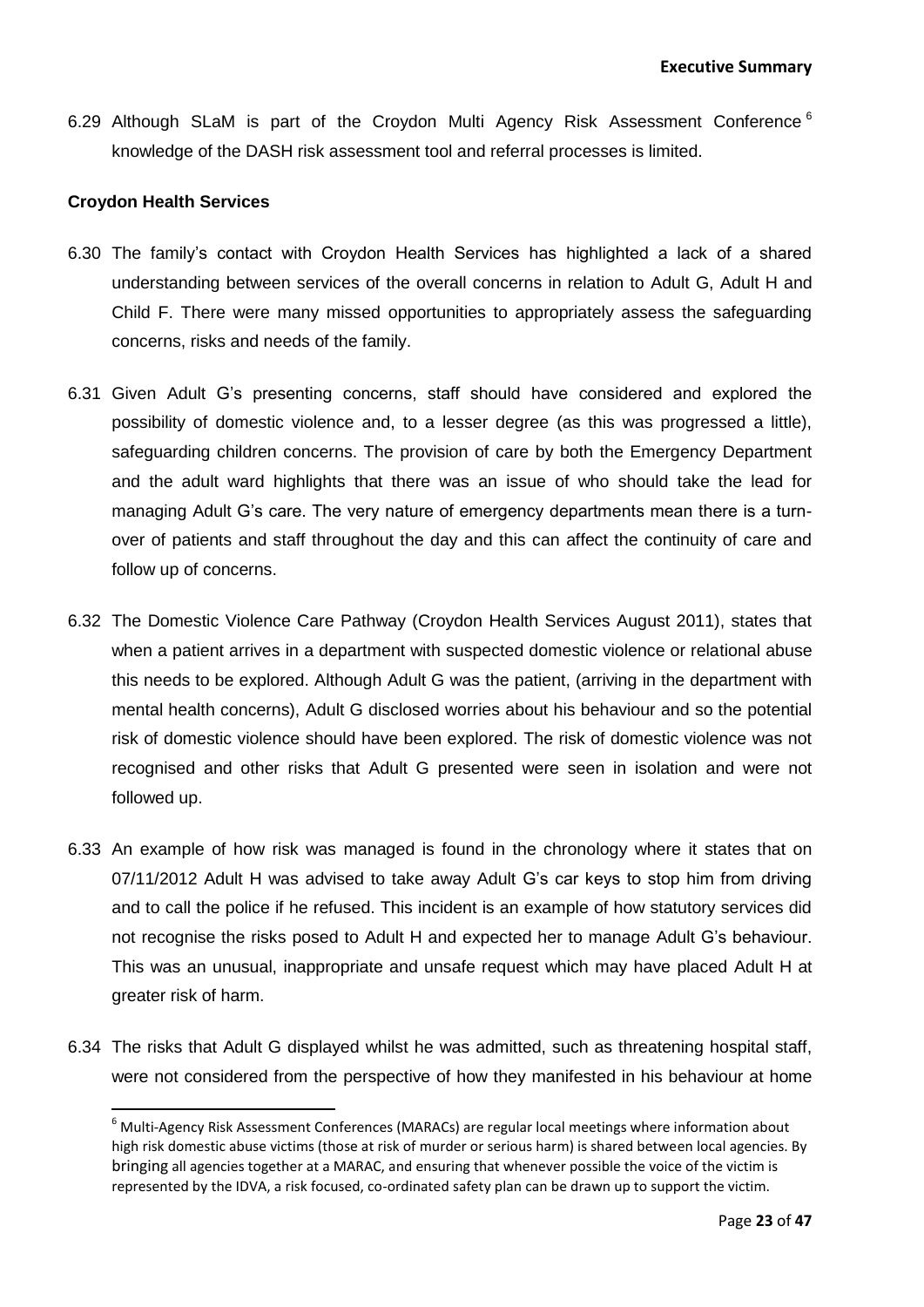and towards Adult H and Child F. The concerns about his behaviour were narrowly considered within the setting of the hospital only. The member of staff whom he apparently became fixated upon, reported her concerns to the police. These concerns were not adequately investigated by the Police and the hospital should have better addressed these concerns (in terms of safeguarding concerns and work place health and safety).

- 6.35 It is apparent that the Emergency Department safeguarding prompts are not being used by staff. This is particularly concerning given that they were introduced following a Serious Case Review in 2011.
- 6.36 Disclosures made by Adult H were not fully represented in the risk assessments. The mental health care coordinator did not make a timely home visit in order to assess any child safeguarding or presence of domestic violence issues. Risk screens and assessments were completed and updated while adult G was on Triage but whilst they acknowledge that Adult H was concerned about Adult G when she called the Police, the assessments emphasise that she was a protective factor.
- ward. In the same period of care it was agreed he could be discharged home when he said 6.37 The discharge summary conflicted with what was recorded about the risks Adult G posed. His behaviour on 28/10/2012 was considered as extremely violent and aggressive on the he would not harm anyone. His behaviour was seen in respect to poly-substance misuse and not poor mental health which dominated the treatment and risk assessment conducted. The risks which were identified were overlooked and not addressed.
- 6.38 Even if the assessment was correct to conclude that the risks Adult G posed were contained due to his admission to hospital, a robust mechanism of review should have been put in place to ensure a formal assessment of the risks happened at the point of discharge. Children's Social Care should have been included in the information sharing at that point.

#### **London Probation Trust**

6.39 Probation was unaware of significant information about Adult G's previous violent behaviour (prior to his period of probation supervision in 2007/2008) and concerns about his mental health. The risk assessment by probation and period of supervision was therefore conducted without understanding the full picture of Adult G's offending history. There was not an accurate understanding of the risks he posed, and how he should be managed whilst subject to supervision.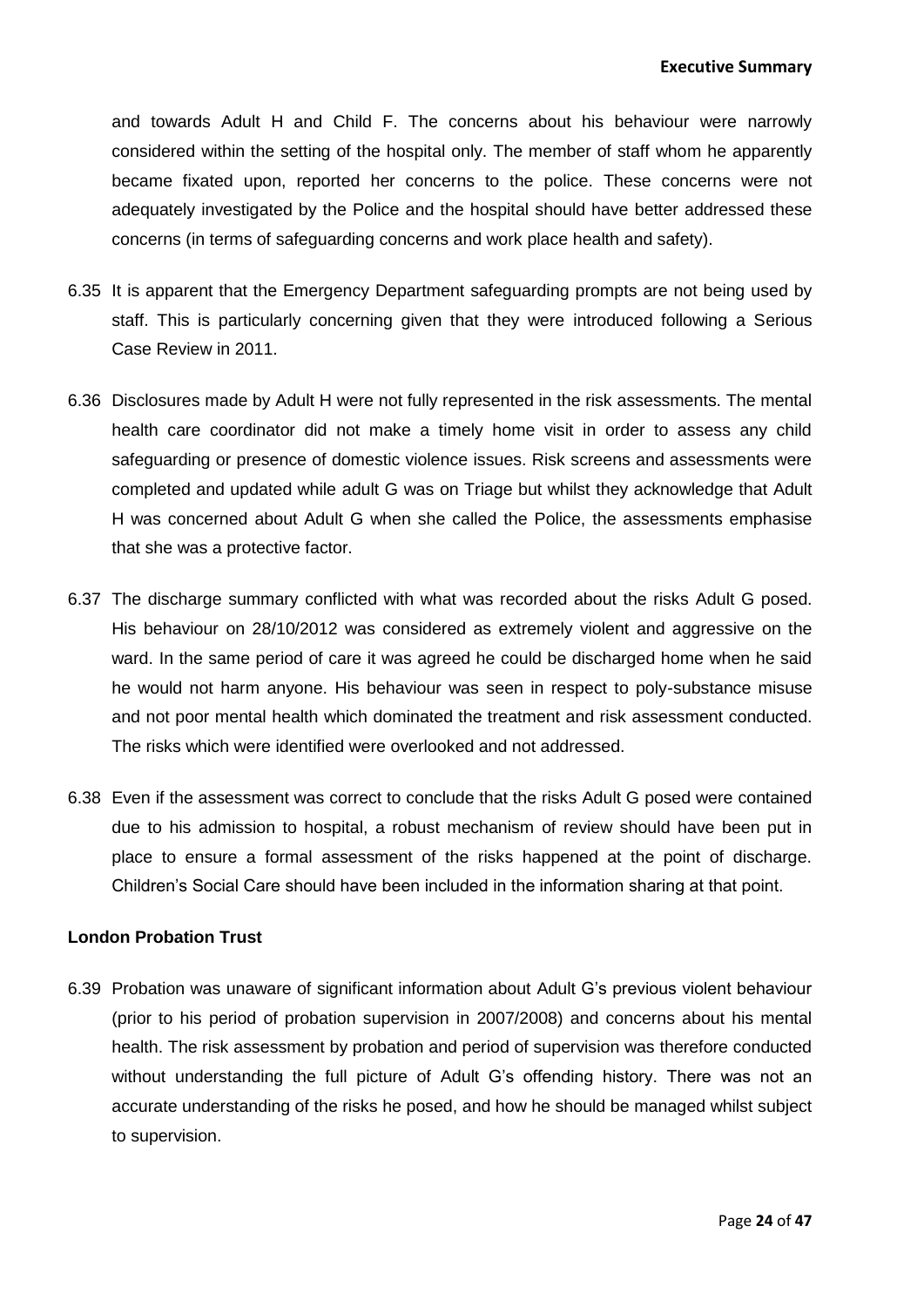- 6.40 The management of Adult G whilst subject to a community order was not rigorous or informed by all known information about him. There appears to have been limited depth in the process of engaging with him. He was registered as a Tier 3 offender which would indicate medium level intensity involvement was required. The IMR stated that the records detailing the individual appointment contacts the offender manager had with Adult G are short and could have been more detailed. The concerns about the texts messages he sent threatening his employer were not followed up and did not trigger a review of his risk assessment.
- 6.41 It would appear that several key elements that would have informed and influenced his supervision were not identified or addressed. The IMR contained several incidents where the probation supervision was not conducted in accordance with probation policy:
	- 6.41.1 Adult G's order was made on 21/08/2007 but he was not offered his first appointment with his Probation Officer until 07/09/2007. He was unable to keep this appointment and it was rearranged to 10/09/22007.
	- 6.41.2 Adult G's final two appointments on 07/07/08 and 11/08/2008 were not recorded.
	- working days from when the order was made. 6.41.3 An OASys assessment was not completed within the required timescales of fifteen
	- 6.41.4 A termination assessment at the end of the Order was not completed.
	- 6.41.5 Adult G's offence of GBH in 2003 (he self-reported that this offence involved him throwing a jar of pickles at a work colleague) when he received a Community Punishment Order, did not prompt the Probation Officer to complete a full OASys.
	- 6.41.6 Records do not indicate that the London Probation Trust process for checking if a child is known to Children's Services was followed.
	- 6.41.7 Probation records indicate that that the Probation Officer had no knowledge of the allegation in 2002 of Adult G stabbing an 11 year old boy in the face (this was a robbery which he was never arrested for). Nor does it appear that the Probation Officer was aware of the domestic violence incident in 2007 when Adult G received a caution for assaulting his partner (Adult H) in a car.
	- 6.41.8 Probation were unaware of Adult G's mental health issues.
	- 6.41.9 The lack of intelligence sharing is a concerning factor for the reasons outlined above. London Probation has, since the time when this case was managed, significantly improved its processes around National Standard timeliness and risk management.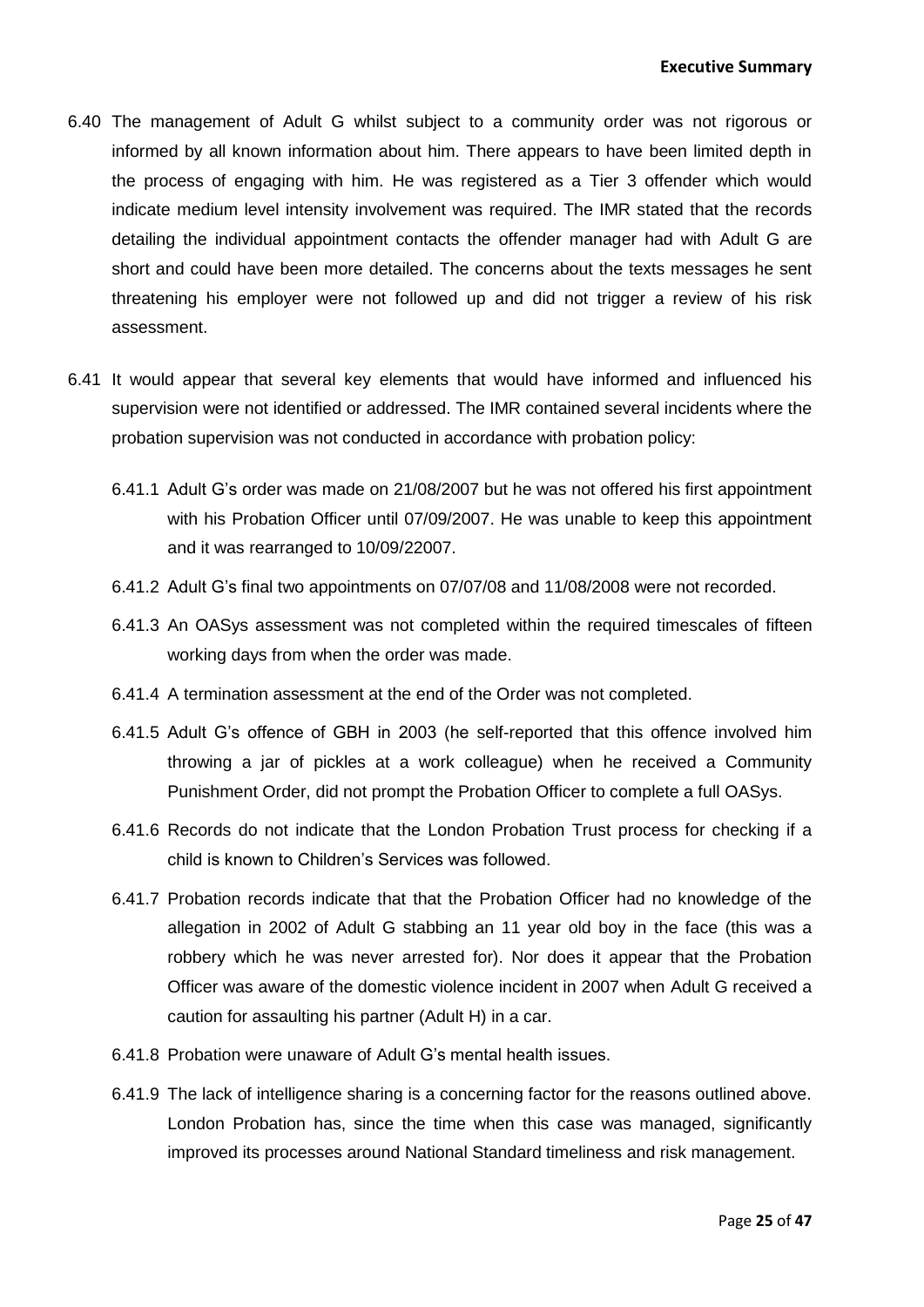- 6.42 Given the Police call out for domestic violence and the GBH offence, a full OASys risk assessment should have been conducted on adult G. An intelligence check was not conducted during Adult G's period of supervision. The registration as a potentially dangerous offender should have triggered this check which would have resulted in Police intelligence being shared with probation which would have informed their risk assessment (and management of Adult G). The overall lack of intelligence sharing in this case is concerning.
- 6.43 Adult G's registration as a Potentially Dangerous Offender was carried over from a previous case management system and there is no information as to why he was recorded as such. It is important that any such flags have the rationale clearly recorded, so that risk posed to others can be clearly understood, monitored and addressed. Adult G did not meet the criteria for Multi Agency Public Protection Arrangements.
- 6.44 Records did not indicate whether a home visit was conducted in this case. Such a visit may have provided information on how the family were functioning and an insight into his relationship with Adult H.
- significantly changed and improved its processes around its timelines and management 6.45 London Probation has shared its safeguarding children policy and procedure with the review and has given assurances that since the time when Adult G was managed, it has processes of person subject to supervision.

#### **Metropolitan Police**

- 6.46 The domestic incident between Adult H and her mother in 2007 did not generate a Police Merlin report despite Child F being mentioned during the argument. A Police Merlin report should have been completed and shared with Croydon Children's Services. Adult H's caution for this may (and Police no further actions) have influenced her future help seeking attempts and any contact with the Police.
- 6.47 Although a referral to the Family Justice Centre (FJC) was noted on the Police systems for the incident in 2006, there is no evidence of this with the FJC. It would appear that rather than this being a referral it was a signposting contact. It is understood that at this time referrals to the FJC were completed in a somewhat ad hoc and informal manner. It is therefore thought more likely to have been a general signposting contact by the officers than a proactive referral being made. Although the FJC now receive details of Police domestic incidents on a daily basis, there is no systematic process in place of how referrals are progressed in the Borough. The Borough needs to be clear about the difference between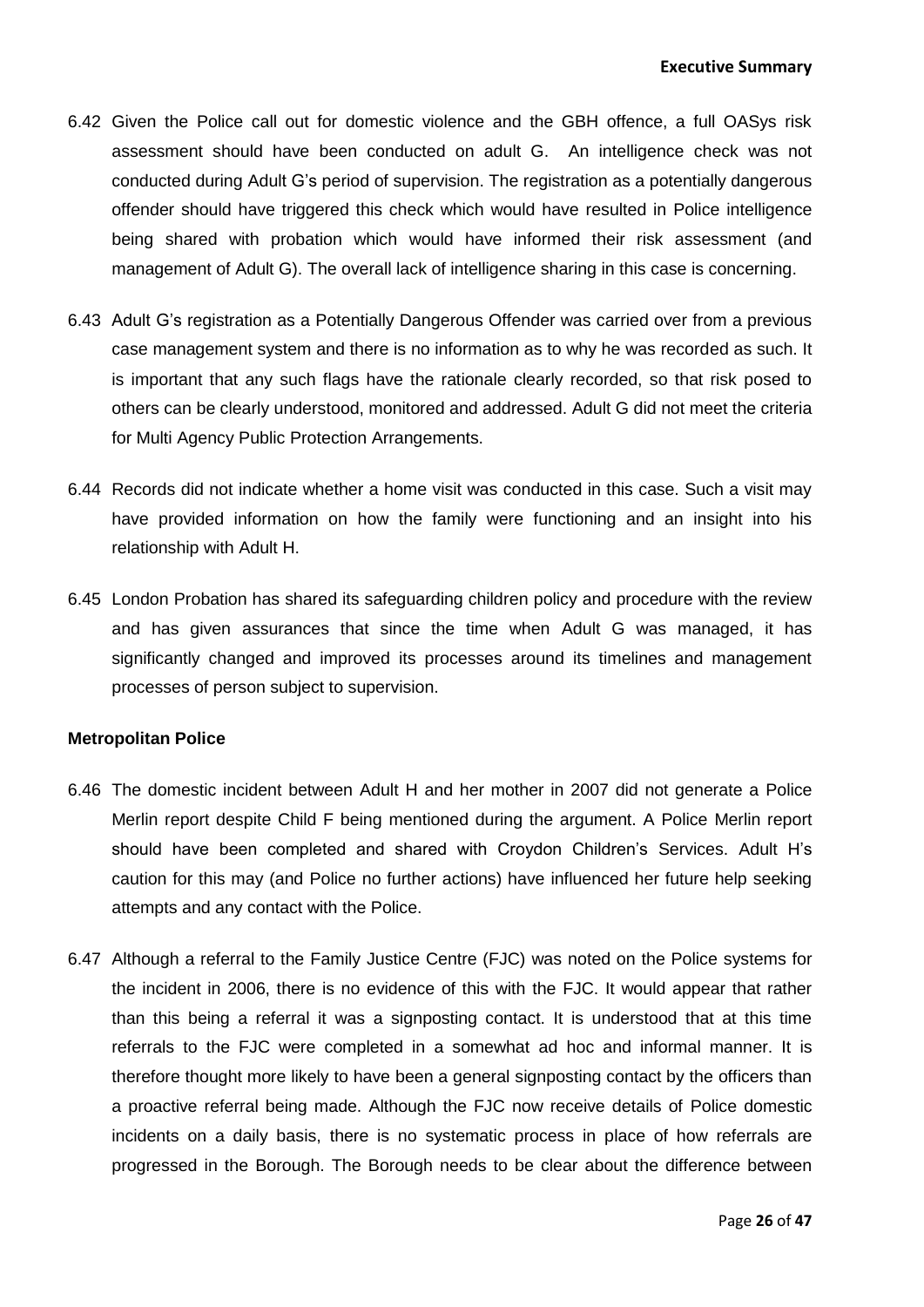signposting and a direct referral to specialist services, and what this means in terms of professional responsibilities and actions.

- 6.48 It is of note that between 2008 2011, no incidents of domestic violence were reported to the Police.
- 6.49 When Adult G was later reported by his girlfriend (his new partner Girlfriend M), as missing there was no formal information sharing protocol or record of vulnerable adults coming to notice. Better systems are needed to ensure information on vulnerable adults is shared with adult social care and health. It is positive that since April 2013, systems have been enhanced and the Police Merlin system was upgraded to facilitate the recording of vulnerable adults (aged 18+), who are vulnerable because of their mental health, age, illness or disability, and there is a risk of harm to that person or another.
- 6.50 The threats Adult G made to a member of nursing staff at Croydon University Hospital (CUH) were not investigated by the Police. They were recorded as an intelligence report. This was at a time when his mental health had deteriorated and the risk he presented to himself and others was not considered. An investigation should have followed, as there was sufficient information to record an allegation under the Harassment Act or Public Order Act.
- 6.51 There is no explanation provided on the custody record confirming the decision to place Adult G in a rest period after his Mental Health Assessment. It is unclear whether the question of interviewing at that time was considered by Police, but dismissed or whether it could not be progressed due to the lack of availability of an Appropriate Adult (AA). The custody officer should have provided an entry on the record confirming this and/or documented efforts made to secure an AA. There was no rationale provided on either the custody record or the crime report as to why Adult G was given unconditional bail on the day before Adult H's death following the allegation of assault on her. The Police should have granted conditional bail (this is standard Police practice), in order to provide protection to both Adult H and Child F. Bail conditions may have prevented Adult G from returning to Adult H's address the following day.
- 6.52 It would appear that the Book 124D risk assessment conducted by the Police front line uniformed officers on the day before Adult H's death did not fully explore her concerns and they were not recorded. There were no specific details of her concerns, particularly how the incidents had escalated and what concerns she had around his use of alcohol, drugs and his mental health. The assessment level of standard would undoubtedly have changed if all the facts and intelligence were known. Training on risk assessment for front line officers is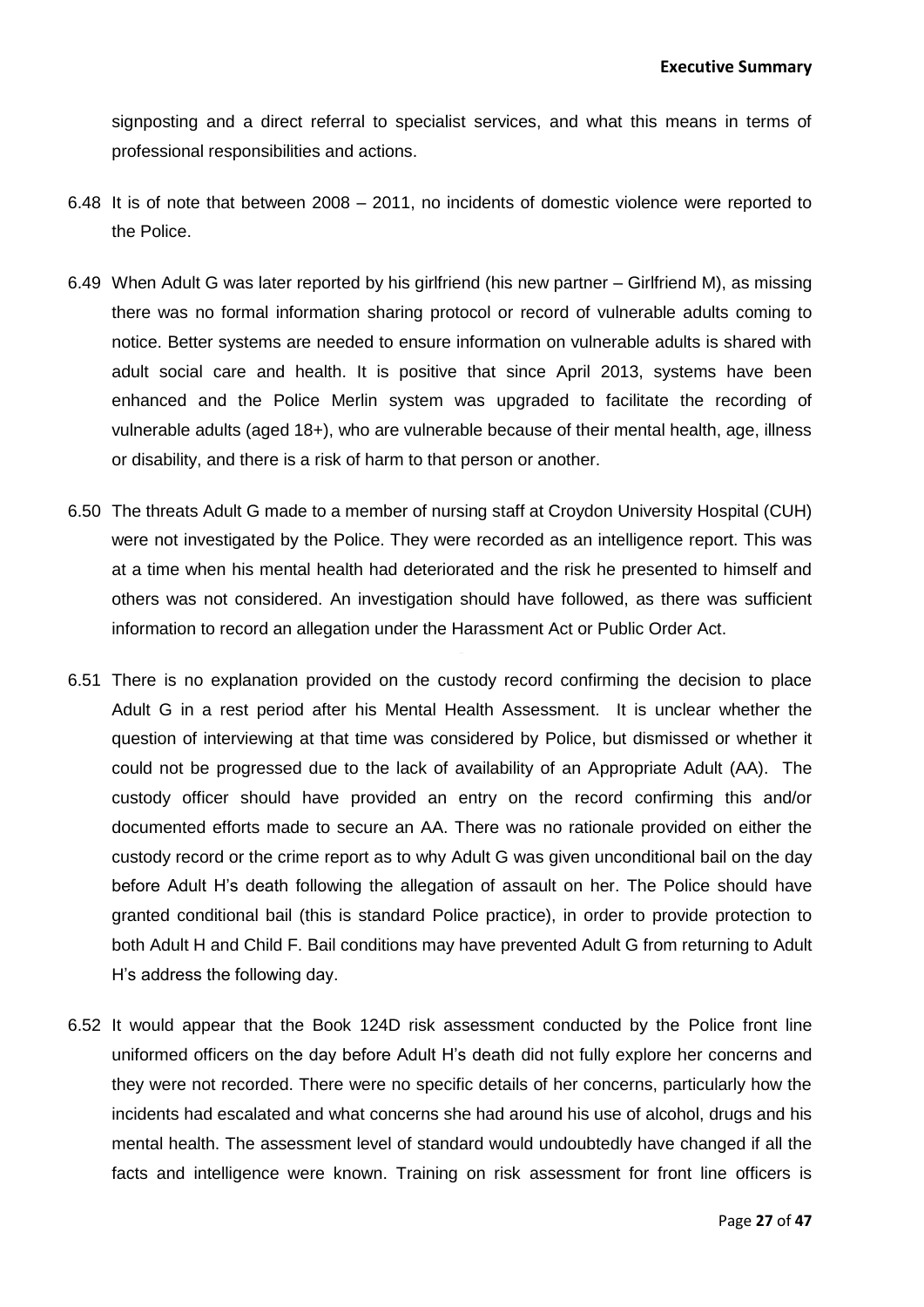essential and where this has been provided and standards of reporting remain poor additional training is necessary.

- 6.53 Police checks were conducted only using the CRIS system. A five year check would not have shown any history of domestic violence between Adult H and Adult G. Had intelligence checks been conducted (in accordance with the Police Standard Operating Procedures for Domestic Violence using the Integrated Information Platform), then a comprehensive picture would have been established showing Adult G had been reported missing twice and had suffered significant mental health issues on at least three occasions within the previous nine months resulting in him being hospitalised. The risk assessment was conducted without the full information available and the incident was viewed in isolation. A review of all information would have likely indicated that the level of risk posed to Adult H by Adult G was higher than "standard".
- 6.54 After Adult G had been bailed, the risk assessment should have been reviewed and a discussion should have taken place with Adult H about safety planning and referrals to specialist domestic violence services. Despite the potentially incorrect risk assessment, it is considered to be unlikely this would have affected the decision to bail Adult G.
- 6.55 The provision for AAs was an issue as the system did not allow one to be accessed in the time available. This appears to be a pan London issue and commissioning arrangements vary borough to borough. The provision and capacity of the Emergency Duty System (point of contact) also needs to be reviewed and improved.
- 6.56 This review has repeatedly shown that Adult H was rarely informative about the circumstances of her life (as will often happen in cases of domestic violence where victims are suffering many aspects of coercive control and abuse). This emphasises the need for police to put great effort into securing other witnesses to offences wherever possible. Enquiries the next day, when attempting to establish evidence for a prosecution, may have supported a substantive charge against Adult G.

#### **Croydon Council – Safeguarding and Looked After Children Service**

6.57 Children's Social Care took little significant safeguarding action. There is no evidence of any discussion with the professionals making the referrals, despite clear reference in the referral from the Accident and Emergency doctor requesting an assessment of Child F's safety within the family home. In relation to the checks completed by the Police on 16/10/2012, the IMR author's opinion is that these were inadequate and inaccurate. This is because the risk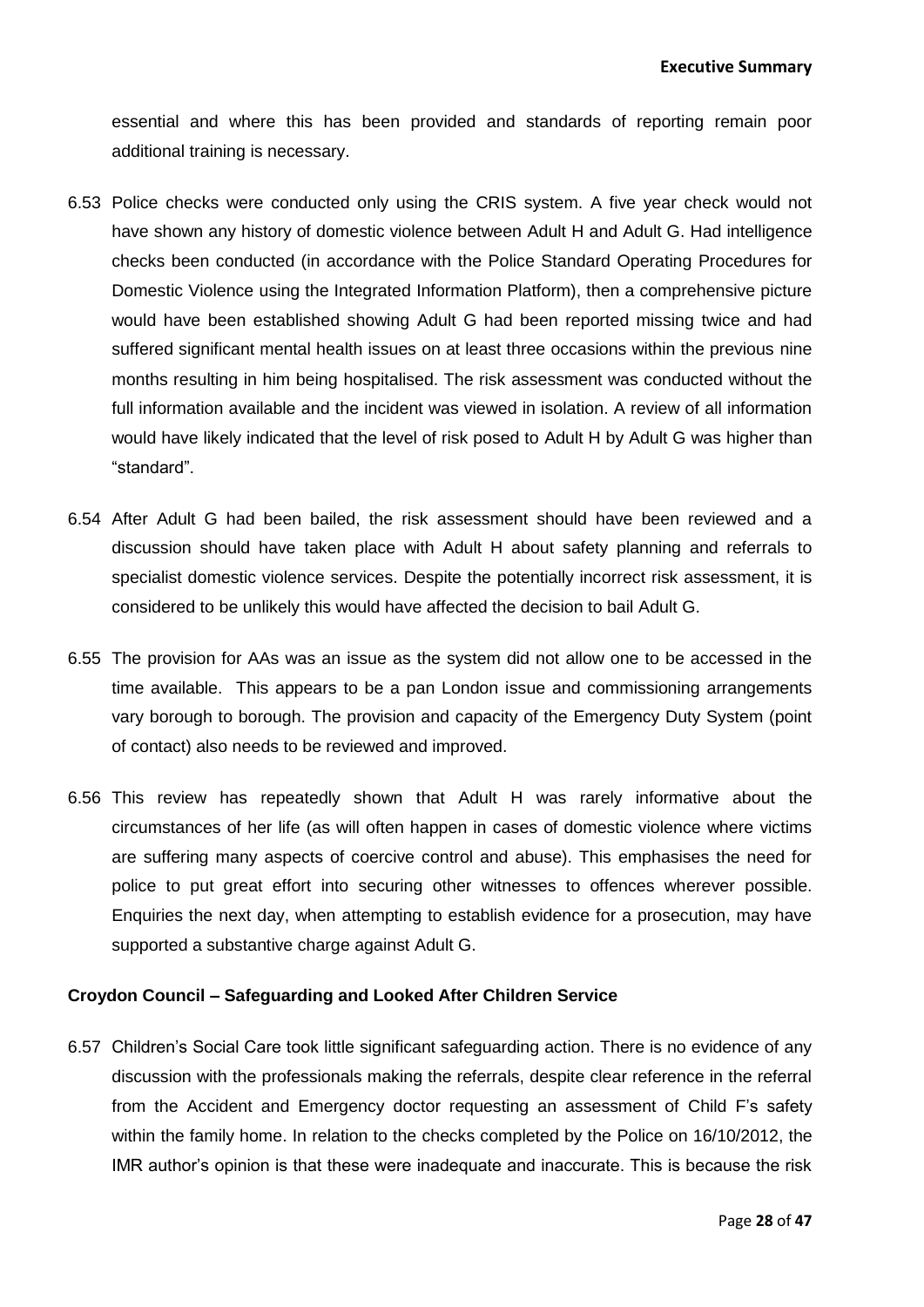factors relating to "Tendency Towards Violence', 'Domestic Violence and 'Abuse' are all listed as 'Unknown' and this would have had an impact on Children's Social Care's perception of risk.

- 6.58 The letter that Children's Social Care sent to Adult H was a minimum response and was not timely (it was dated twenty days after the incident). The letter offered little in the way of a supportive response from statutory services, stating "Croydon Social Services have received notification regarding concerns in relation to Adult G's mental health" and references " that you have a young child in the home and her physical and emotional safety should always be a priority". This could be viewed as unsupportive and seen by Adult H as her being held wholly responsible for safeguarding their child. It is also important to note that Adult G was invisible in this response in relation both to his behavior and parental responsibility to safeguard Child F.
- 6.59 The overall response from Children's Social Care's duty assessment team was not as rigorous as it should have been, in part due to the nature of information received from other agencies. It is significant that in the financial year 2012/13 Croydon Children's Social Care received in excess of eleven thousand Police Merlin reports. This is an extraordinarily high number and there was an acknowledgement that a number of such contacts were corporately missed. It is unsurprising that Children's Social Care have struggled to cope and respond to this volume of notifications.
- 6.60 In January 2012, a new 'workflow process' was put in place to ensure the timely and secure transfer of information from the corporate center to Children's Social Care. In addition the department's initial '*point of receipt'* for Police Merlin reports was moved into the Screening Team' to ensure there is no delay in Children's Social Care reviewing the contents of these reports and loading them onto individual client records.
- 6.61 In November & December 2012, significant weaknesses were identified in the internal processes for transferring *'contacts to the council'* into Children's Social Care. This included the way in which Police Merlin reports were passed to the 'Screening & Intake Teams' (Children's Social Care's front door).
- 6.62 Despite this new process being in place, the contact on 05/10/2012 from the hospital did not result in significant action being taken by Children's Social Care. The assessment and decision making should have been more robust. Given the issues of parental mental health, substance misuse, previous domestic violence, the missing persons reports, a Section 47 child protection enquiry would have been appropriate and should have been conducted.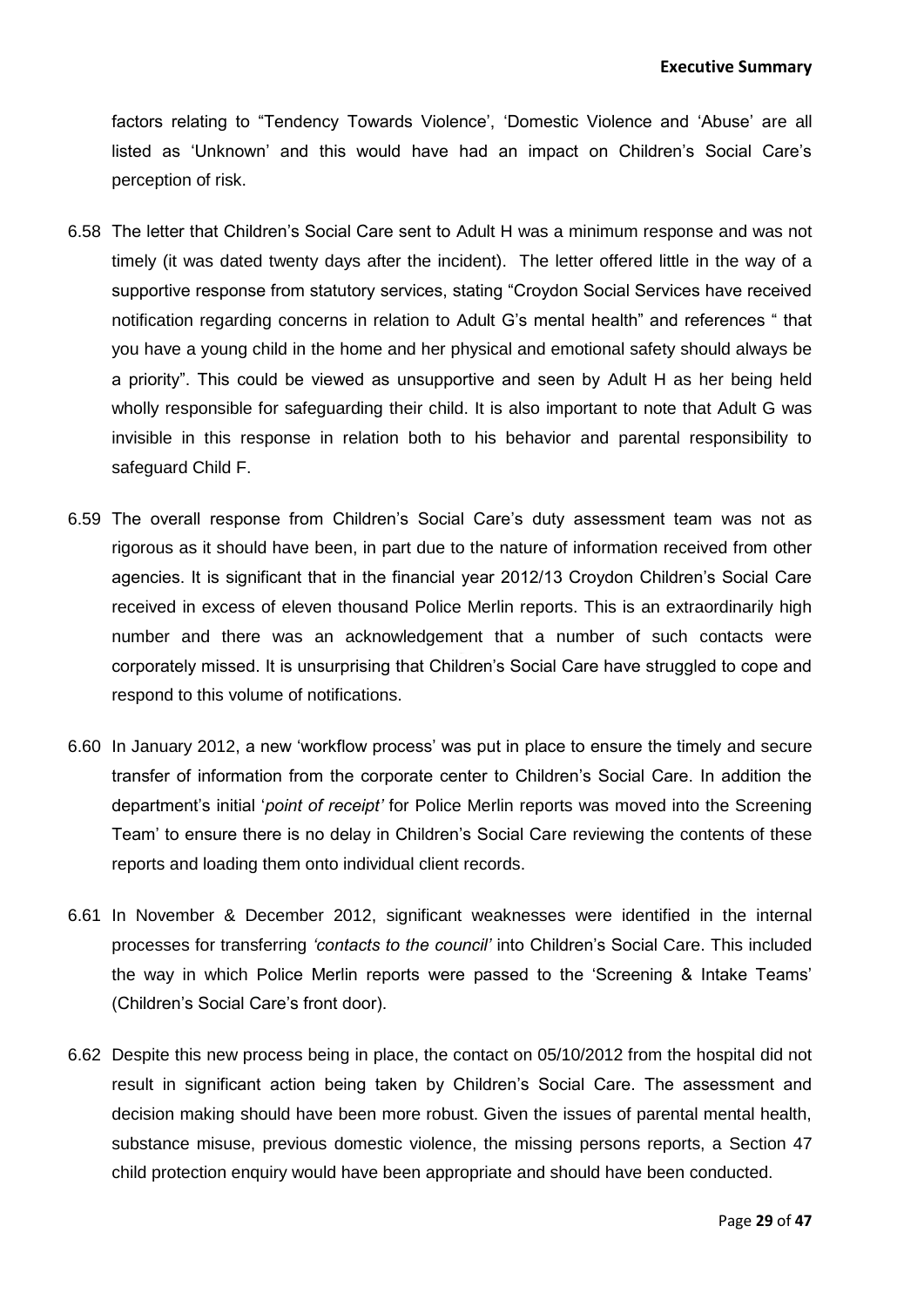6.63 This should also be considered within the partnership's journey towards establishing Croydon's Multi Agency Safeguarding Hub (MASH). (The Public Protection Desk and Children's Social Care's Screening Team were co-located in July 2013).

#### **LAS NHS Trust**

6.64 The calls on 05/10/2012 were not assessed as a high priority. The process of categorising calls to the LAS is complex. The safeguarding concerns that the LAS noted were shared with the hospital although no distinct referral from the LAS was logged on Children's Social Care's system. The call on 05/12/2012 to the LAS was cancelled after a delay of an hour as the Police decided to take Adult G themselves to a place of safety. Despite the frequency of calls to Adult G, he was not classified as a frequent caller by the LAS (defined as twenty calls received a month for a period of six months). It is a concerning gap in practice that the safeguarding children concerns were not transmitted to the local authority.

#### **General**

- telephone call at 16:53 hours it transpired that no one could attend before 21:00 hours. The 6.65 There was a significant and concerning delay in securing a mental health assessment for Adult G when in Police custody. It was requested much earlier in the day, and following a assessment was eventually conducted at 12:45 – 01:00 hours the following day.
- 6.66 Adult G's recovery in his presenting behavior (during this time period), would confirm the view that his behavior was due to his poly drug use. He had a clear recovery and the psychiatric expertise certainly would have been able to identify the presence of any mental health issues. This factor must be viewed in conjunction with his claimed mental health problems.
- 6.67 It should be noted that when Adult G was in custody, there was only one AMHP on duty, and the person who originally received the referral was completing an assessment in Accident and Emergency at the time so was unable to respond to the custody suite immediately. The referral generated in normal office hours was therefore passed over to the duty team to progress in this instance. The capacity of the AMHP system is limited and should be examined for effectiveness in circumstances similar to this.
- 6.68 SLaM and Croydon Community Health Services (and potentially the GP) all have access to the MARAC and could have referred Adult H had they obtained sufficient information to justify such a referral. Both services are members of the MARAC and a risk assessment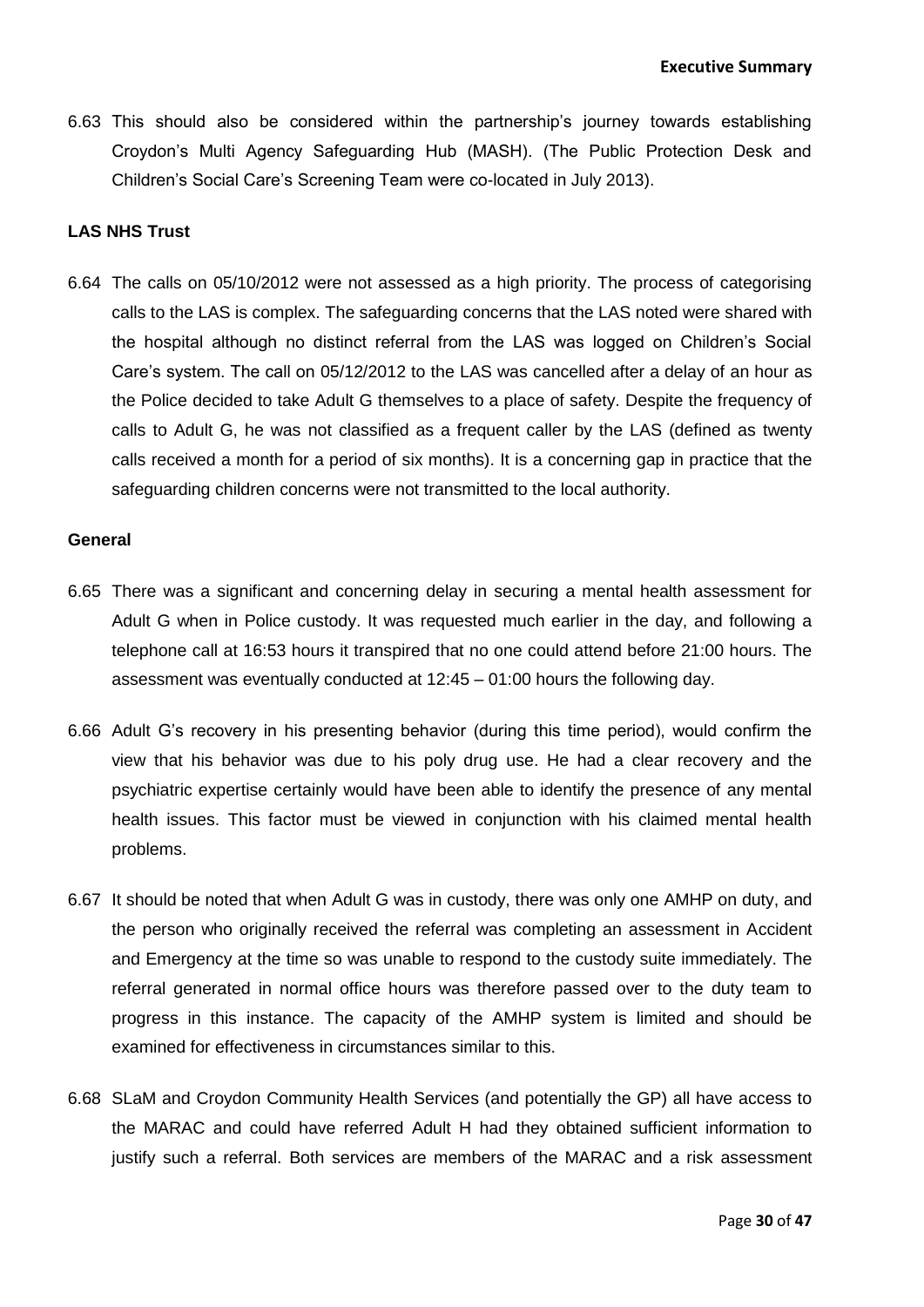could have been completed. Had someone spoken appropriately and sensitively to Adult H and heard her concerns about Adult G's behaviour and the concerns about his mental health, a referral to the MARAC may have been seen as appropriate.

6.69 Despite having a borough domestic violence strategy, more work is needed to implement the aims of the strategy into operational practice. For example, staff within Croydon Health Services are expected to use the 'CAADA-DASH Risk Identification Checklist<sup>7</sup>. They are advised in training that when using this form and the number of 'ticks' on this checklist is fourteen or more, the case would normally meet the MARAC referral criteria. This is in compliance with Croydon Domestic Abuse and Sexual Violence Strategy 2012-2015<sup>8</sup>, whereby all agencies are being asked to sign up to use of the CAADA risk assessment and case management framework. There is no documentary evidence to suggest that the CAADA – DASH Risk Assessment Checklist was used with or in relation to this family, even though two child protection referrals were submitted to Croydon Council Safeguarding and Looked After Children Service on 05/10/2012 and 23/10/2012.

**.** 

<sup>7</sup> http://www.caada.org.uk/marac/RIC\_with\_guidance.pdf

<sup>&</sup>lt;sup>8</sup> Croydon Domestic Abuse and Sexual Violence Strategy 2012-2015. 2012. Croydon and Children Families Partnership.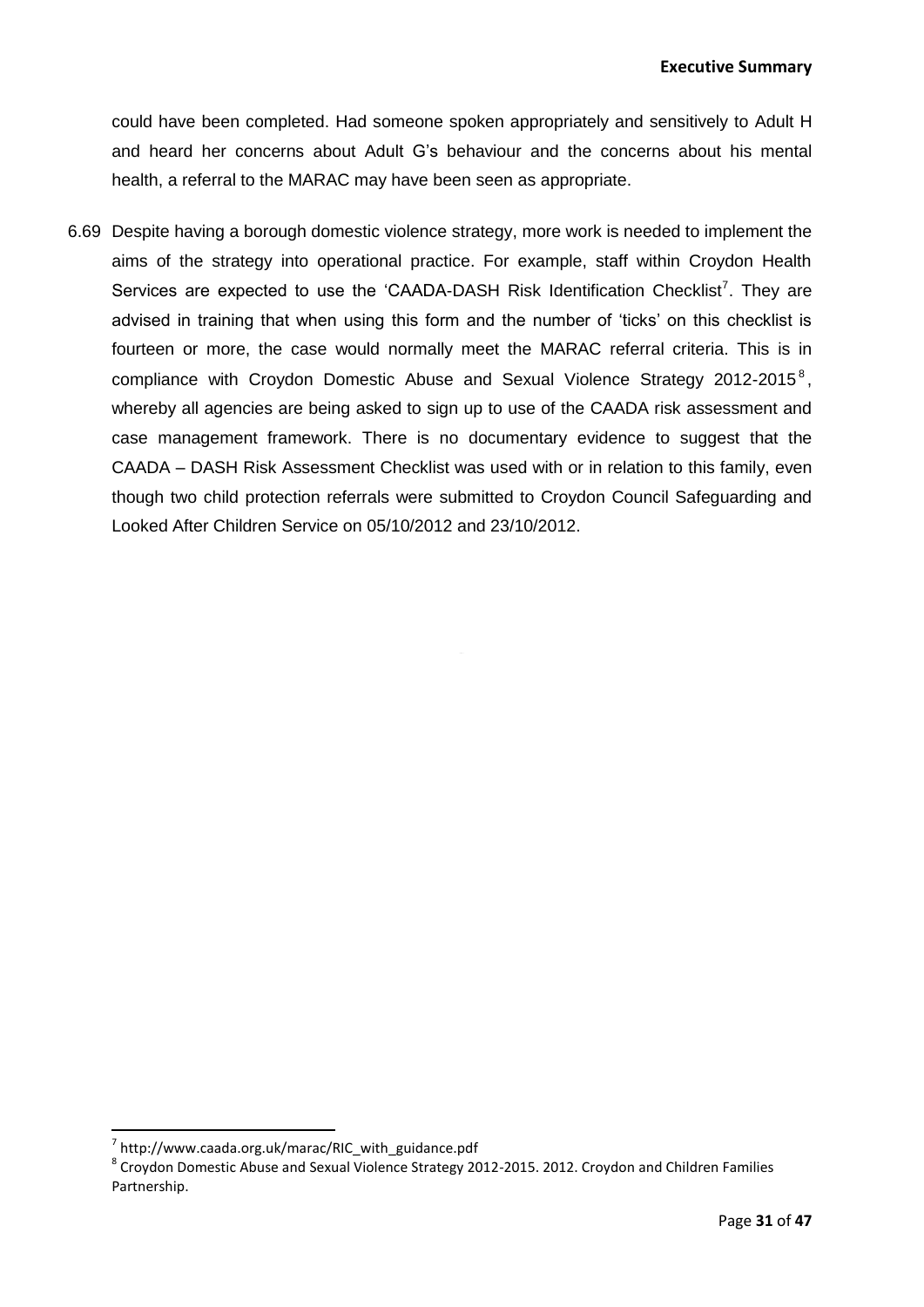## **Diversity**

- 7.1 The protected characteristics as outlined in the Equality Act 2010 have been considered in relation to this case. Those of possible relevance are:
	- 7.1.1 **Age:** The couple started a relationship when they were young adults. Awareness of intimate partner relationships was limited at that time (as are specialist support services) which may have meant that Adult H did not recognise the dynamic of domestic violence or from where to get support from (the definition of domestic violence was changed in March 2013 to include 16 and 17 year olds).
	- 7.1.2 **Disability:** Adult G's apparent enduring mental health issues is a dominate theme in this review. The issue of his mental health overshadowed the dynamic of domestic violence. It was commented that adult H was keen for him to get help and this was the focus of all interventions.
	- was also mentioned (by health services). His relationships and living arrangements 7.1.3 **Marriage and civil partnership:** Incomplete pictures of Adult G's relationships emerge in the IMRs as there was contact with both Adult H, and his new girlfriend were never explored to an extent that has now been proven necessary. Adult H and Adult G appear to have presented as a couple to mental health services,
	- 7.1.4 **Pregnancy and maternity:** During her pregnancy with Child F, Adult H was apparently not asked about her relationship or any history of domestic violence.

#### 7.1.5 **Race:**

- a. Adult G was of Turkish origin. We know from the victim's father that Adult G would only speak to Adult H in Turkish. This may have been a tactic used to isolate and control Adult H. The review has identified no services that formally recognised the complexity of this family's mixed cultural heritage or specifically Child F's racial identity.
- b. There is no evidence that any targeted services were delivered to any member of this family to assist them in managing the impact of racism or to help them develop an understanding the complexity of Child F's identity.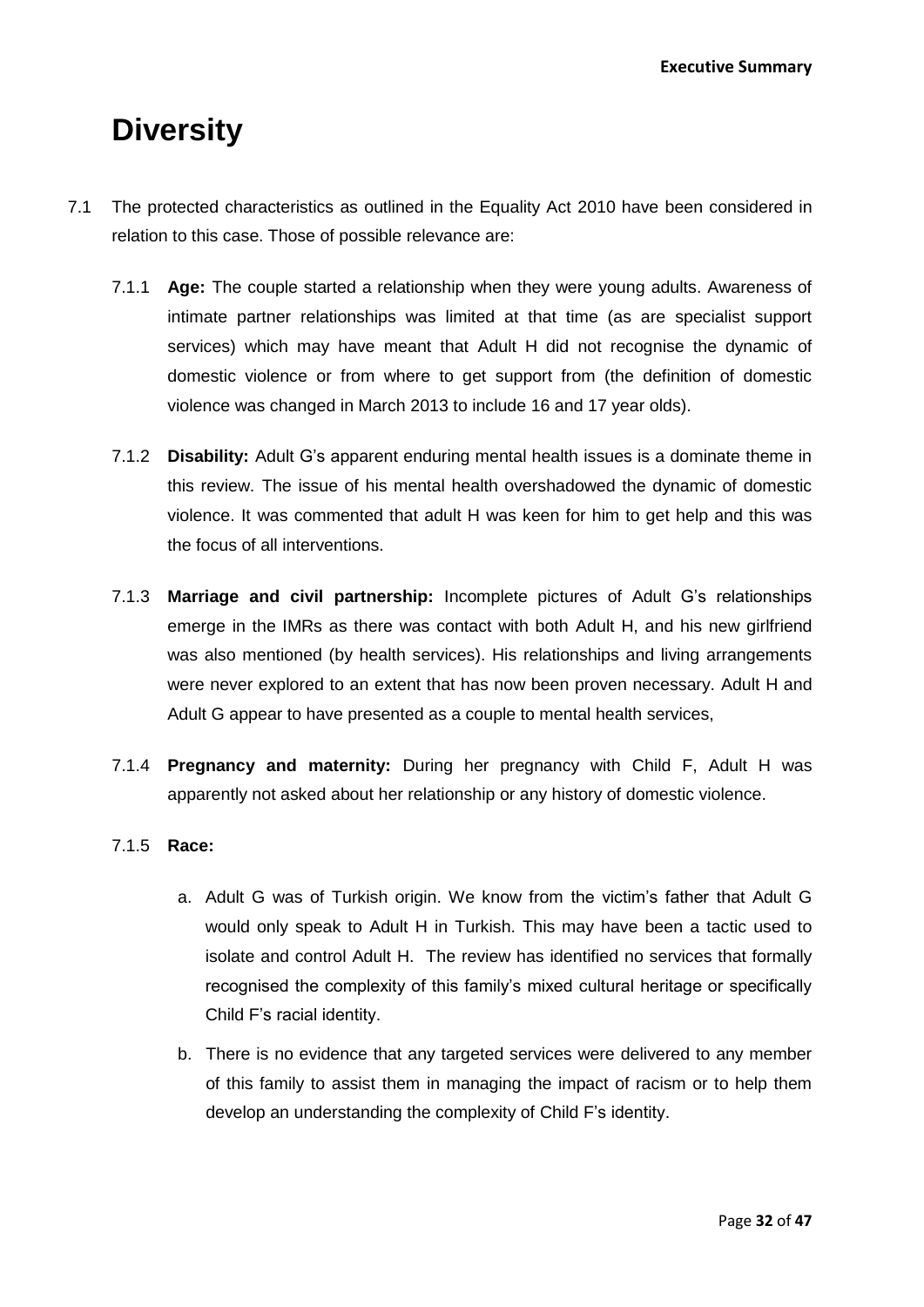7.1.6 **Sex:** Despite the limitations of the intervention from Children Social Care, there is evidence of a focus of them holding Adult H responsible for safeguarding Child F (from Adult G). This gender-based expectation focused on the mother meant Adult G was not challenged or held accountable for his behaviour. No attempt was made by Children's Social Care to engage with Adult G or create an opportunity to talk to him about how he could change his behaviour and understand the impact of his actions on his child.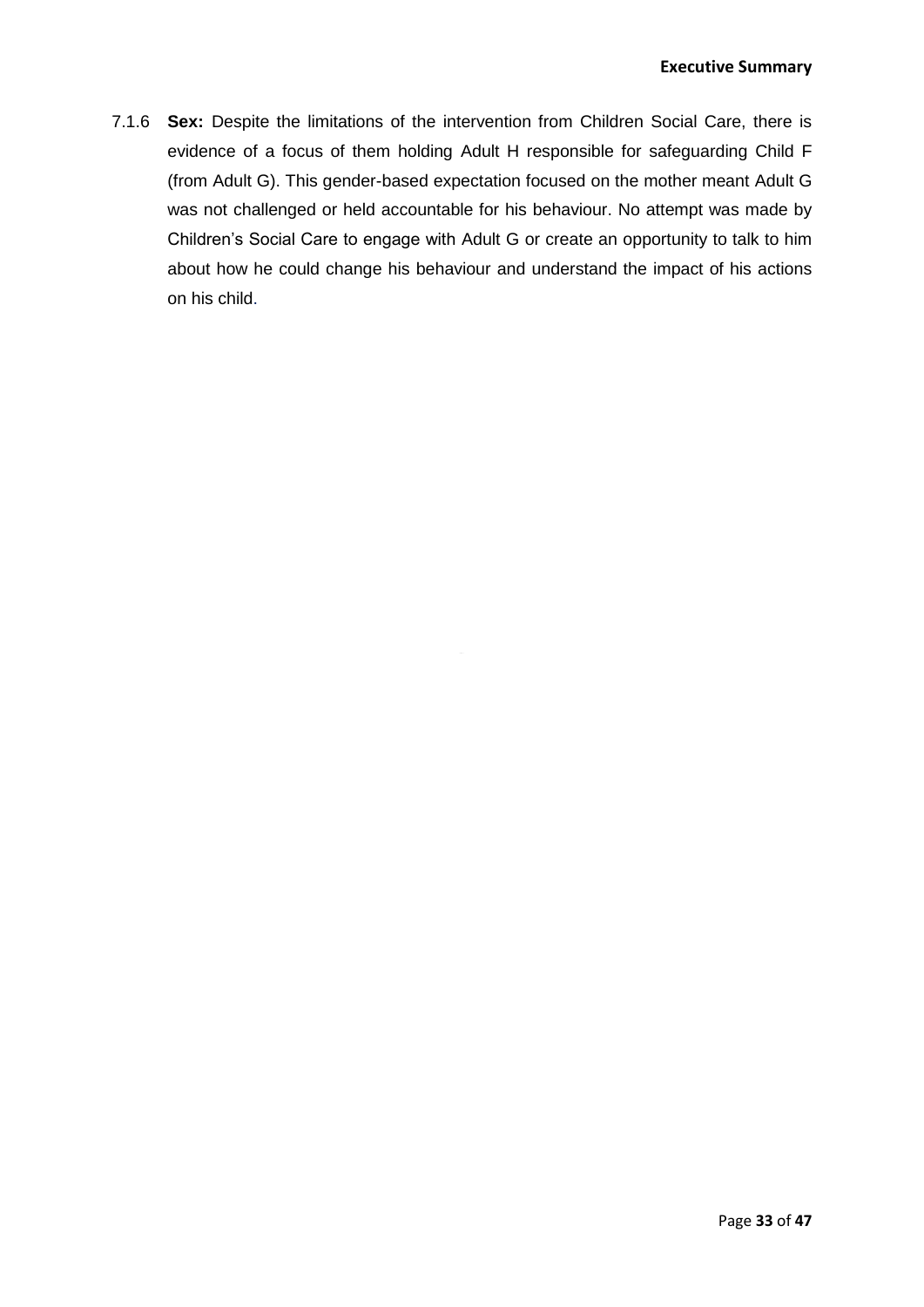**Executive Summary**

## **Conclusions**

- 8.1 Many statutory sector agencies had considerable contact with those involved in this homicide. This review has revealed a number of agencies failing to recognise the potential for domestic violence, adult and children safeguarding concerns and the connection of mental health with these issues. Not only is there individual agency failure, but there was no coordinated operational response to these issues. At the very least, a coordinated community response to domestic violence means agencies liaise with each other and share information. Ideally such an approach would also lead to joint policies and practice that would help ensure that similar cases do not go unidentified.
- 8.2 This case has highlighted many concerns of a strategic partnership that is addressing domestic violence. The partnership is malfunctioning and work is needed by all agencies to improve its outcomes and effectiveness. Health organisations especially play a huge part in the response and must be a core part of any future action.
- issues, cannot alone be defined as "the" response to domestic violence locally. What will 8.3 The FJC is attempting to drive through change to the response to domestic violence and these developments are discussed below. The FJC, whilst playing an important role in these also be required is strategic involvement and commitment to make sure strategies and plans result in improved action across every agency.

#### **Developments in the response to domestic violence in Croydon**

- 8.4 Since late 2012, there have been a number of positive and innovative developments to Croydon's coordinated response to domestic violence. These are very much welcomed. The FJC has seen footfall increased by 300%, and is now seeing on average twelve clients per day.
- 8.5 The developments and the work completed by the FJC are listed below:
	- 8.5.1 The FJC has had significant financial investment in it and it has transferred directorates from Community Safety to the Children, Families and Learners. There is a new Governance Structure and the Anti-Violence Group and Domestic Abuse and Sexual Violence group have been merged and the group will be chaired by the Chief Executive of Croydon Council.
	- 8.5.2 DV declaration written for all Directors and Chief Executives CE's to sign up to.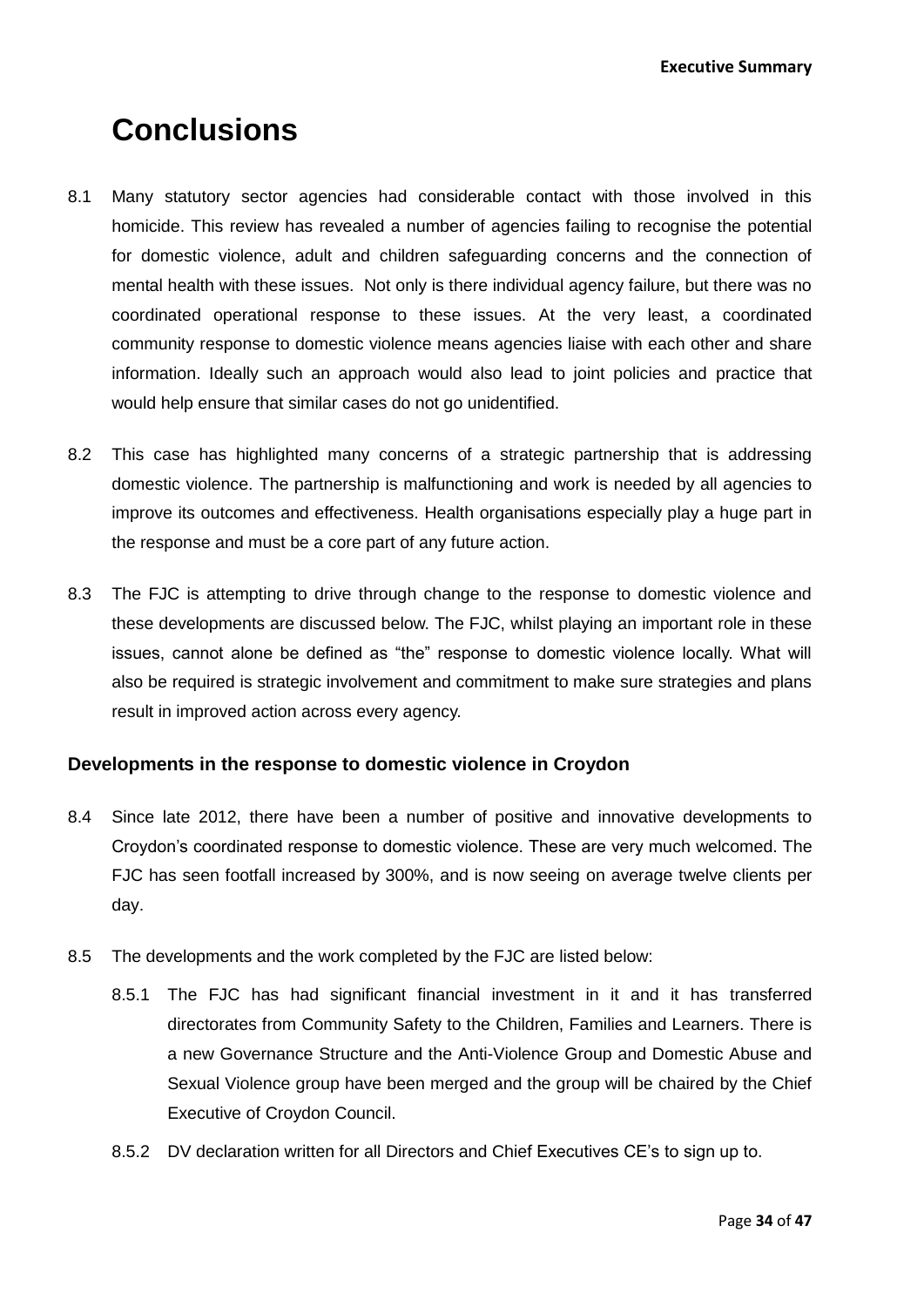- 8.5.3 There is now a coordinated action plan in place to prevent and tackle domestic and sexual violence and services and tacking perpetrators which is broader than signposting victims to the FJC.
- 8.5.4 Re-established its relationship with the Voluntary and Community Sector.
- 8.5.5 The domestic abuse and sexual violence strategy has been re-written (as well as the MARAC protocols), which has secured senior management engagement in the MARAC. Multi agency MARAC training has been developed. The performance of the MARAC has improved with better attendance and increased referral rates by 400% (sustained over six months and increasing, averaging 20 per fortnight).
- 8.5.6 The partnership with Victim Support to manage the CRIS list has been reviewed and is now working effectively.
- 8.5.7 Developed a multi-agency approach at the FJC, which includes representation from probation and mental health.
- 8.5.8 Increased the number of IDVA's by two and training for all remaining FJC staff.
- 8.5.9 Currently recruiting a specific young person domestic abuse and sexual violence advocate.
- 8.5.10 Secured agreement for a joint strategic needs assessment on domestic violence.
- 8.5.11 Agreed a single assessment process with housing for individuals presenting as homeless due to domestic violence.
- 8.5.12 A domestic violence data and information sharing protocol is now in place.
- 8.5.13 Co-wrote the tender with Supporting People for the three local refuges and for the floating support service.
- 8.5.14 Developed surgeries for practitioners to help support their understanding of domestic and sexual violence and improve practice.
- 8.5.15 Agreed referral routes and pathways, protocol now written
- 8.5.16 Commissioned prevention work in a cluster of schools and there is a view of expanding this work.
- 8.5.17 The Police (CSU) will be based in the FJC one day per week and an IDVA will be based at the Police station one day per week.
- 8.5.18 Legal remedies will be shared Police to look at civil protection action taken to help consider all options not just criminal justice responses to domestic violence.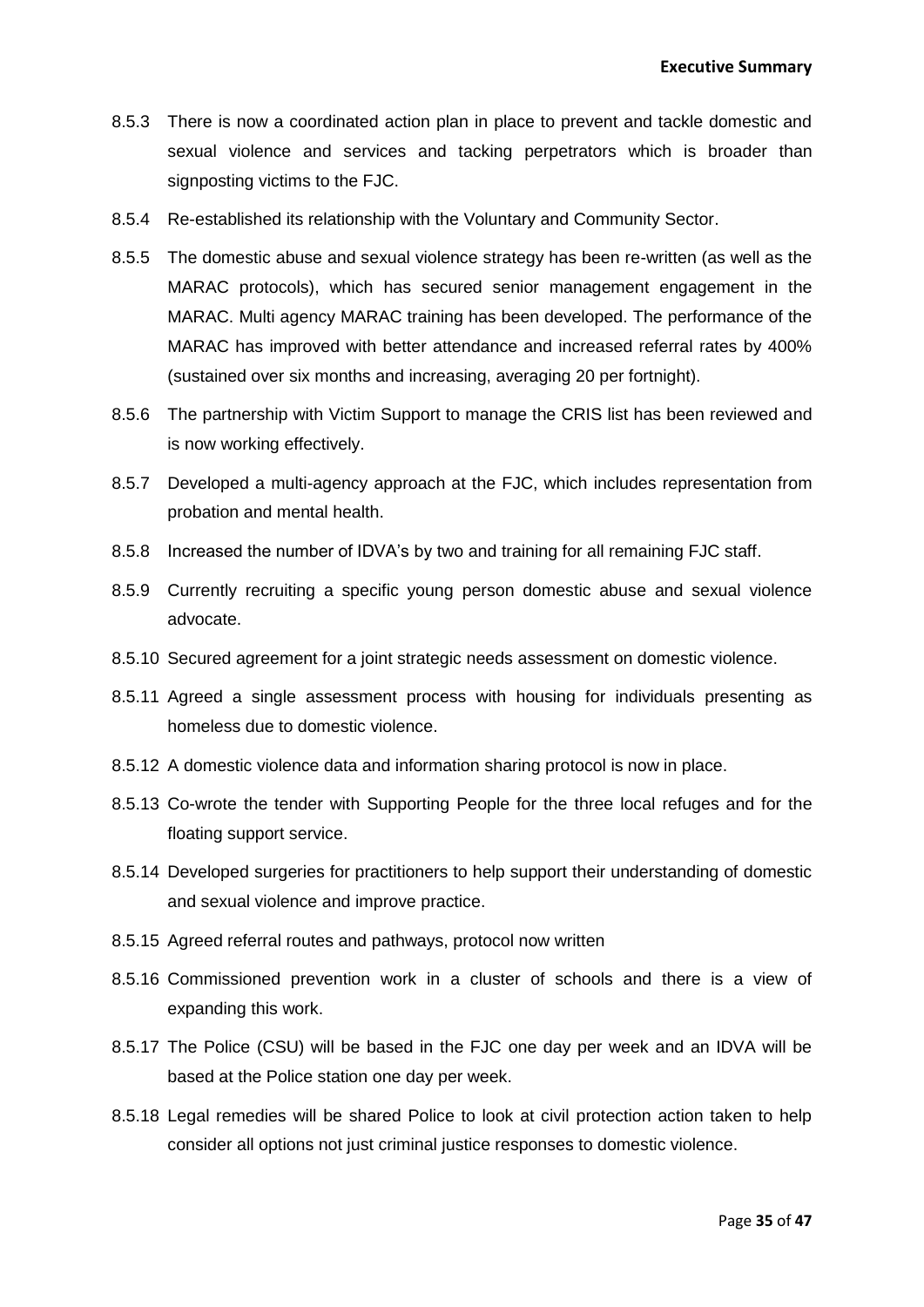## **Preventability**

- 9.1 The review has identified a number of incidents where the response by statutory services was limited to the extent of insufficiency. This led to a failure to safeguard Adult H and Child F.
- 9.2 When considering the issue of preventability the panel has examined the impact of:
	- The Police's decision to release adult G on unconditional bail (prior to the incident that resulted in Adult H's death)
	- The 999 Police response to the incident (which resulted in Adult H's death)
	- The invisibility of the issue of domestic violence by professionals the individuals in this review came into contact with)
	- The lack of recognition and identification of the risks Adult G posed to Adult H and Child F
	- The assessment and treatment of Adult G's mental health concerns.
- aggressive behaviour, personality disorder, substance misuse and multiple self-harm 9.3 Adult G showed that he posed a significant risk to himself and others in respect of his attempts in a number of settings and on various occasions. The focus appeared to have been on the medical and psychiatric needs of Adult G. The risks he posed to Adult H (and also to Child F) were missed or not considered as sufficiently important or worrying.
- 9.4 The information about this family was mostly viewed in isolation by the different services with whom they came into contact with. There is little evidence of understanding of the Toxic Trio or the "Think Family" approach to safeguarding by professionals and this then being reflected in their practice. This was a family dominated by the violence and mental health of one individual and the whole family situation was never sufficiently considered.
- 9.5 Agencies focused on Adult G's behaviour which could be very challenging. This resulted in the needs and risks he posed to Adult H and Child F being overlooked. When the relationship was discussed, the dynamic of domestic violence was not appropriately or fully explored. Practice was not informed by domestic violence policies and the local strategy.
- 9.6 There were various differences of opinion by panel members on the subject of preventability. The panel has struggled with the definition of preventability and there were diverse views on the chain of causation of Adult H's death. As a panel consensus on the issue of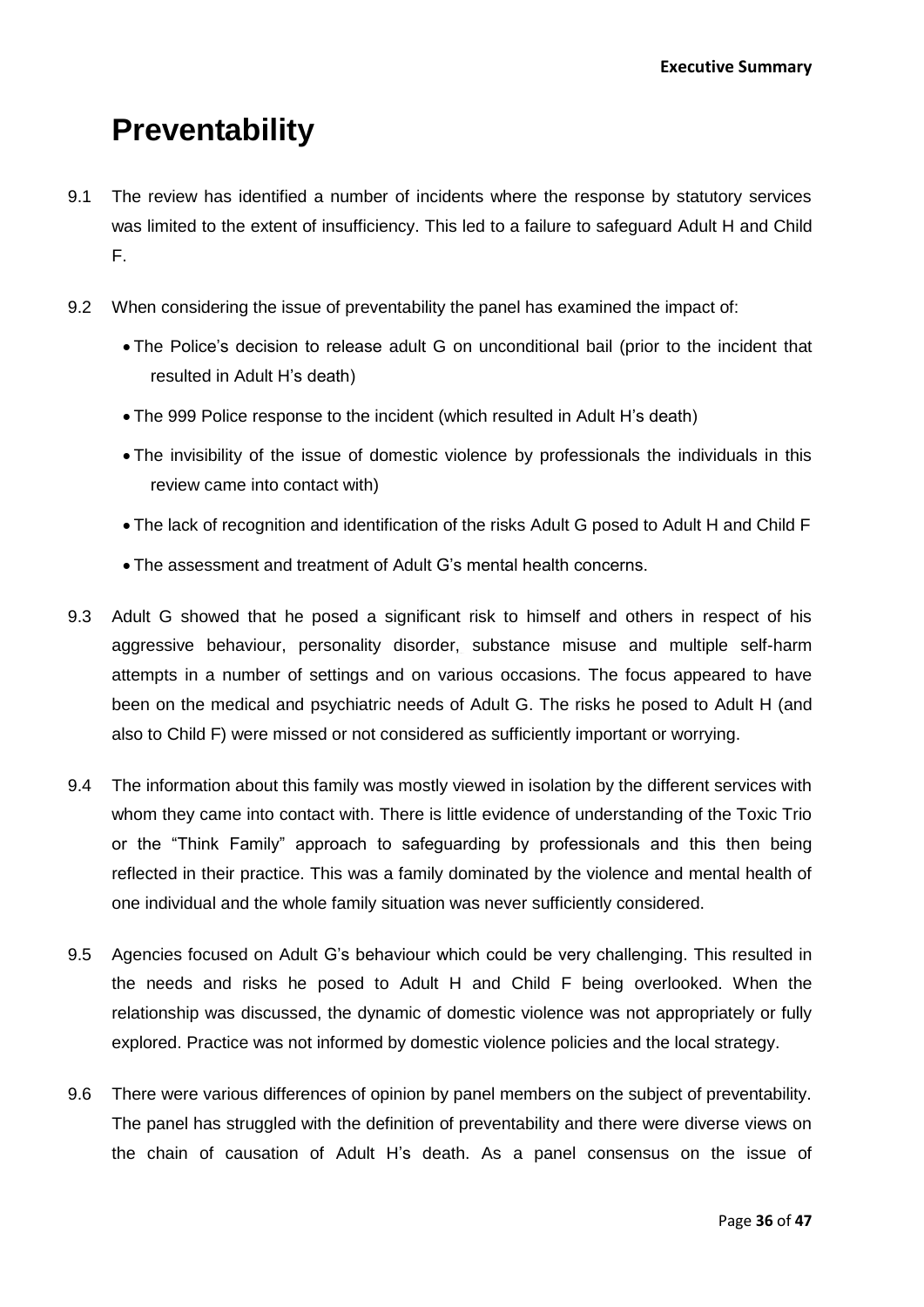preventability could not be reached it is the view of the independent chair of the review that Adult H's death could have been prevented.

- 9.7 Had the agencies involved with Adult G, Adult H and Child F worked more effectively and as part of a functioning coordinated community response to domestic violence, they would have been better able to identify and manage the risks Adult G posed to Adult H and Child F, and Adult H may not have died.
- 9.8 There were several key incidents when protection and support could have been afforded to Adult H and these opportunities were missed. It is regrettable that Adult H and Child F did not receive a level of support that could have prevented this death occurring.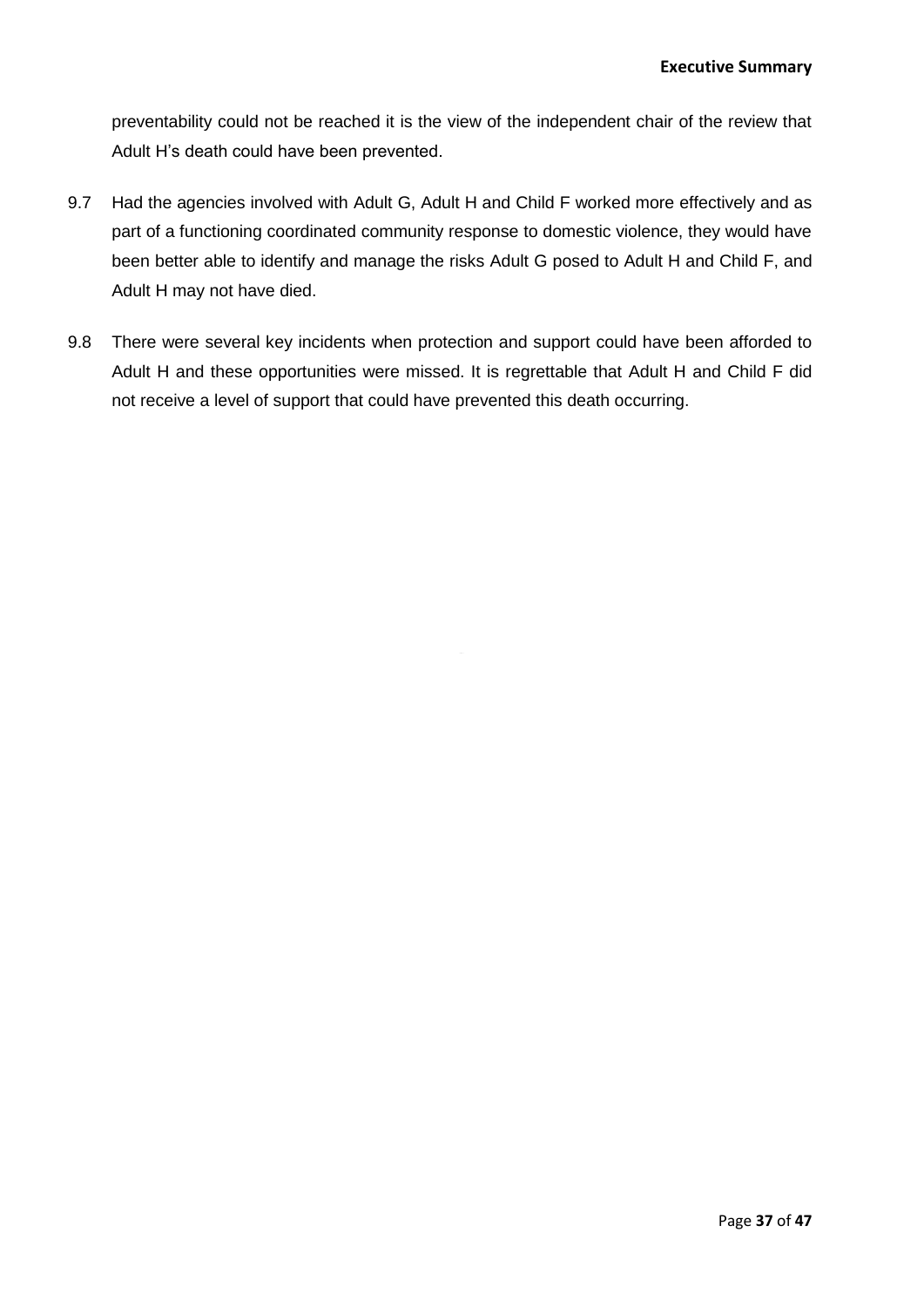## **Recommendations**

- 10.1 The recommendations of this review are specific and detailed to support Croydon Community Safety Partnership and individual agencies understand the issues identified which need improvement. The recommendations will help hold agencies accountable for action they now need to take now and into the future. The recommendations are wide ranging and attempt to address direct themes identified in the review as well as associated issues that have an impact on the response to domestic violence by statutory services.
- 10.2 The review identified that engagement with public health and the clinical commissioning group in the Community Safety Partnership has been limited. If the recommendations of this review are to be implemented, Public Health, the Acute Hospital Trust (especially Accident and Emergency) and Croydon Clinical Commissioning Group must engage fully with the coordinated community response to domestic violence, ideally through the existing structures (e.g. the CSP and the Croydon Strategic Domestic Violence Strategic Group and partnership).
- been promulgated to allow learning to occur alongside swift change to organisational activity. 10.3 Internal actions for agencies have been identified in their respective IMRs and have already
- 10.4 The recommendations of this review will be combined with the recommendations of another domestic homicide review being conducted at this time.
- 10.5 All recommendations will be overseen by the Croydon Community Safety Partnership, and will be delivered by the Croydon Domestic Violence Strategic Group. The recommendations also have been translated into an action plan (Appendix 3).
- 10.6 The review has found little evidence of internal agency policies and procedures on the issue of domestic violence. This is a significant gap within the response to domestic violence and must be addressed by all agencies mentioned in the review (except the Metropolitan Police). In light of what we have discovered regarding the use of the A&E prompts, (introduced as a result of an earlier serious case review and not being used), it will be extremely important that the partnership response to this review is able to engage and influence the Acute Hospital Trust, amongst others.
- 10.7 A domestic violence referral pathway would help support professionals respond appropriately to concerns of domestic violence, and will help preventing victim's falling between gaps in services. A referral pathway will also help support a coordinated community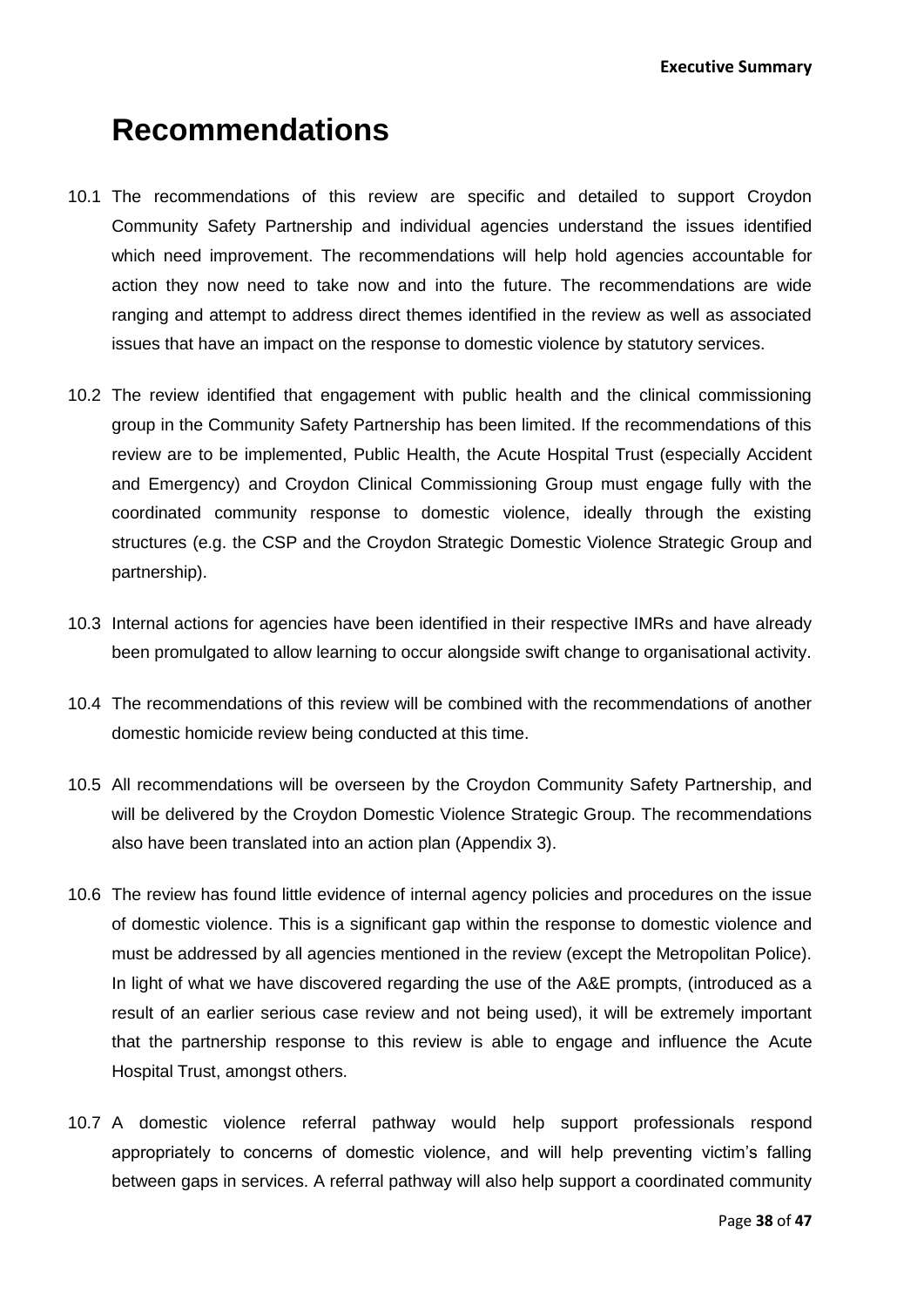response to domestic violence, where staff are clear about and understand their roles and responsibilities in regard to domestic violence.

10.8 Specific recommendations are shown below.

#### **Croydon Community Safety Partnership:**

#### **Recommendation 1**

Conduct a rigorous borough-wide review (through the Croydon Domestic Violence Strategic Group) of the response to domestic violence. This review must address the gap between the strategy and delivery of the strategic aims in the operational practice of partner agencies.

#### **Recommendation 2**

In conjunction with other strategic boards, produce a domestic violence protocol, policy and care pathway. This should include domestic violence enquiry and provision for safeguarding children, adults at risk and vulnerable young people.

#### **Recommendation 3**

Disseminate learning from the two domestic homicide reviews widely across the partnership. This should be in the form of a written briefing to all staff and dissemination sessions and incorporating findings into any domestic violence training that is commissioned and delivered locally.

#### **Recommendation 4**

Commission a borough multi-agency domestic violence training programme, which, bearing in mind the findings of this review, should specifically address themes of diversity. This should be done with the support of other strategic boards and take up of training should be audited and monitored by each agency through the Croydon Domestic Violence Strategic Group. It is recommended that the training covers awareness and dynamics of domestic violence, specific skills training on enquiry and completion of MARAC risk assessment, safeguarding responsibilities and referrals pathways.

#### **Recommendation 5**

Examine ways to raise awareness amongst young people of the issue of relationship violence and publicise what support is available.

#### **Recommendation 6**

Consideration must be given (alongside the LSCB and SAB) to include adults within the Croydon MASH process.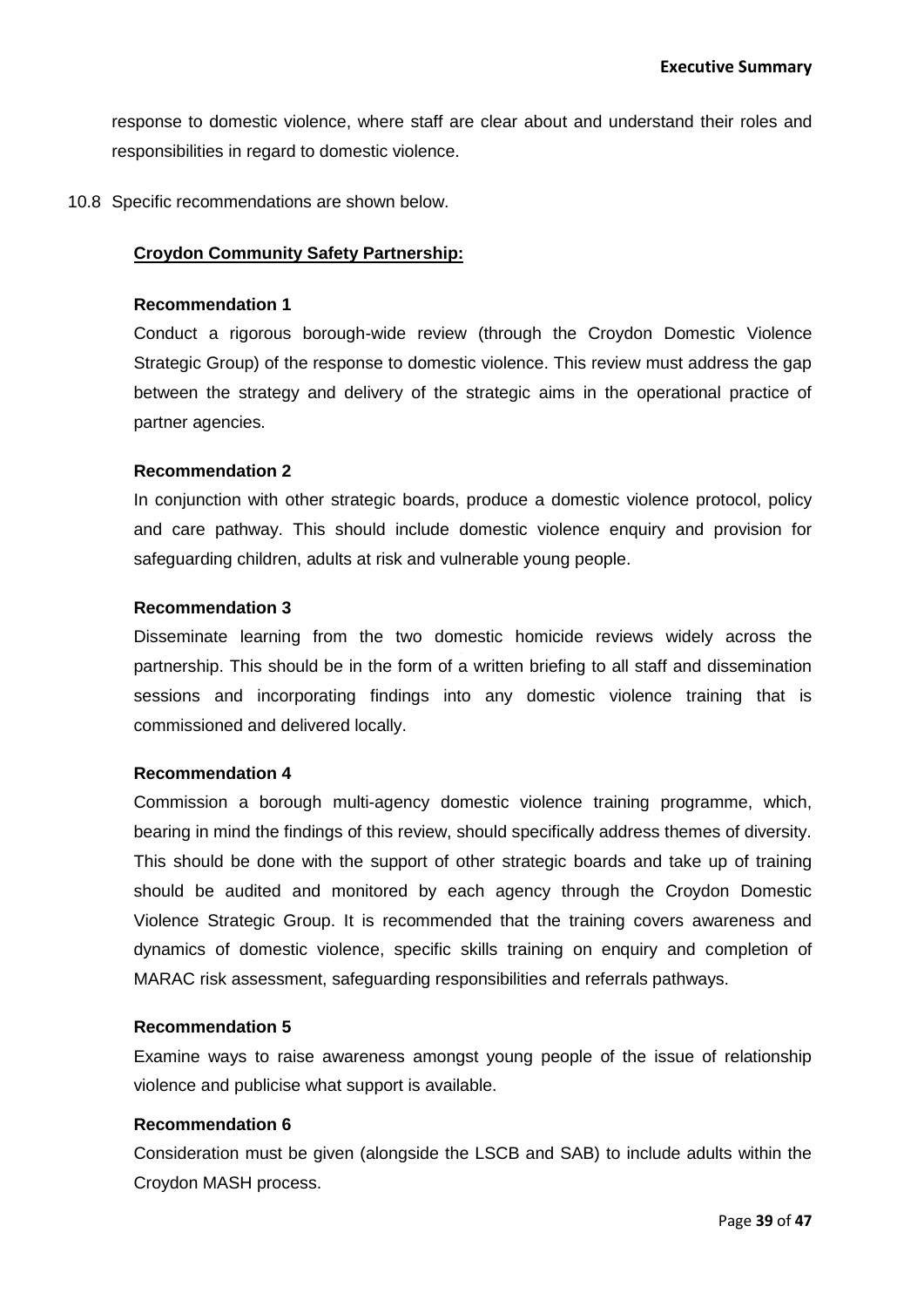#### **Recommendation 7**

Address the issue of having a formal commissioned system in place to provide Appropriate Adult services out of hours.

#### **Metropolitan Police (all London boroughs):**

#### **Recommendation 8**

Through training, ensure that all custody sergeants when granting bail without conditions provide a full rationale around their decision on the subject's custody record.

#### **Recommendation 9**

Prisoners should be interviewed at the earliest opportunity, and all decisions must be documented in the custody record around not interviewing / rest periods and showing all efforts to contact an Appropriate Adult.

#### **Recommendation 10**

All staff responding to DV incidents to receive mandatory training in the use of the DASH 2009 risk identification, assessment and management tool in order to effectively assess risk.

#### **Recommendation 11**

Implement changes to the current DV guidance to instruct that intelligence enquiries be conducted on suspects and victims MPS wide utilising the MPS systems (Integrated Information Platform, CRIMINT, CRIS, Merlin) and nationally using Police National database.

#### **Recommendation 12**

Ensure Police Merlin reports are completed accurately and are timely expedited to Children's Social Care.

#### **Recommendation 13**

To address the volume of sharing of information through the Merlin system so that Merlin reports are more focused, specific and relate to the assessment of risk.

#### **London Probation Trust:**

#### **Recommendation 14**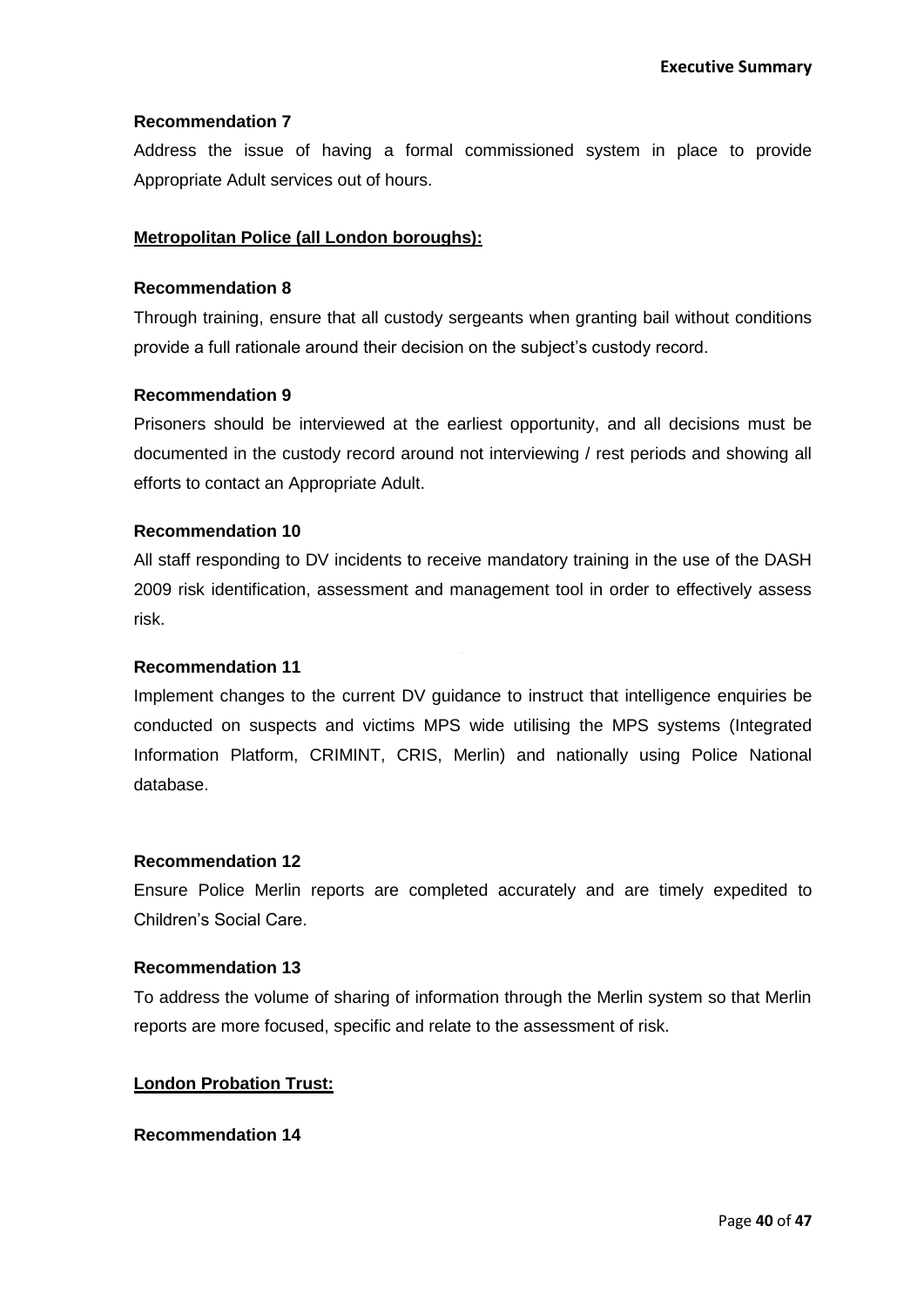Ensure that information and intelligence about risk is always sought between key agencies.

#### **Recommendation 15**

Audit that a rationale for any 'flags' on agencies' case management systems is clearly recorded

#### **Recommendation 16**

Audit adherence and implementation of policy of conducting Police intelligence checks.

#### **SLaM:**

#### **Recommendation 17**

Design a strategy to implement the NICE Guidance (PH 50) on Domestic Violence and Abuse<sup>9</sup>, ensuring through audit that practice is change and improved.

#### **Recommendation 18**

Safeguarding Children Strategy. The work to raise awareness must be underpinned by Improve staff awareness of issues relating to violence and abuse, (primarily against women, as service users and the partners, carers or members of the family of service users) through a dedicated training programme separate from, but based on the evidence and framed in a way that resonates with different staff groups in SLaM as recommended in 'Responding to Violence against Women and Children – the Role of the NHS''.

#### **Recommendation 19**

Update the Trust Policy on Domestic Violence and Partner Abuse (2008) to reflect current best practice and findings from the two domestic homicide reviews conducted in Croydon.

#### **Recommendation 20**

Review the policy and practices around seven day follow-up email to ensure they meet the requirements of the organisation and comply with national guidance. In the meantime it is recommended that the Assistant Director Patient Safety drafts and distributes a Blue Light Bulletin that clearly states the standard expected for seven day follow up

#### **Croydon Safeguarding Adults Board:**

**.** 

<sup>9</sup> http://www.nice.org.uk/guidance/PH50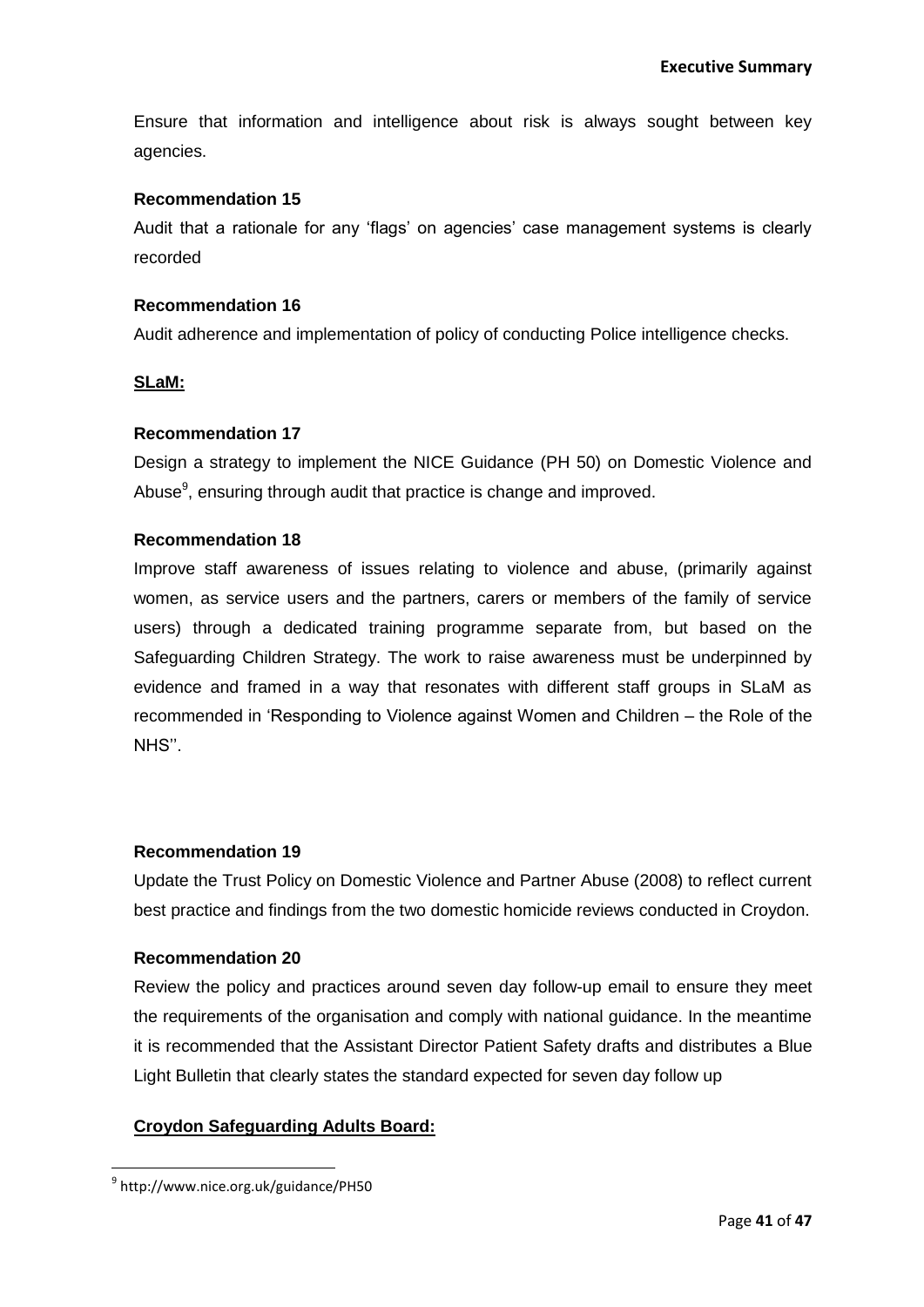#### **Recommendation 21**

Examine commissioning and delivery of training to support staff in understanding the dynamic of domestic violence in relation to the safeguarding of adults and the role of carers and partners, the risks and needs of those involved

#### **Croydon Council Adult Services:**

#### **Recommendation 22**

Examine commissioning and delivery arrangements for the AMHP Service.

#### **Croydon Council Family Justice Centre:**

#### **Recommendation 23**

Rewrite the multi-agency borough referral pathway agreement to include action taken by agencies and the outcomes of referrals.

#### **London Ambulance Service NHS Trust:**

#### **Recommendation 24**

Remind crew staff of the safeguarding policy and procedure with specific reference for confirming receipt of all faxed safeguarding referrals and responsibilities for safeguarding children and adults at risk.

#### **Recommendation 25**

Review internal systems of receiving and transmitting safeguarding concerns from crews to the relevant local authority safeguarding teams.

#### **Croydon Council Public Health:**

#### **Recommendation 26**

The Joint Strategic Needs Assessment on domestic violence should reference the findings of the two domestic homicide reviews

#### **NHS England, Croydon Clinical Commissioning Group and Croydon Council Public Health:**

#### **Recommendation 27**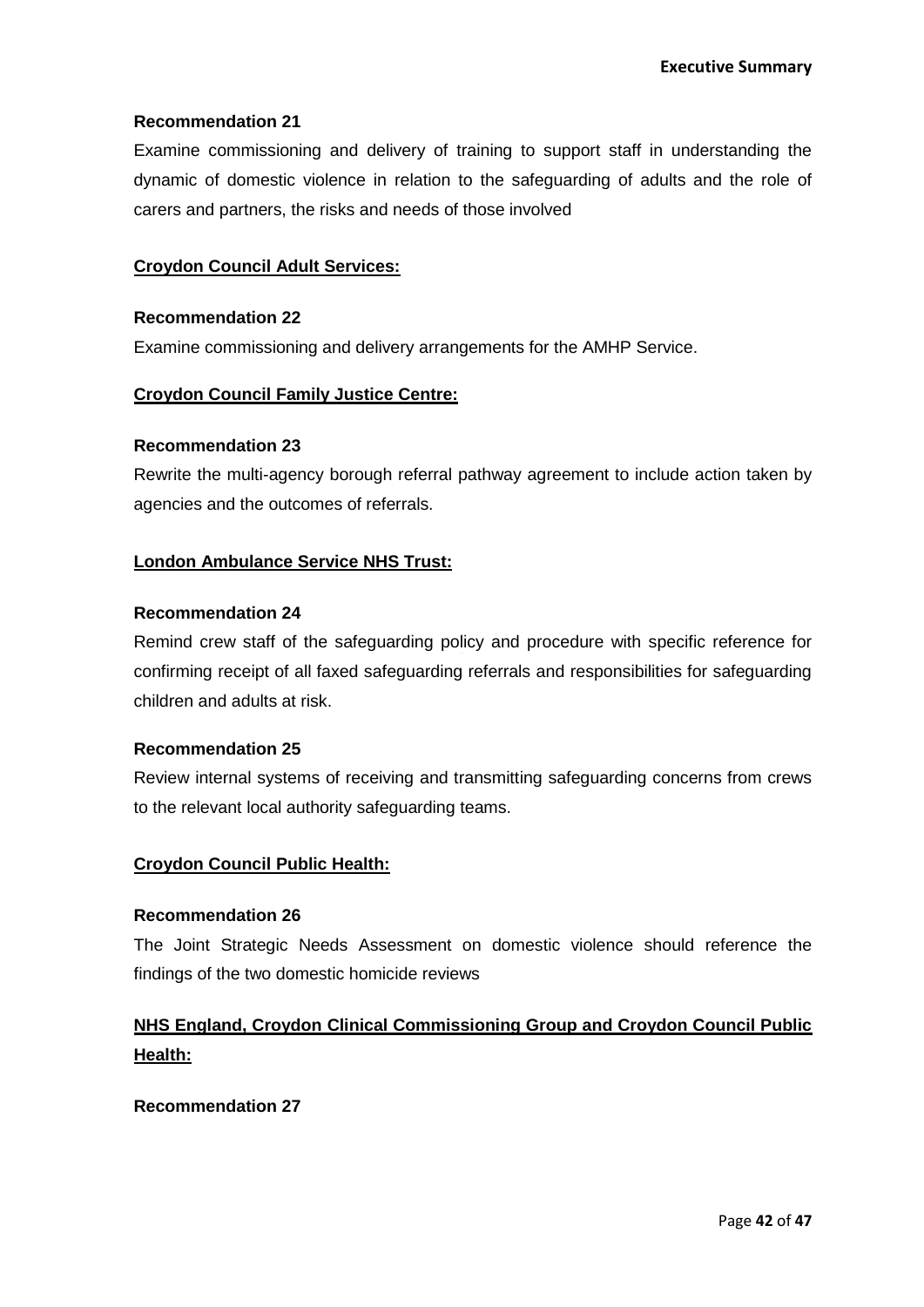Work together to help identify funding to commission a pilot a borough wide system to improve the response of primary care to patients who are experiencing domestic violence, such as Project IRIS.

#### **Croydon Clinical Commissioning Group and Croydon Council Public Health:**

#### **Recommendation 28**

Ensure appropriate health engagement in Croydon's coordinated community response to domestic violence which includes appropriate health representation at the Community Strategic Partnership and Croydon Domestic violence and Sexual Violence Strategy Board

#### **NHS England**

#### **Recommendation 29**

Identifying and responding to domestic abuse and the safeguarding of children and adults is discussed with General Practitioners (from the GP practices concerned specifically in this review) during appraisal and revalidation.

#### **Recommendation 30**

To write to all Croydon General Practices advising them of the need to ensure that their mandatory safeguarding training (adults and children) for which they are responsible, includes domestic violence information to an appropriate level.

#### **Recommendation 31**

Ensure when appointed that the Lead GP for safeguarding has domestic violence included in their job description.

#### **Croydon Clinical Commissioning Group**

#### **Recommendation 32**

Consider whether the existing tools for depression screening should include psychological/social aspects on the dynamic of mental health and domestic violence.

#### **Croydon Health Services NHS Trust:**

#### **Recommendation 33**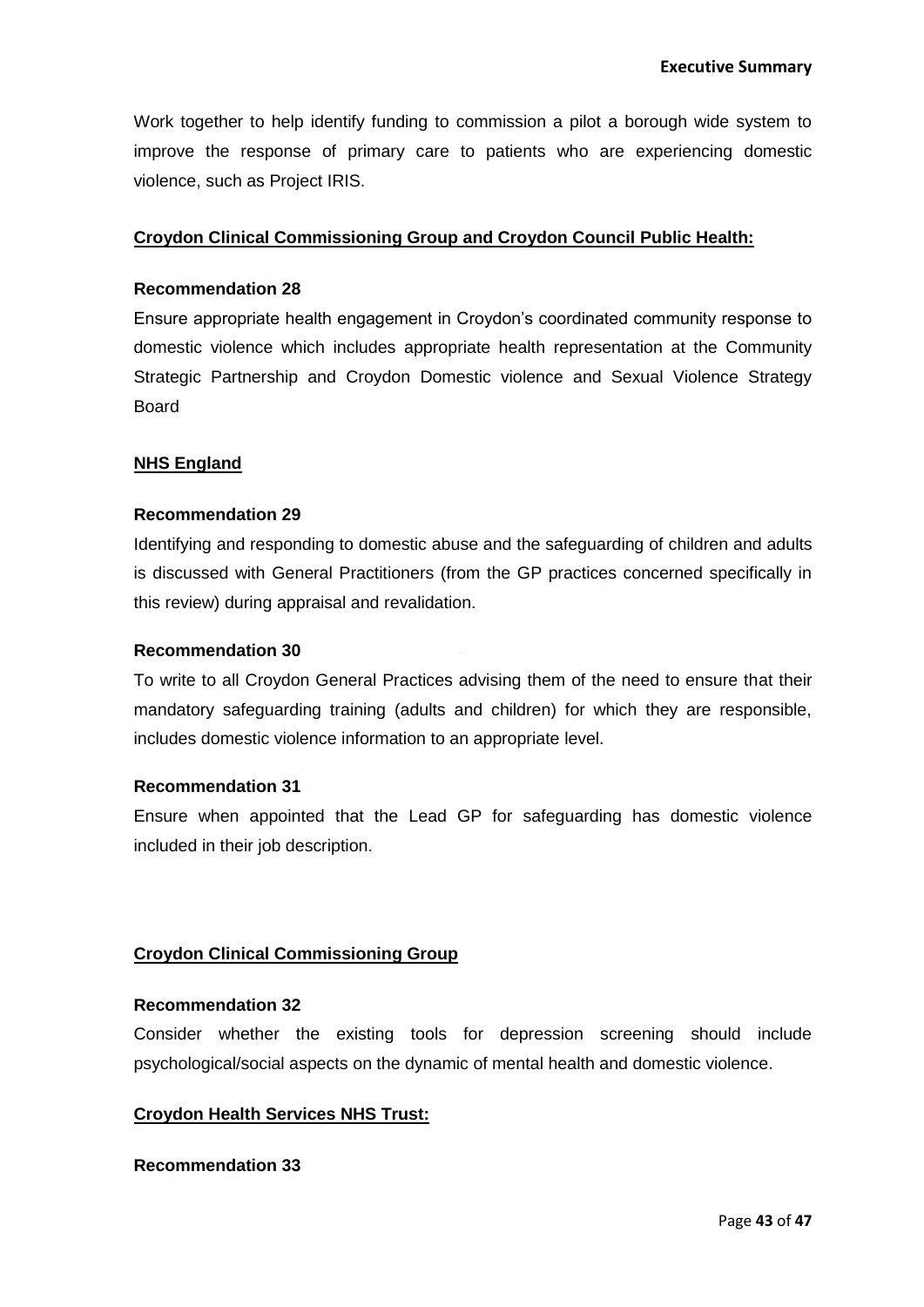Create, disseminate and then regularly review an organisational domestic violence policy and care pathway. This should include:

- Specific reference to the use of the A&E prompts for the emergency department
- Routine enquiry policy for health visiting and school nursing services
- An organisational stance on providing "private time" at the ante natal booking appointment, and then throughout all ante natal care appointments to enable midwives to ask about sensitive issues such as domestic violence.

#### **Recommendation 34**

Embed the use of the A&E safeguarding prompts in practice, and seek to include the key questions in the prompts in the new electronic record keeping system (Cerner) to be used by services within CUH from 30 September 2013 onwards.

#### **Recommendation 35**

Review and improve systems of sharing safeguarding concerns between the emergency department and other departments with CUH, (including the ward staff).

#### **Recommendation 36**

Work with the Community Safety Partnership to ensure a workforce training programme on domestic violence is delivered (this may be part of the training led by the CSP or separately commissioned).

#### **Recommendation 37**

Develop and distribute a universal resource on the range of help and support available to new parents (this should include a number of issues such as housing, parenting, benefits as well as information on help for victims and perpetrators of domestic violence) to support routine enquiry for domestic violence during ante natal and post natal care.

#### **Recommendation 38**

Reconfirm domestic violence enquiry practices within maternity services and ensure that staff are appropriately trained to ask about domestic violence and respond to a concern or a disclosure from a pregnant woman. This should include approaches for enquiry of pregnant teenagers and also for women who have suffered a miscarriage.

#### **Recommendation 39**

Conduct a system wide review of the processes within A&E so that staff are aware of their role and responsibilities in relation to responding to domestic violence and any safeguarding concerns. This should include: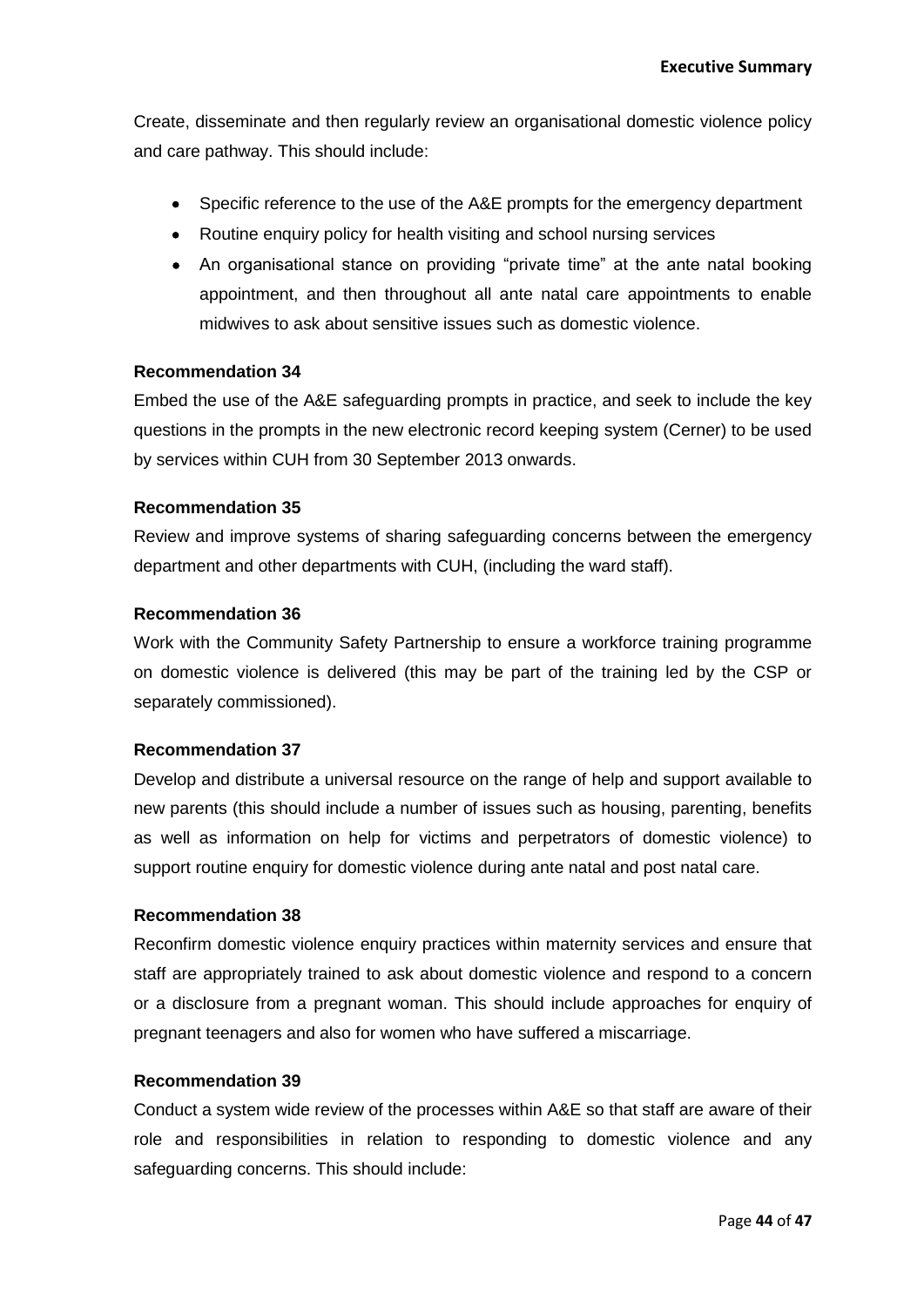- Mandatory training programme for all A&E staff on domestic violence
- Provision of information on local domestic violence support services and how to refer to them (including the MARAC)
- Ensuring the safeguarding prompts are being used
- Staff understanding the Domestic Violence pathway
- Agreeing A&E's staff roles and responsibilities in relation to domestic violence risk assessment and referral to services.

#### **Recommendation 40**

Examine the organisational policy and procedures for the recording of any threats to staff. This should include a refresher for staff and managers and provides management support and a process to ensure that any allegations of crime are reported to Police.

#### **Croydon Safeguarding Children's Board:**

#### **Recommendation 41**

Audit safeguarding children's training to ensure that domestic violence is appropriately addressed.

#### **Recommendation 42**

Review the Board's policy on safeguarding children where there is a parent with ill mental health, substance misuse or a learning disability to also include domestic violence.

#### **Recommendation 43**

Highlight and explain widely the 'think family' approach so that practitioners, professionals and clinicians understand the concept and their roles and responsibilities regarding safeguarding children.

#### **Recommendation 44**

Provide staff with information on the Toxic Trio to inform their safeguarding practice.

#### **Croydon Council – Safeguarding and Looked After Children Service:**

#### **Recommendation 45**

Adopt a new secure email system that provides the authority with a clear audit trail in terms of the time and date it receives Police Merlin Reports.

#### **Recommendation 46**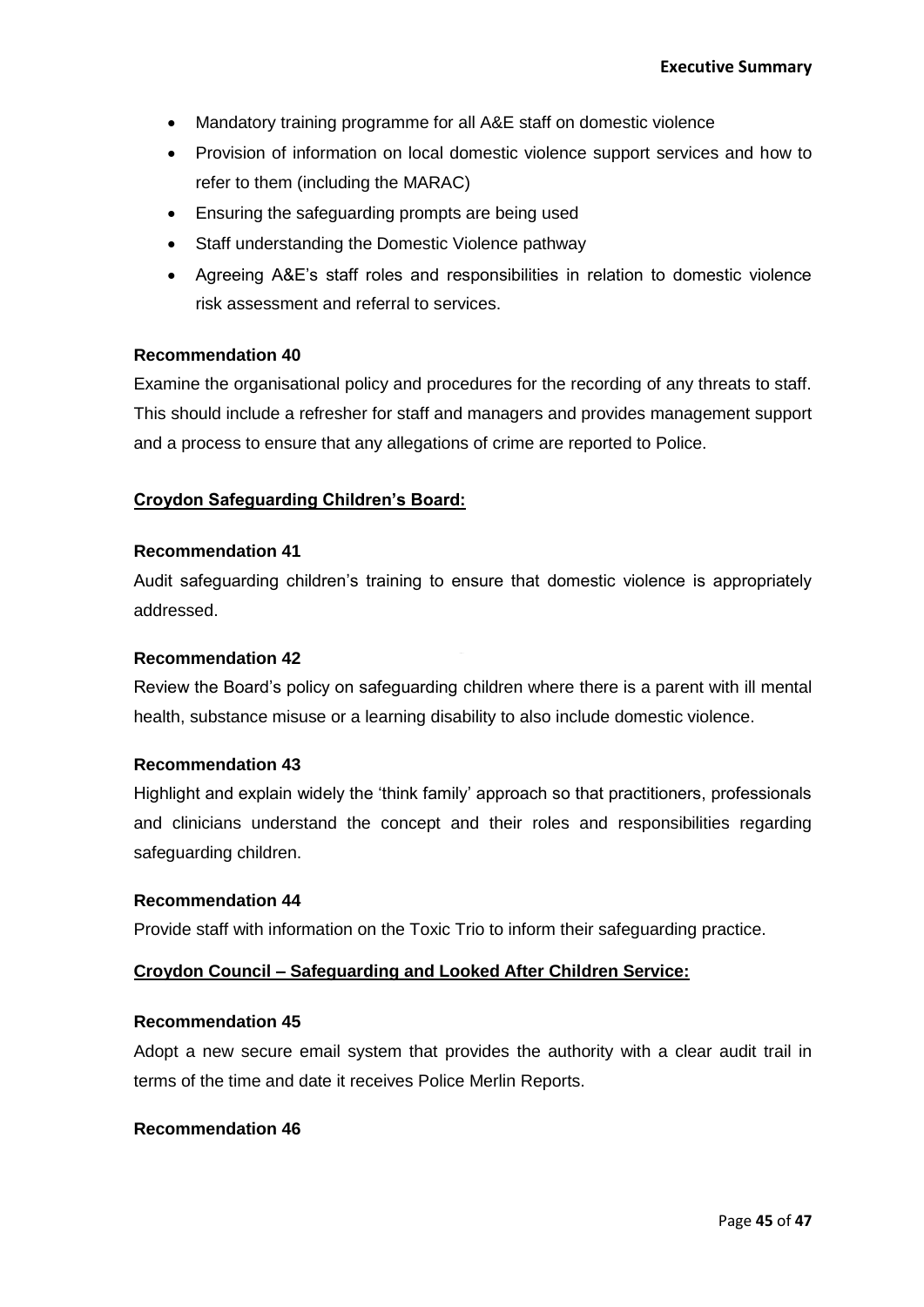Consideration to be given to expanding the role and remit of Croydon's MASH to include vulnerable adults and adult service providers.

#### **Recommendation 47**

The MASH process is developed to ensure robust social care oversight of all 'contacts' that are not progressed to an assessment of the child's needs by a 'lead professional' within the partnership.

#### **Croydon Council Commissioned Drug Services:**

#### **Recommendation 48**

Drug services to explore the dynamic of domestic violence when working with individuals who use anabolic steroids.

#### **GP practices concerned in this review:**

#### **Recommendation 49**

Review their policy and procedures for identifying and responding to domestic violence and ensure all staff receive appropriate training to support contemporary practice for healthcare practitioners.